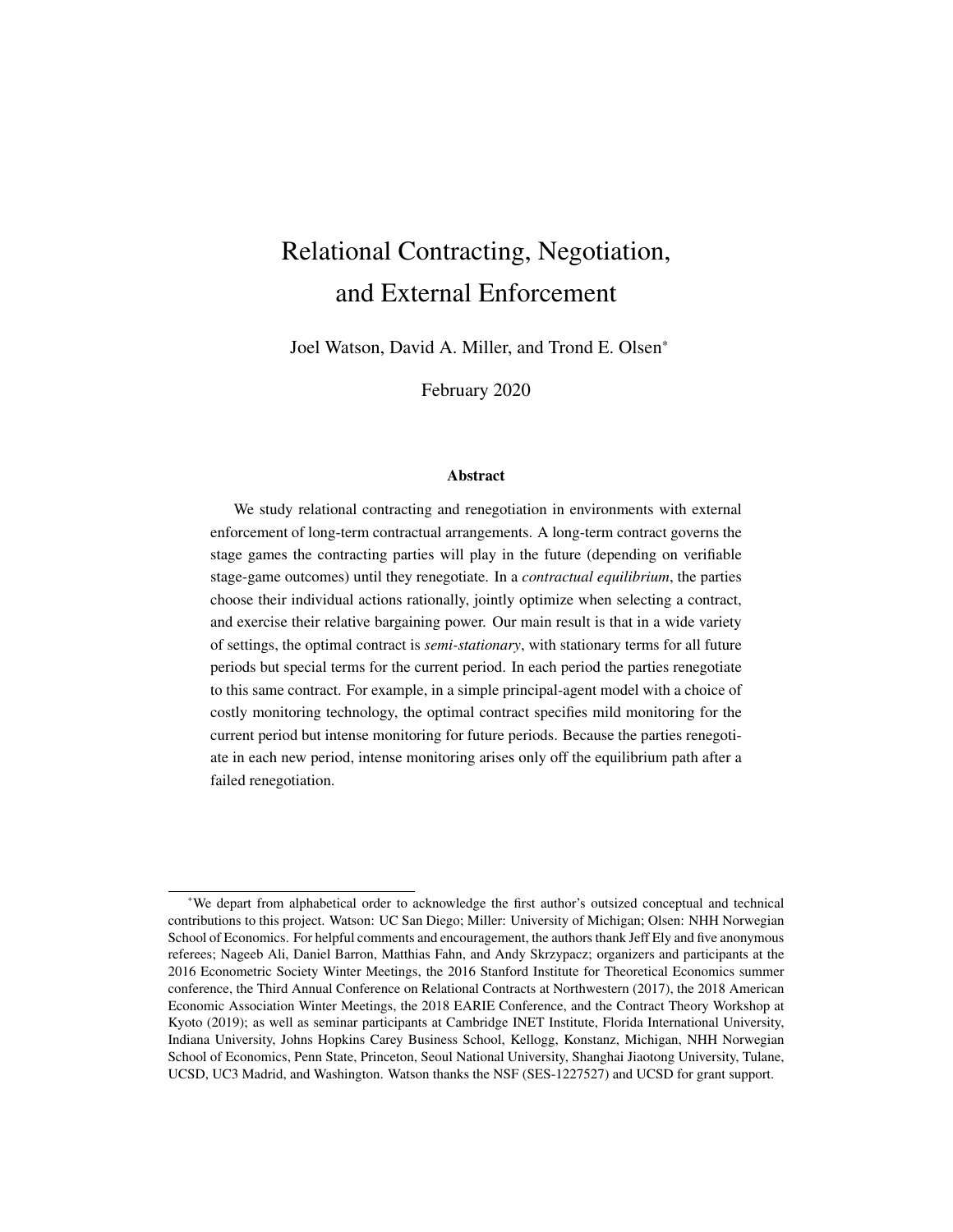In many long-term relationships—such as between a worker and a firm, two business partners, or an upstream supplier and a downstream buyer—the parties would like to cooperate for their mutual benefit but are each tempted to deviate for individual gain. The contracts they form typically provide incentives through a combination of *self-enforcement* (the parties' coordinated behavior to reward and punish each other over time) and *external enforcement*, such as provided by courts and the legal system. The literature on relational contracting has provided insights on self-enforcement in the context of stationary externally enforced terms. We develop a general model in which the parties can write arbitrary non-stationary, long-term contracts that they can freely renegotiate at any time. We provide results on the form of optimal contracts and on the complementarity of external enforcement and self-enforcement. Further, we present novel applications in which a worker and manager contract over a monitoring technology.

The prior literature establishes that, in a stationary environment without external enforcement, if the parties can make monetary transfers that enter their payoffs linearly, then stationary behavior on the equilibrium path is optimal (see, e.g., [Levin](#page-48-0) [2003;](#page-48-0) [Miller and](#page-49-0) [Watson](#page-49-0) [2013\)](#page-49-0). Introducing external enforcement, we find that while the parties optimally write the same long-term contract every time they renegotiate, the contract they write is in general non-stationary. If monetary transfers as a function of verifiable outcomes can be externally enforced, or if no outcomes are verifiable, then the non-stationarity takes a particular form with regard to external enforcement: The future part of the contract, which the parties will inherit in the next period, is stationary; but the present part, which governs the current period, is special. We call such a contract *semi-stationary*. Intuitively, the parties choose the future part to maximize the power of incentives, while they choose the present part to maximize their joint payoffs given the power of incentives available to them. Since they anticipate renegotiating in each new period, along the equilibrium path they always operate under the present part of the optimal contract.<sup>1</sup>

A common theme in our applications is that, because equilibrium contracts are semistationary, strict contractual terms such as intense monitoring are routinely adjusted to milder terms in the short run. Such behavior is often observed in reality. For instance, many organizations have strict formal rules, regarding attendance and procedures at work, that management routinely allows employees to bend. Our result on complementarity speaks to empirical findings as well.<sup>2</sup>

<sup>1</sup>While a semi-stationary contract is intended to be renegotiated every period, we explain in Section [3.1](#page-20-0) how such renegotiation could be avoided in an expanded model in which contracts can include options, without otherwise affecting any of our conclusions.

<sup>&</sup>lt;sup>2</sup> [Iossa and Spagnolo](#page-48-1) [\(2011\)](#page-48-1) provides an explanation of the first phenomenon that is related to ours; we discuss the differences in Section [5.](#page-33-0) Empirical findings of complementarity are briefly discussed in Section [3.4.](#page-25-0)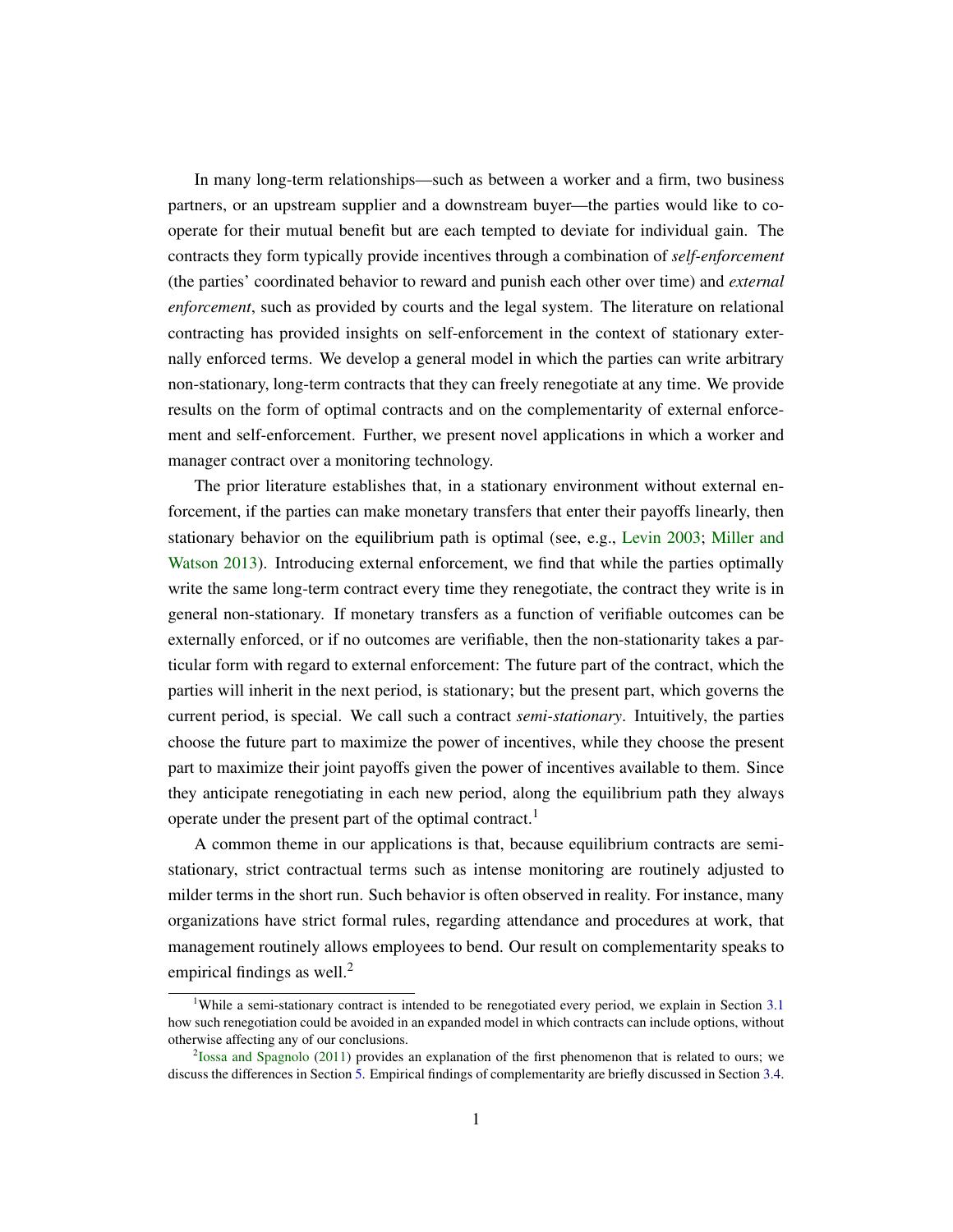Following the relational contracts literature (e.g., [Levin](#page-48-0) [2003;](#page-48-0) [Malcomson](#page-49-1) [2012\)](#page-49-1), we view the *contract* between parties as an agreement encompassing both externally enforced and self-enforced parts. The former, which we call the *external contract*, prescribes how a court or other external referee is to intervene in the relationship conditional on verifiable information. The latter, self-enforced part specifies the parties' individual actions over time, as well as their anticipated revisions of the external contract.<sup>3</sup> In our model, the external contract specifies the stage game to be played in each period, as a function of the verifiable history. We normally refer to an external contract as simply a *contract*, as it will typically be clear from the context whether we are addressing both parts of the contract or just the external part. We add "external" where needed to avoid confusion.

Allowing for arbitrary long-term contracts sets our model apart from the previous literature on relational contracting with limited external enforcement, which has typically either allowed for only short-term (spot) contracts, or assumed that long-term contracts are stationary.<sup>4</sup> Though the environment is stationary, non-stationary contracts introduce a payoffrelevant state variable: The contract the parties agreed upon previously sets the disagreement point for renegotiation in the current period, and it therefore influences the agreement that they reach. Moreover, much of the related literature assumes that self-enforcement is irrevocably terminated after a deviation, so then parties behave myopically. In contrast, we suppose that the parties can renegotiate all aspects of their relationship every period, and we find that they continue to combine optimal self-enforcement with external enforcement even after a deviation. Our approach thus addresses how agents initiate and manage their relationship, including how their agreements evolve after deviations and disagreements.

[Kostadinov](#page-48-2) [\(2019\)](#page-48-2), developed independently and contemporaneously, is the only other project of which we are aware that studies long-term, non-stationary contracts in an environment with external enforcement and renegotiation. That project is conceptually distinct from ours on two dimensions. First, Kostadinov studies a particular principal-agent game in which the agent is strictly risk averse, and uses the specific properties of the agent's risk aversion to prove results. In contrast, we examine a wide range of settings with monetary transfers and quasilinear utility. Second, Kostadinov primarily employs a concept of renegotiation based on "strong optimality" (following [Levin](#page-48-0) [2003\)](#page-48-0), without a theory of bargaining. In contrast, we use *contractual equilibrium* to explicitly model renegotiation, as we describe next. Nonetheless, Kostadinov finds a comparable result: in a strongly optimal

<sup>&</sup>lt;sup>3</sup>See [Watson](#page-49-2) [2013,](#page-49-2) [2001](#page-49-3) for detailed discussion. In the literature, external and self-enforced contractual elements are variously differentiated with the terms "explicit/implicit," "formal/informal," and "legal/relational". The "external/self-enforced" terminology we prefer focuses attention on the source of the enforcement power.

<sup>4</sup> Prominent entries include [Baker, Gibbons, and Murphy](#page-47-0) [1994,](#page-47-0) [2002;](#page-47-1) [Schmidt and Schnitzer](#page-49-4) [1995;](#page-49-4) [Che](#page-48-3) [and Yoo](#page-48-3) [2001;](#page-48-3) [Kvaløy and Olsen](#page-48-4) [2009;](#page-48-4) [Iossa and Spagnolo](#page-48-1) [2011;](#page-48-1) and [Itoh and Morita](#page-48-5) [2015.](#page-48-5)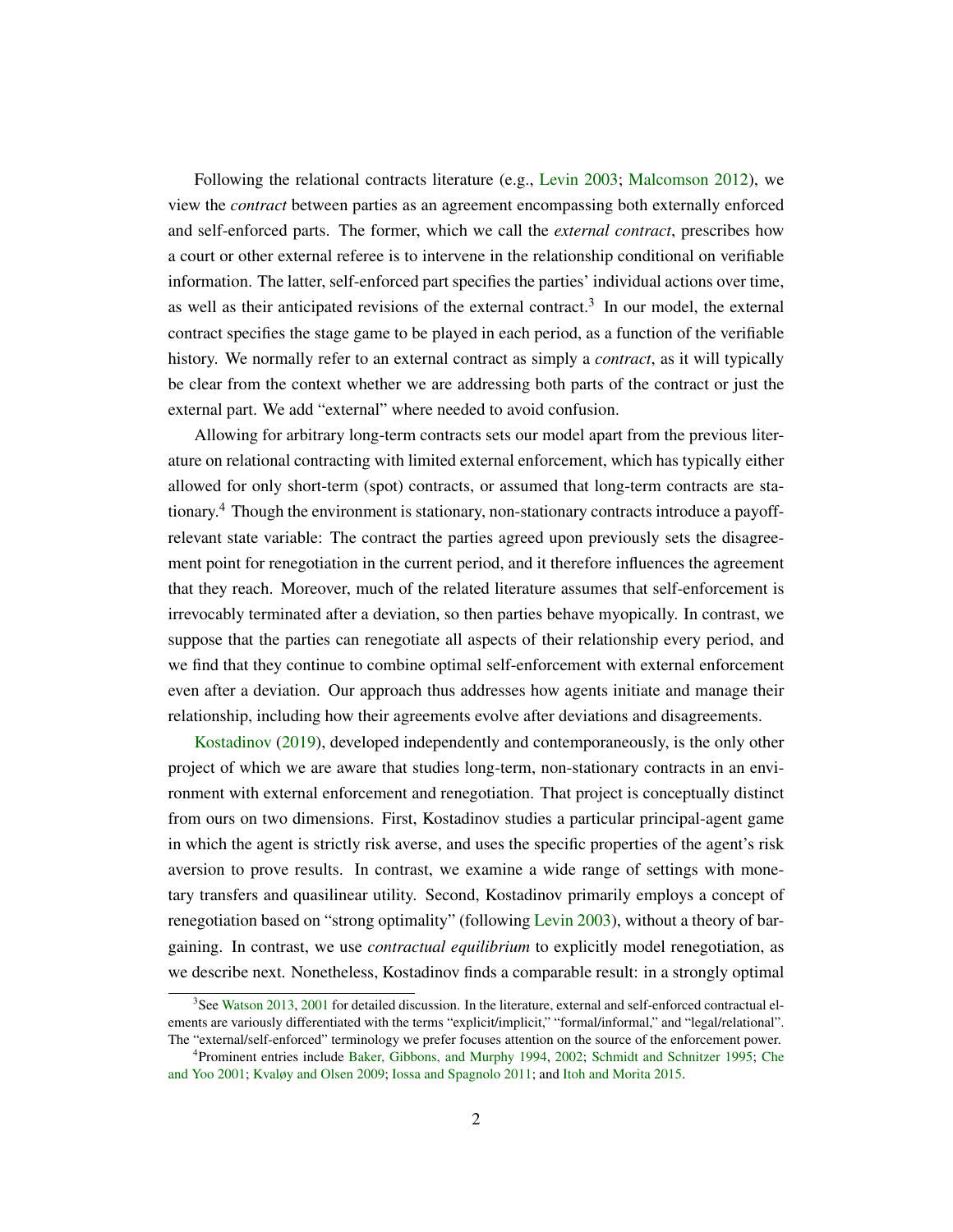equilibrium, the long-term contract is renegotiated each period and is non-stationary.<sup>5</sup>

Our model applies the concept of *contractual equilibrium* [\(Miller and Watson](#page-49-0) [2013;](#page-49-0) [Watson](#page-49-2) [2013\)](#page-49-2) to a hybrid dynamic game in which each period has first a cooperative *negotiation phase* and then a non-cooperative *action phase*. In the negotiation phase, players renegotiate their contract and can make monetary transfers; in equilibrium they reach an agreement according to the generalized [Nash](#page-49-5) [\(1950\)](#page-49-5) bargaining solution. The disagreement point entails no immediate transfer. In the action phase, players choose actions in the contractually specified stage game; in equilibrium these actions depend only on the public history and satisfy individual incentive constraints, as in a perfect public equilibrium.<sup>6</sup>

Our model accommodates a variety of applications (such as employment relations, repeated procurement, team production, and partnerships) and a variety of externally enforced elements, such as contingent payments, production technologies, and task assignment. In an application, the scope of external enforcement is represented by an exogenously given set of stage games that are available for the players to specify in their contract. Each stage game includes a partition defining the extent to which outcomes are verifiable.

Section [1](#page-4-0) presents our general model and the definition of contractual equilibrium, expressed as a recursive characterization of equilibrium continuation values. This characterization extends the notion of *self-generation* [\(Abreu, Pearce, and Stacchetti](#page-47-2) [1990\)](#page-47-2) for our contracting environment and is convenient for applications.

Section [2](#page-10-0) presents our leading application, a principal-agent relationship with a costly and externally enforceable monitoring technology, which illustrates the components of our theory and all of our general results. In a setting with no verifiable information, optimal contracts are semi-stationary and specify mild monitoring for the current period but intense monitoring for future periods, which the players adjust each period in equilibrium. When we augment the example by adding a verifiable monitoring signal but no externally enforced contingent transfers, the optimal contract is no longer semi-stationary. But with contingent transfers, there is once again an optimal semi-stationary contract. This extension demonstrates the importance of contingent transfers for our main result: if there is verifiable information but externally enforced transfers are constrained by, say, limited liquidity or legal constraints, then semi-stationary contracts will not generally be optimal.

<sup>5</sup>[Kostadinov'](#page-48-2)s logic is similar to that behind our main result: players design the future part of their contract to harshly punish a deviating player, but each period they renegotiate to special terms for the current period. Kostadinov also shows that such a result would also arise from applying a generalized notion of contractual equilibrium in his model.

 $6$ [Miller and Watson](#page-49-0) [\(2013\)](#page-49-2) and [Watson](#page-49-2) (2013) provide non-cooperative foundations for the hybrid cooperative/non-cooperative game, using cheap-talk bargaining and axiomatic equilibrium selection. In Appendix [B.3](#page-46-0) we explain how to generalize Miller and Watson's results to our setting with external enforcement.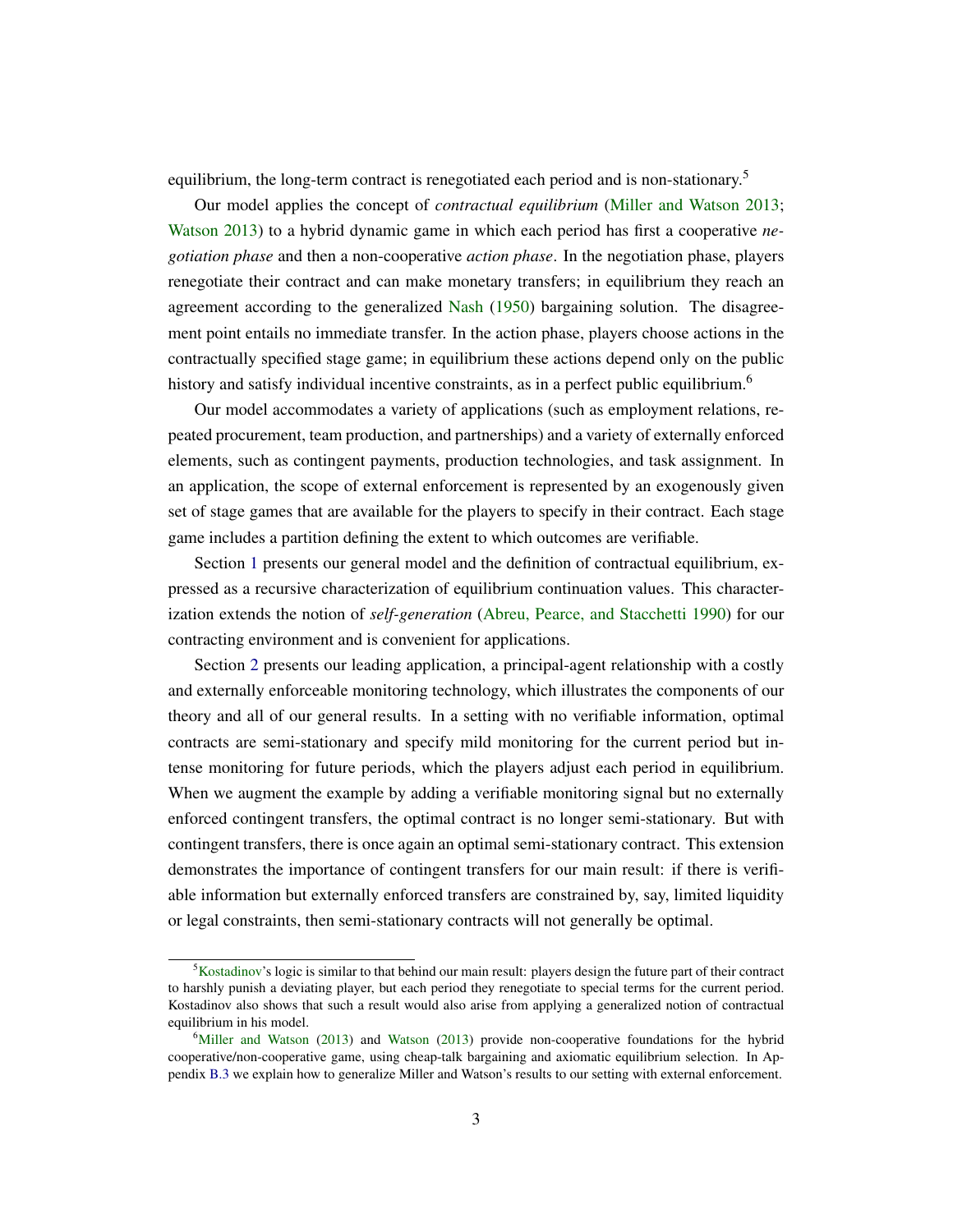Section [3](#page-20-1) presents our general results. Section [3.1](#page-20-0) shows how to construct optimal contracts within the class of semi-stationary contracts. Theorem [1,](#page-23-0) in Section [3.2,](#page-23-1) shows that semi-stationary contracts are optimal in contractual settings with *externally enforced contingent transfers*. Theorem [2,](#page-25-1) in Section [3.3,](#page-25-2) obtains the same result for contractual settings with *no verifiable information*. Section [3.4](#page-25-0) explains why improvements in external enforcement are always complementary with self-enforcement in our model. Appendix [A](#page-36-0) provides the proof of Theorem [1,](#page-23-0) and Appendix [B](#page-42-0) provides provides foundations for contractual equilibrium and a discussion of technical issues related to existence.

In Section [4,](#page-27-0) we expand the application from Section [2.2](#page-13-0) by allowing option contracts, in which one player verifiably selects from a menu of monitoring/payment pairs. This application shows how giving parties the ability to contractually allocate decision rights can expand the scope for cooperation. In this case, whether decision rights are optimally allocated to the manager or to the worker depends on their relative bargaining strengths.

# <span id="page-4-0"></span>1 The Model

We generalize the model of [Miller and Watson](#page-49-0) [\(2013\)](#page-49-0) by adding external enforcement. Players 1 and 2 play a relational contracting game in discrete time over an infinite horizon, with discount factor  $\delta \in (0, 1)$ . In each period, there are two phases: the *negotiation phase*, followed by the *action phase*. In the negotiation phase, the players jointly decide to form or revise their contract and make an immediate monetary transfer. In the action phase, the players individually select actions in a stage game and receive payoffs. External enforcement is incorporated into the stage game, which may vary from period to period as specified by the players' contract. At the end of each period the players jointly observe an unverifiable draw from a randomization device that we assume is uniformly distributed on the unit interval. We normalize payoffs by multiplying by  $1 - \delta$ .

### 1.1 Stage games and external contracts

A *stage game*  $\gamma = (A, X, \lambda, u, P)$ , to be played in the action phase, has the following components:

- a set of action profiles  $A = A_1 \times A_2$ ,
- an outcome set  $X$ ,
- a conditional distribution function  $\lambda: A \to \Delta X$ ,
- a payoff function  $u: A \to \mathbb{R}^2$ , and
- a partition  $P$  of  $X$ .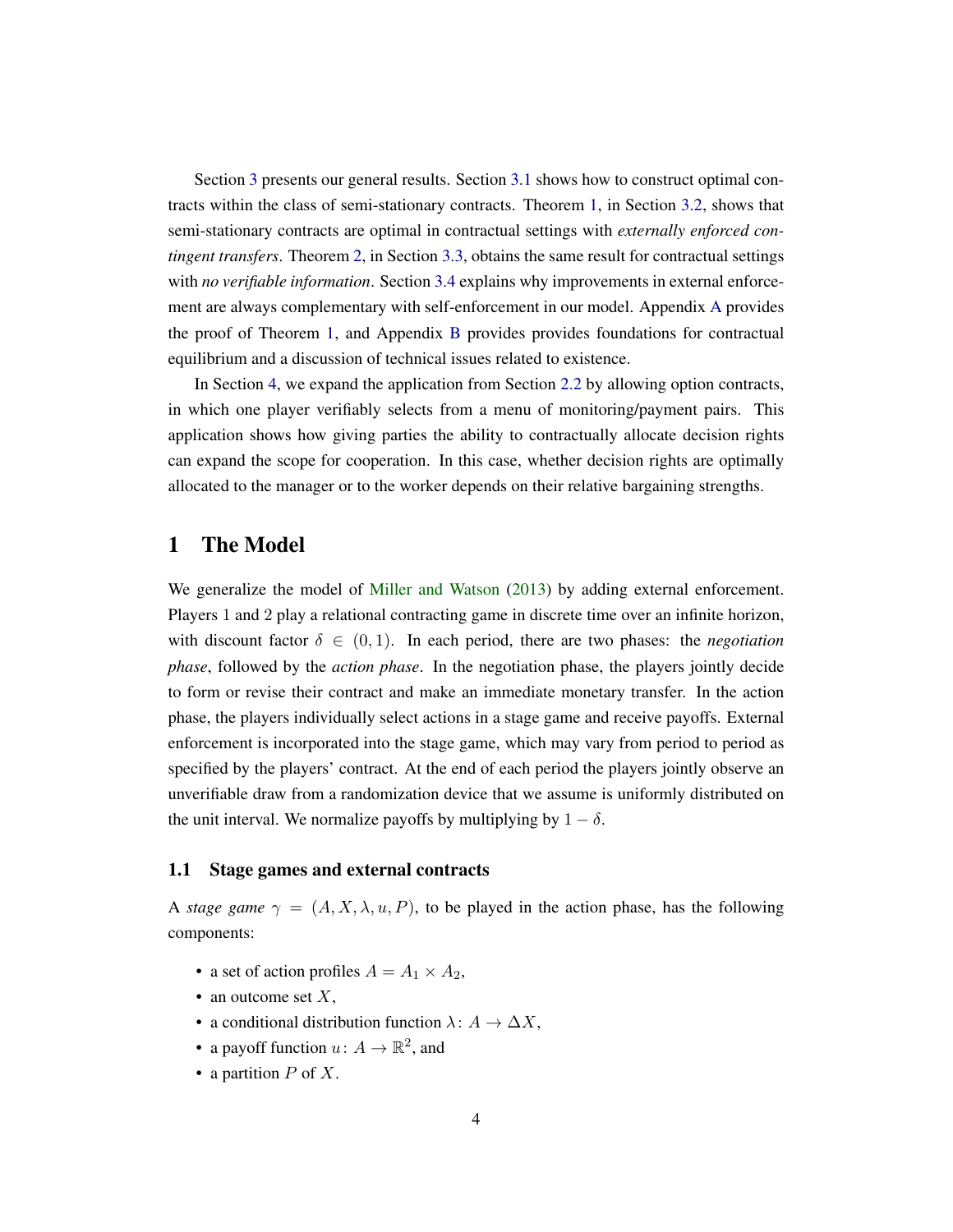Each player *i* takes an action  $a_i \in A_i$ . The action profile  $a \in A$  determines the probability distribution  $\lambda(a) \in \Delta X$  over outcomes. The realized outcome  $x \in X$  is commonly observed by the players, but only the partition element that contains x, denoted  $P(x)$ , is verifiable. Though stage-game payoffs can in general depend on both the action profile  $a$ and the outcome x, we define  $u(a)$  as the expected payoff over  $x \sim \lambda(a)$  when the players choose action profile a. Player i observes only the outcome x and her own action  $a_i$ .<sup>7</sup>

In each period, the players' current external contract specifies a stage game for them to play in the action phase, as a function of the history of stage-game outcomes. Formally, there is a set  $\Gamma$  of feasible stage games, and we let  $\mathcal{X} \equiv \cup \{X \mid (A, X, \lambda, u, P) \in \Gamma\}$  be the set of possible stage-game outcomes. Let  $H^X \equiv \cup_{k=0}^{\infty} \mathcal{X}^k$  be the space of finite-length outcome histories, where  $\mathcal{X}^0 \equiv \{h^0\}$  is the singleton consisting of the null history at the start of the game. An *external contract* is a function  $c: H^X \to \Gamma$ , where  $c(h)$  is the stage game to be played in the period following outcome history  $h \in H^X$ . As noted in the Introduction, we use the qualifier "external" to distinguish this from the self-enforced part of the players' contract, their coordinated play in the action phase over time. But where it would not cause confusion, we drop the qualifier and say simply "contract".

In our analysis, we study such contracts in the form of "continuation contracts." Given a history of outcomes through period  $t-1$ , the continuation contract from period t gives the stage game in each period  $\tau \geq t$  as a function of the history of outcomes from t until  $\tau - 1$ . The continuation contract may be interpreted as specifying (i) the stage game to be played in period  $t$  and (ii) a mapping from the stage-game outcome to the continuation contract in period  $t + 1$ . Formally, for any  $c: H^X \to \Gamma$ , let  $g(c) \equiv c(h^0)$  be the stage game prescribed for the initial period. For any  $x \in \mathcal{X}$  and  $h \in H^X$ , where h is k periods in length, let xh denote the  $(k + 1)$ -period outcome history in which x is followed by the sequence h. Define  $c|x: H^X \to \Gamma$  by  $(c|x)(h) \equiv c(xh)$  for every  $h \in H^X$ . If the players operate under continuation contract  $c^t$  in period t, then they play stage game  $g(c^t)$  and, after realizing outcome  $x^t$  in period t, they will inherit continuation contract  $c^t | x^t$  in period  $t + 1$ .

External contracts can depend only on information that is verifiable. This means the transition from a continuation contract in one period to the continuation contract in the following period must be measurable with respect to the partition of stage-game outcomes. Formally, for any contract c, and letting  $(A, X, \lambda, u, P) = g(c)$ , the contract *respects verifiability* if  $x \in P(x')$  implies  $c|x = c|x'$  for all  $x, x' \in X$ . Let C be the set of contracts that

<sup>&</sup>lt;sup>7</sup>To model a setting in which players observe each other's actions, X and  $\lambda$  can be defined so that the outcome reveals the action profile. The framework also allows for applications in which the players may not observe their own payoffs.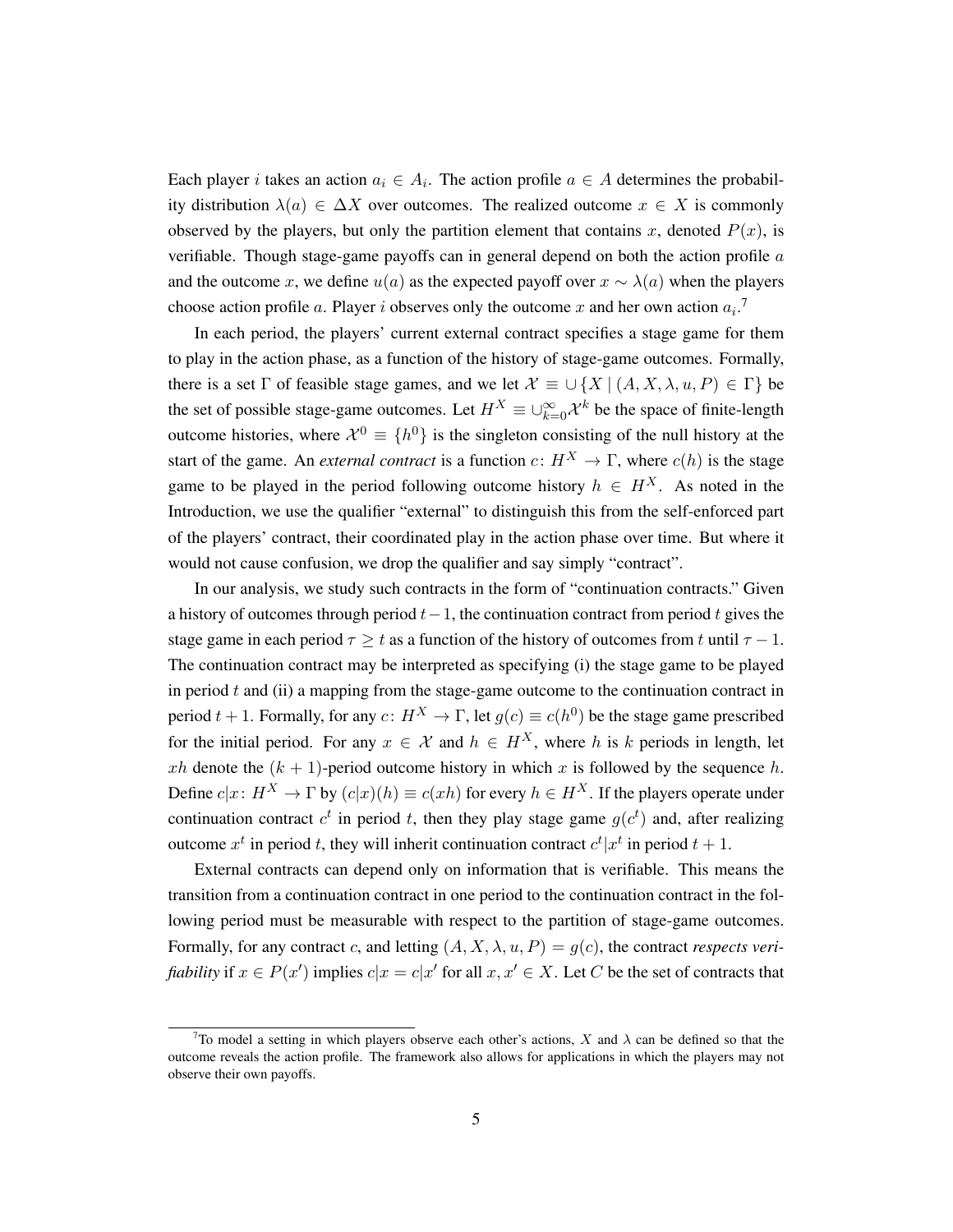respect verifiability.<sup>8</sup>

### 1.2 The relational contracting game

We now describe the relational contracting game. In each period  $t$ , players enter the negotiation phase with a contract  $\hat{c}^t \in C$ , inherited from period  $t - 1$ . The inherited contract at the beginning of the game, denoted  $c^0 \equiv \hat{c}^1$ , is exogenous and represents the default legal rule. In the negotiation phase, the players bargain to select a contract  $c^t \in C$  and an immediate monetary transfer  $m^t \in \mathbb{R}^2_0$ , where  $\mathbb{R}^2_0 \equiv \{m \in \mathbb{R}^2 \mid m_1 + m_2 = 0\}$  is the set of balanced transfers. The negotiated transfer is enforced automatically with the agreement. If the players do not reach an agreement, then they operate under the inherited contract, so  $c^t = \hat{c}^t$  and the transfer is zero.

We model interaction in the negotiation phase cooperatively. The bargaining protocol is represented by a fixed vector of bargaining weights  $\pi = (\pi_1, \pi_2)$  satisfying  $\pi_1, \pi_2 \geq 0$  and  $\pi_1 + \pi_2 = 1$ . The bargaining weights can be viewed as a reduced form of a noncooperative bargaining protocol, such as one in which  $\pi_i$  is the probability that player i gets to make an ultimatum offer. Appendix [B.3](#page-46-0) discusses the connections between the cooperative and noncooperative approaches, along the lines of [Miller and Watson](#page-49-0) [\(2013\)](#page-49-0) and [Watson](#page-49-2) [\(2013\)](#page-49-2).

In the action phase of period  $t$ , the players simultaneously choose actions in the stage game  $\gamma^t = (A^t, X^t, \lambda^t, u^t, P^t)$  prescribed by the current contract  $c^t$ . Action profile  $a^t \in A^t$ leads to an outcome  $x^t$ , distributed according to  $\lambda^t(a^t)$ . Along with the outcome, the players observe the draw of the public randomization device.

The payoffs within period  $t$  are given by the sum of any monetary transfer and the stagegame payoffs, normalized by  $1 - \delta$ , so the expected payoff vector is  $(1 - \delta)(m^t + u^t(a^t))$ . As the game progresses, the players' behavior and the outcomes of the exogenous random variables induce a sequence of transfers and stage-game payoffs, so the continuation payoff vector from any period  $\tau$  is the expected value of

$$
\sum_{t=\tau}^{\infty} \delta^{t-\tau} (1-\delta) \left( m^t + u^t(a^t) \right),
$$

conditioned on the history prior to time  $\tau$  and the specification of behavior from period  $\tau$ .

In summary, the *contractual setting* is described by the set of feasible stage games Γ (and its associated set of contracts C that respect verifiability), the default contract  $c^0$ , and

<sup>&</sup>lt;sup>8</sup>Limitations on external enforcement can be modeled as restricting the players to a subset  $\hat{C} \subset C$  of enforceable contracts. Our analysis applies without alteration if  $\hat{C}$  is closed under the transition relation. In the Supplementry Appendix we provide an existence result for finite  $\hat{C}$ . Otherwise we shall not constrain C.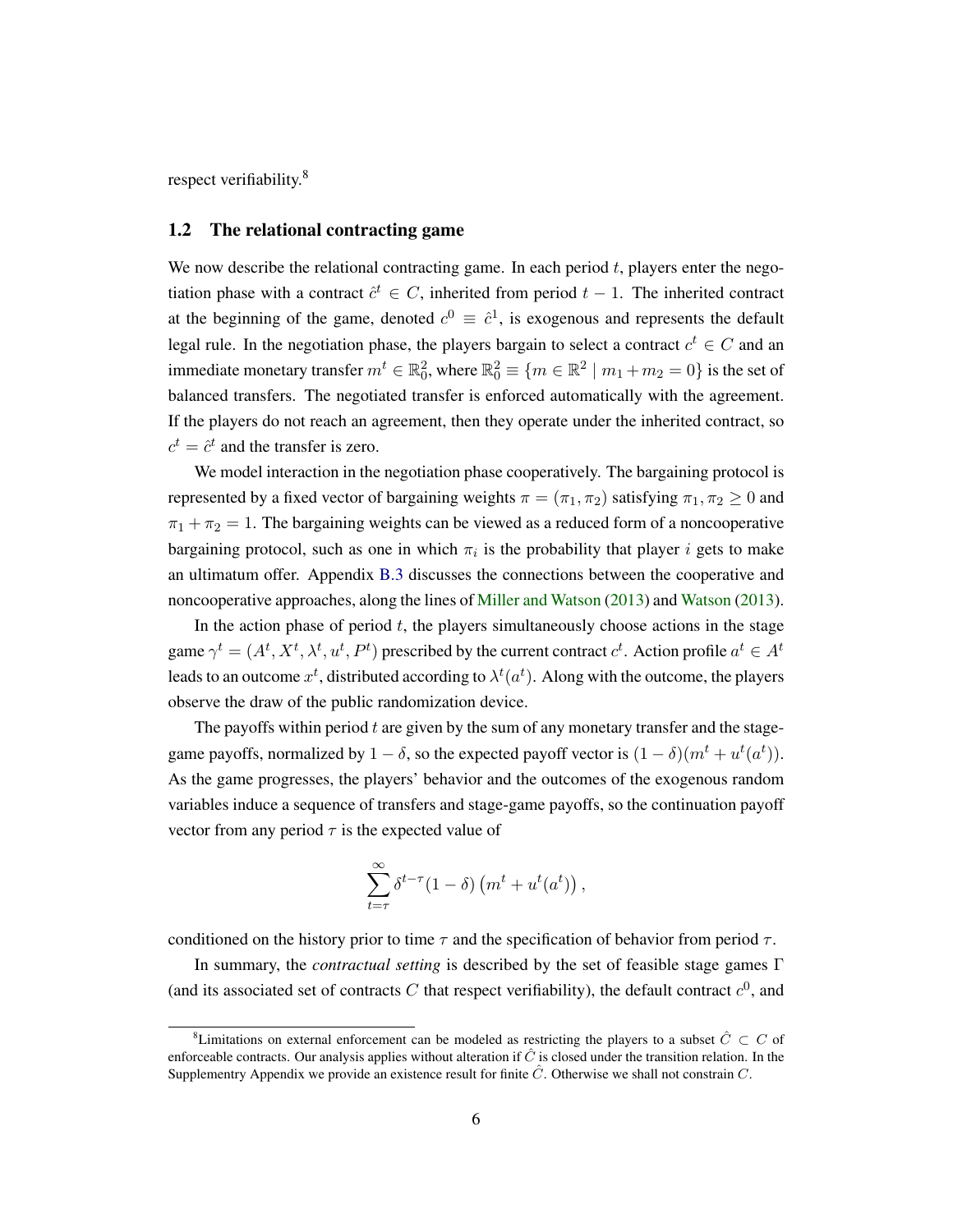bargaining weights  $\pi$ . We make two regularity assumptions throughout. First, we assume that  $c^0$  specifies the same stage game for every history and that this stage game has a Nash equilibrium. Second, we assume that  $\Gamma$  has uniformly bounded joint values: There is a number  $\vartheta \in \mathbb{R}$  such that for every stage game  $(A, X, \lambda, u, P) \in \Gamma$  and every  $a \in A$ , we have  $-\vartheta \leq u_1(a) + u_2(a) \leq \vartheta$ .

### 1.3 Contractual equilibrium values

We analyze behavior using the concept of *contractual equilibrium* [\(Miller and Watson](#page-49-0) [2013;](#page-49-0) [Watson](#page-49-2) [2013\)](#page-49-2), which requires the following: In the action phase, each player's individual action is optimal in response to the other player's action and the equilibrium specification of future behavior. In the negotiation phase, the players reach an agreement consistent with the generalized Nash bargaining solution with bargaining weights  $\pi$ , where the disagreement point entails equilibrium play from the action phase of the current period under the inherited contract with no immediate transfer. The players renegotiate their entire contract in the negotiation phase, including the external contract  $c$ , their coordinated play in the stage game of the current period, and their plans for how future play under disagreement depends on the history of stage-game outcomes. Thus, an agreement in one period implicitly specifies the disagreement points in future periods.<sup>9</sup>

There are two standard approaches to characterizing equilibria in repeated games. The first involves describing strategies for the dynamic game and then stating and evaluating equilibrium conditions on the strategy space. The second characterizes the set of equilibrium continuation values recursively, following [Abreu, Pearce, and Stacchetti](#page-47-2) [\(1990\)](#page-47-2), with equilibrium conditions expressed through dynamic programming. While both approaches extend to contractual equilibrium, we follow the recursive approach for convenience. Appendix [B.1](#page-42-1) exposits the strategic approach and the links between the two approaches.

Because long-term contracts render the relational contracting game nonstationary, the set of continuation values attainable from a given period depends on the inherited contract. We therefore deal with collections of the form  $W = \{W(c)\}_{c \in C}$  where, for every  $c \in C$ ,  $W(c) \subset \mathbb{R}^2$  is the set of equilibrium continuation values from the beginning of a period in which c is the inherited contract.<sup>10</sup> Our characterization of equilibrium values extends the notion of self-generation [\(Abreu, Pearce, and Stacchetti](#page-47-2) [1990\)](#page-47-2), as we describe next.

Note that in a given period under contract c, the players interact in stage game  $g(c) \equiv$  $(A, X, \lambda, u, P)$  and will get an outcome  $x \in X$ , leading to inherited contract  $c|x$  in the

<sup>9</sup>As in perfect public equilibrium, contractual equilibrium assumes that the players' equilibrium behavior is conditioned only on their common history, so the bargaining set and disagreement point are commonly known. <sup>10</sup>We need to allow  $W(c) = \emptyset$  for technical reasons discussed in footnote [12](#page-9-0) and Appendix [B.2.](#page-45-0)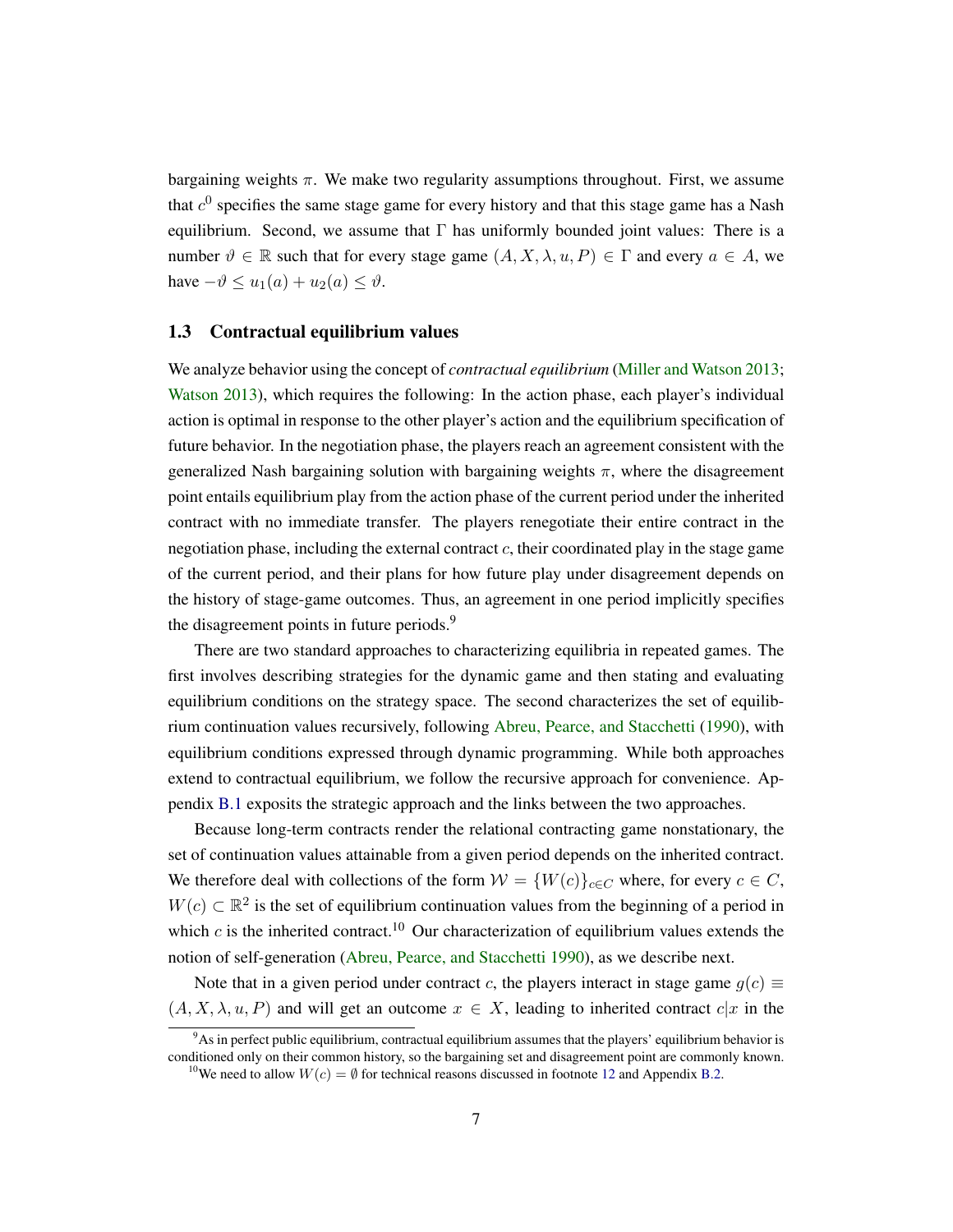next period. The players will then anticipate coordinating on some continuation value in  $W(c|x)$  in the next period. Since the players can randomize over continuation values by conditioning on the draw of the public-randomization device, they are essentially picking a value in the convex hull of  $W(c|x)$ , which we denote co  $W(c|x)$ . Let  $y(x)$  denote the expected continuation value that the players coordinate on in the event that outcome  $x$ occurs in the current period. Also, given such a continuation function  $y \colon X \to \mathbb{R}^2$ , let  $\overline{y}$ :  $A \to \mathbb{R}^2$  be the expected continuation function  $\overline{y}(a) \equiv E_x[y(x) | x \sim \lambda(a)]$ .

Incorporating the anticipated continuation value, in the current period the players' interaction is effectively to play the induced static game

<span id="page-8-0"></span>
$$
\langle A, (1 - \delta)u(\cdot) + \delta \overline{y}(\cdot) \rangle,
$$
 (1)

where  $\vec{A}$  is the set of action profiles, and payoffs are the convex combination of stage-game payoffs and continuation values. The players can self-enforce any mixed action profile  $\alpha \in \Delta A$  that is a Nash equilibrium of this induced game, resulting in continuation value

<span id="page-8-1"></span>
$$
w = (1 - \delta)u(\alpha) + \delta \overline{y}(\alpha)
$$
 (2)

from the action phase in the current period.<sup>11</sup>

<span id="page-8-3"></span>**Definition 1.** *Given*  $\gamma = (A, X, \lambda, u, P) \in \Gamma$  *and*  $y: X \to \mathbb{R}^2$ , *call action profile*  $\alpha \in \Delta A$ *enforced relative to*  $\gamma$  *and*  $y$  *if it is a Nash equilibrium of Induced Game [1.](#page-8-0)* 

**Definition 2.** *Given*  $W = \{W(c)\}_{c \in C}$ *, take any*  $c \in C$ *, and let*  $g(c) = (A, X, \lambda, u, P)$ *.* Say that  $w \in \mathbb{R}^2$  is c-supported relative to  $\mathcal W$  if there exist  $\alpha \in \Delta A$  and  $y \colon X \to \mathbb{R}^2$  such *that*  $y(x) \in \text{co } W(c|x)$  *for all*  $x \in X$ *,*  $\alpha$  *is enforced relative to*  $q(c)$  *and y, and Equation [2](#page-8-1) holds.*

Turning to the negotiation phase of the current period, under inherited contract  $\hat{c}$  the players would coordinate on some  $\hat{c}$ -supported continuation value w in the event that they fail to make an agreement. Thus,  $w$  is the disagreement point for negotiation in the current period. The Nash bargaining solution predicts that the players renegotiate to a contract  $c$ and coordinate on a c-supported continuation value that maximizes their joint value,

<span id="page-8-2"></span>
$$
L(W) \equiv \max\{w_1 + w_2 \mid c \in C \text{ and } w \text{ is } c\text{-supported relative to } W\},\tag{3}
$$

and they make an immediate transfer to split the surplus in proportion to their bargaining weights. We call  $L(\mathcal{W})$  the *level* of the collection. Because an equilibrium collection  $\mathcal{W}$ 

 $\frac{11}{11}$ Here  $\Delta A$  is defined as the space of uncorrelated probability distributions over A.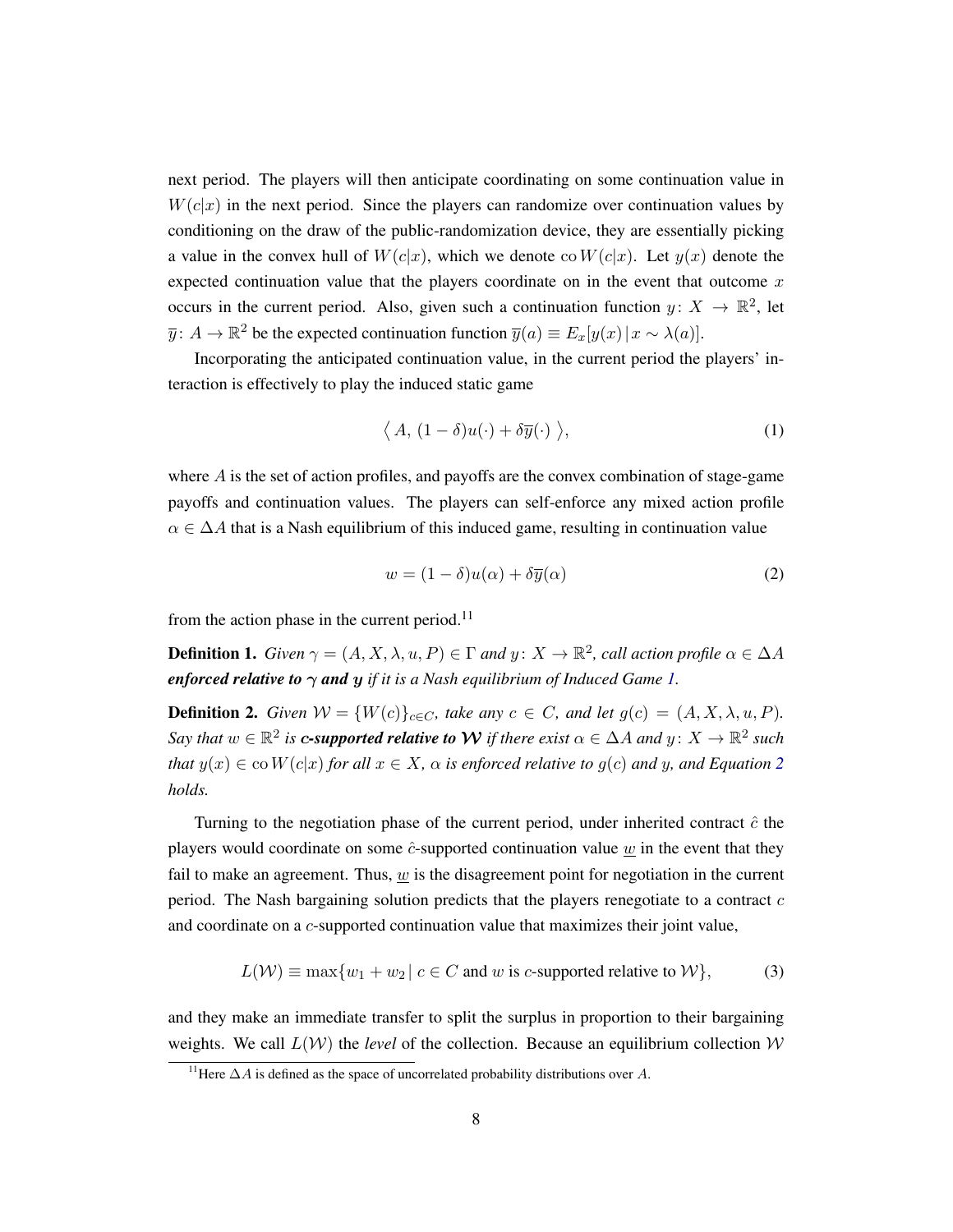gives the continuation values available from every period, it must satisfy the following selfgeneration condition.

**Definition 3.** *Say that a collection*  $W = \{W(c)\}_{c \in C}$  *is bargaining self-generating (BSG) if for every*  $\hat{c} \in C$  *and*  $w \in W(\hat{c})$ *, there exists a value* w *that is*  $\hat{c}$ *-supported relative to*  $W$ such that  $w = \underline{w} + \pi \big(L(\mathcal{W}) - \underline{w}_1 - \underline{w}_2\big)$ .

The BSG condition captures the idea of *internal consistency* in that the bargaining solution selects among all continuation values attainable relative to  $W$ . Contractual equilibrium incorporates the additional condition of *external consistency*, meaning that the players attain the maximum joint value over all internally consistent equilibria.

<span id="page-9-0"></span>Definition 4. *A collection* W *is called a contractual equilibrium value (CEV) collection if it is BSG and its level* L(W) *is maximal among the set of BSG collections.*

We will say that *contractual equilibrium exists* if there is a CEV collection W with the property that  $W(c^0) \neq \emptyset$ . Existence of contractual equilibrium is analyzed in the context of our main characterization results in the next section.<sup>12</sup> At this point, we have the following immediate implication of the CEV definition.

### <span id="page-9-1"></span>Lemma 1. *For a given contractual setting, all CEV collections attain the same level.*

For every  $c \in C$ , let  $W^*(c)$  be the union of all  $W(c)$  sets, over all CEV collections, and let  $W^* \equiv \{W^*(c)\}_{c \in C}$ . Under conditions for existence developed in the next section,  $W^*$  is also a CEV collection and so we refer to it as the *maximal CEV collection*. We call  $c^*$ an *optimal contract* if it solves the maximization problem that defines  $L(W^*)$  in Equation [3.](#page-8-2) We sometimes refer to the equilibrium level as  $L^*$ .

Clearly, from Lemma [1](#page-9-1) and the BSG definition, we have  $w_1 + w_2 = L^*$  for every c and every  $w \in W^*(c)$ . Also, for an arbitrary set  $Y \subset \mathbb{R}^2$  of constant joint value, let us refer to the vertical/horizontal distance between its extreme points as its *span*:

$$
Span(Y) \equiv sup\{w_1 - w_1' \mid w, w' \in Y\}.
$$

We shall say that Y *attains its span* if it contains its extreme points, so there are elements  $z^1, z^2 \in Y$  such that  $z_1^2 - z_1^1 = \text{Span}(Y)$ .

 $12$ Existence of a BSG collection requires existence of a maximum in Expression [3.](#page-8-2) Note that contractual equilibrium can exist with  $W(c) = \emptyset$  for some values of c, which we allow to deal with off-path contracts under which there would be no best response in the action phase (see Appendix [B.2\)](#page-45-0). Also, for convenience we allow  $W(c)$  to be empty if c is a contract that would never be inherited. In Supplementary Appendix [C.3](#page-54-0) we prove an existence result for settings with a finite number of external contracts, where  $W(c) \neq \emptyset$  for all c.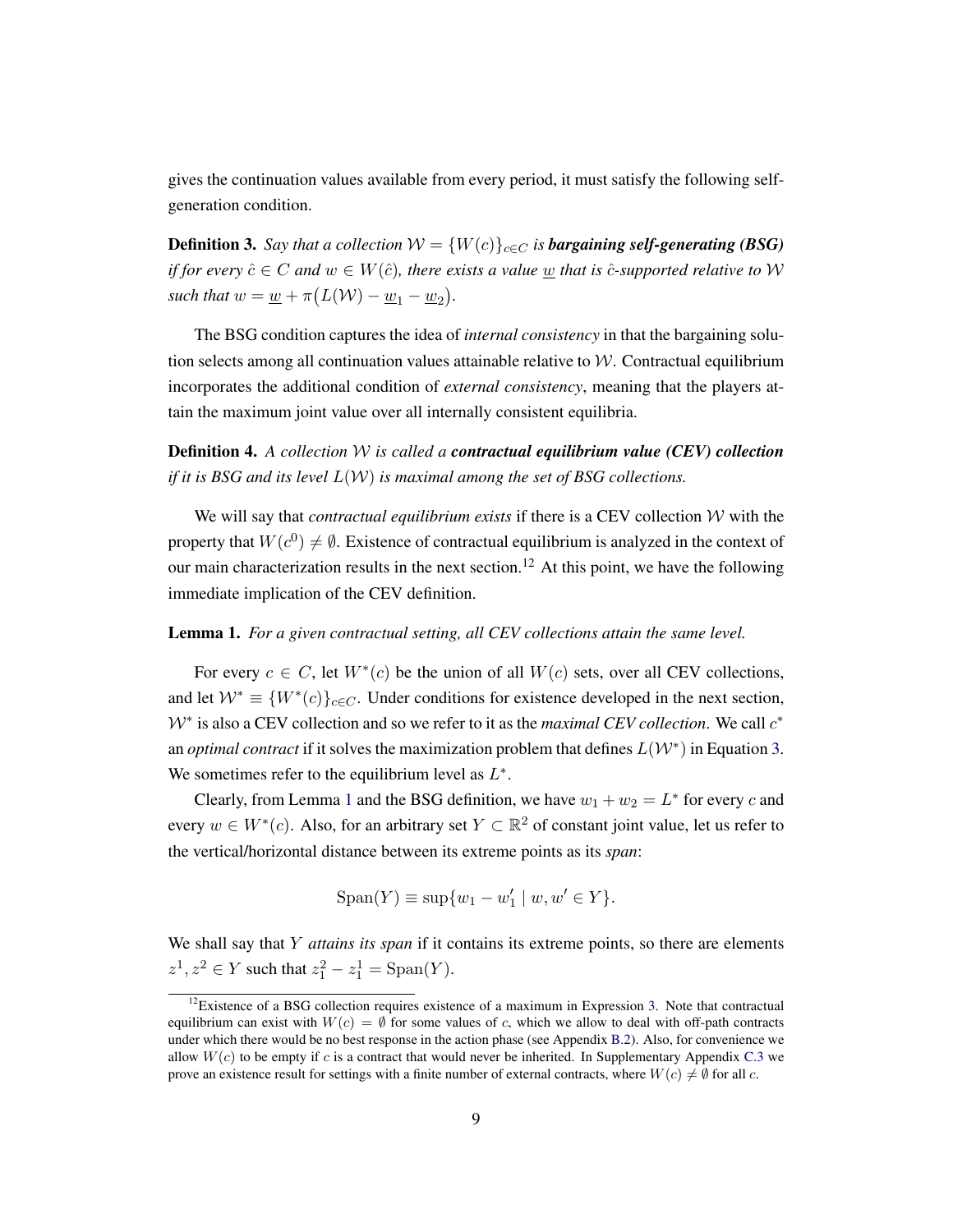As for which payoff vector in a CEV collection the players obtain from the start of the game, it depends on what their continuation play would be if they fail to agree in the first period. For instance, if the initial contract  $c<sup>0</sup>$  specifies a constant stage game that represents the players' outside values, and we normalize these outside values to zero, then in a contractual equilibrium the players get payoffs of exactly  $\pi L^*$ . That is, they split the surplus (using voluntary transfers in the negotiation phase) relative to their outside values in accordance with their bargaining weights.

# <span id="page-10-0"></span>2 Example: Choice of Monitoring Technology

This section analyzes a simple example, in several variations, to illustrate our approach and main results, in a way that we hope also provides some novel economic insights. Consider a relationship between a worker (player 1) and a manager (player 2), with an externally enforced monitoring technology. In the action phase, the players interact in a stage game parameterized by a monitoring level  $\mu \in [0,1]$ . The worker privately chooses effort  $a_1 \in$  $A_1 = \{0, 1\}$ . High effort,  $a_1 = 1$ , imposes a cost  $\beta \in (0, 1)$  on the worker and yields a benefit of 1 to the manager, both in monetary terms. The manager has no action but pays  $k(\mu)$  for the monitoring technology. The stage-game payoff vector is therefore given by  $u(a_1) = (-\beta a_1, a_1 - k(\mu))$ . Assume  $k(\cdot)$  is differentiable,  $k' > 0$ , and  $\beta + k(1) \leq 1$ .

The stage-game outcome  $x \in X = \{1, 0\}$  is a signal of the worker's effort choice. We call  $x = 1$  the "high" signal and  $x = 0$  the "low" signal. If the worker exerts high effort then the signal is high for sure, but if the worker exerts low effort then the signal is high with probability  $1 - \mu$  and low with probability  $\mu$ . The manager does not observe the worker's effort choice or the payoff he receives.<sup>13</sup> Assume that the signal is not verifiable (the external enforcer cannot distinguish between  $x = 1$  and  $x = 0$ ), and so  $P = \{\{0, 1\}\}.$ 

Because nothing is verifiable, an external contract is simply a sequence  $c = {\mu^{\tau}}_{\tau=1}^{\infty}$ , where  $\mu^1$  is the monitoring level specified for the current period,  $\mu^2$  is the monitoring level specified for the next period, and so on. Note that regardless of the outcome  $x$  in the current period, the contract inherited in the following period is  $c|x = \{\mu^{\tau}\}_{\tau=2}^{\infty}$ .

### <span id="page-10-1"></span>2.1 Fixed monitoring technology

As a benchmark, we first examine the setting in which the monitoring technology  $\mu$  is exogenously fixed and constant over time. That is,  $\Gamma$  contains just one stage game, so in

<sup>&</sup>lt;sup>13</sup> Alternatively, we could assume that the manager's payoff depends only on the monitoring signal, equaling 1 if  $x = 1$  and  $-(1 - \mu)/\mu$  if  $x = 0$ , which implies the same payoff function u.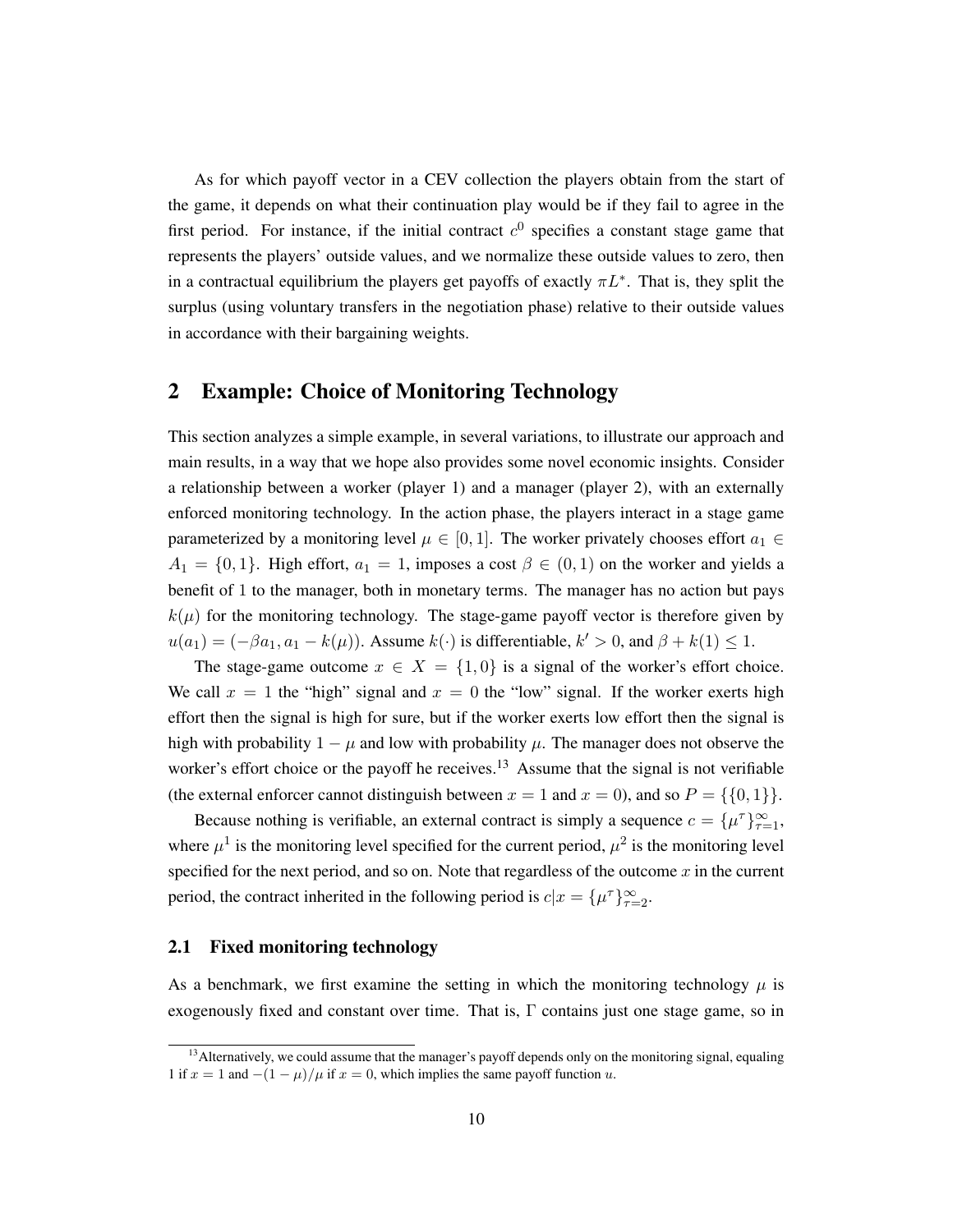the negotiation phase, the players have only their immediate transfer and their self-enforced continuation play to discuss. There is just one set of continuation values to calculate, W, which we write without reference to the lone contract  $c^0$ .

This relationship falls within the class analyzed by [Miller and Watson](#page-49-0) [\(2013\)](#page-49-0), where the contractual equilibrium value set  $W^*$  is easily characterized.<sup>14</sup> Because every element of  $W^*$  has the same joint value  $L^*$ ,  $W^*$  is a subset of a line segment of slope  $-1$ . In fact,  $W^*$  attains its span, and we let  $z^1$  and  $z^2$  denote the extreme points, where  $z^1$  gives the worst continuation value for player 1 and  $z^2$  gives the worst for player 2. Other points in  $W^*$  are inessential to the equilibrium construction because the players can utilize the public randomization device to coordinate on any point in the convex hull as an expected continuation value. Depending on parameter values, either high effort will be sustainable and  $L^* = 1 - \beta - k(\mu)$ , or high effort cannot be achieved and  $L^* = -k(\mu)$ .

Let us proceed under the presumption that  $L^* = 1 - \beta - k(\mu)$ . With reference to the BSG condition, we can determine  $z^1$  and  $z^2$  by characterizing the associated disagreement points  $\underline{w}^1$  and  $\underline{w}^2$  for which  $z^1 = \underline{w}^1 + \pi (L^* - \underline{w}_1^1 - \underline{w}_2^1)$  and  $z^2 = \underline{w}^2 + \pi (L^* - \underline{w}_1^2 - \underline{w}_2^2)$ . Here  $\underline{w}^1$  must be the supported continuation value from the action phase that is most favorable to player 2, whereas  $\underline{w}^2$  is the one most favorable to player 1.

Disagreement point  $\underline{w}^1$  is characterized as follows and displayed in Figure [1.](#page-12-0) The players coordinate on  $a_1 = 1$  being played in the current period. Then if the signal is high, they coordinate to achieve expected continuation value  $z^1 + (\rho, -\rho)$  from the next period. If the signal is low, they coordinate on  $z<sup>1</sup>$  from the next period. Thus

<span id="page-11-0"></span>
$$
\underline{w}^{1} = (1 - \delta)(-\beta, 1 - k(\mu)) + \delta z^{1} + \delta(\rho, -\rho).
$$
 (4)

The value of  $\rho$  must be large enough to ensure that the worker does not want to deviate to low effort, knowing that such a deviation would be detected with probability  $\mu$ , and then punished:

$$
-(1-\delta)\beta + \delta(z_1^1 + \rho) \ge (1-\delta) \cdot 0 + \mu \delta z_1^1 + (1-\mu)\delta(z_1^1 + \rho).
$$

This incentive constraint simplifies to  $\mu \delta \rho \geq \beta (1 - \delta)$ . Because we are characterizing the

 $14$ It is also easy to calculate, as a benchmark, the optimal perfect public equilibrium in a setting with no negotiation but still with voluntary transfers, as analyzed by [Levin](#page-48-0) [\(2003\)](#page-48-0). High effort from the worker and payments from the manager can then be sustained in equilibrium if the cost saved by a deviation is no larger than the expected loss of future surplus, weighted by the probability of detecting the deviation—that is, if  $(1 - \delta)\beta \leq \delta\mu (1 - \beta)$ . This equilibrium can be sustained by reversion to low effort and no payments in all future periods if any party should deviate. However, such behavior is not credible if the parties can renegotiate and can each exercise bargaining power. Contractual equilibrium explicitly accounts for such negotiations.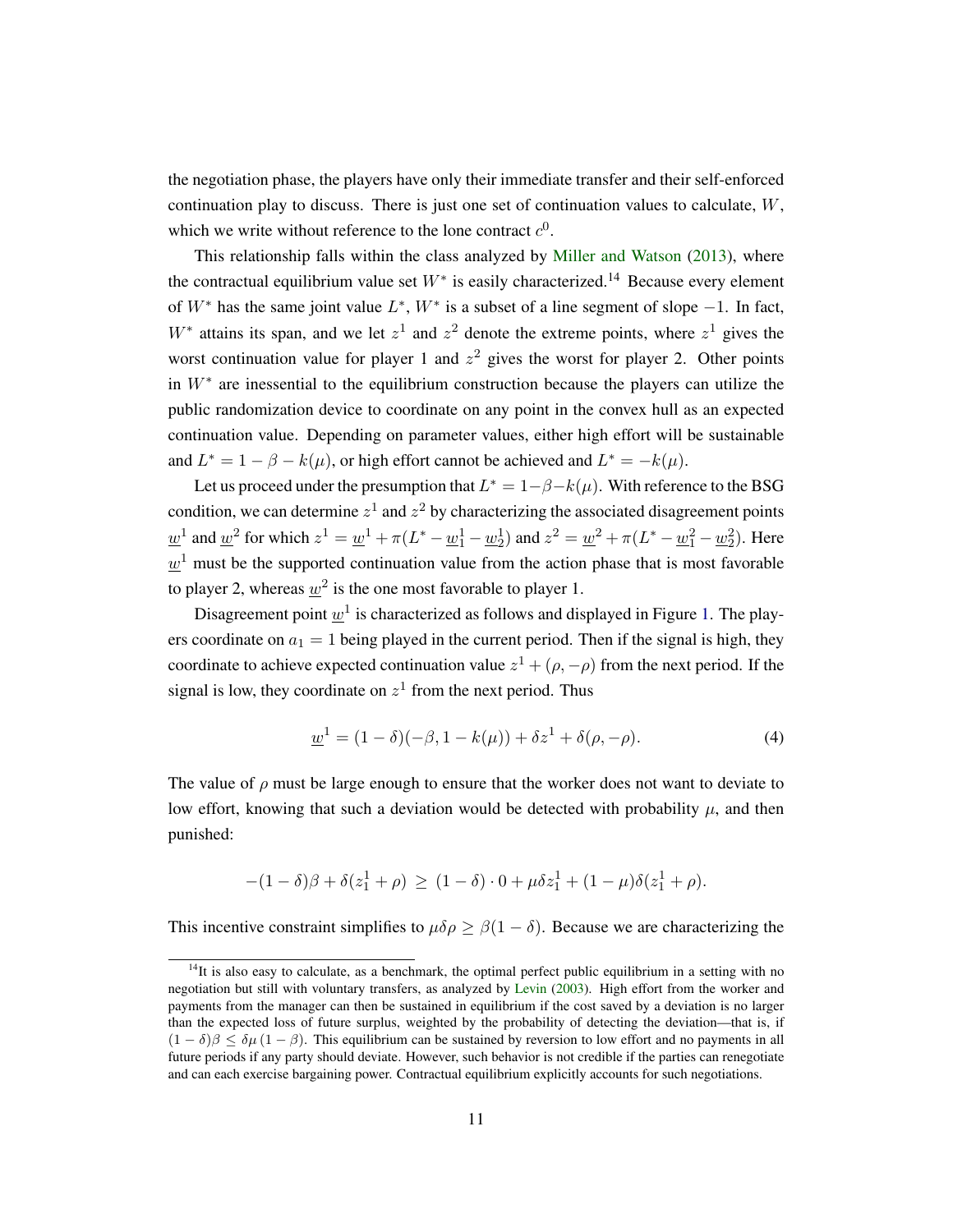<span id="page-12-0"></span>

FIGURE 1. CONTRACTUAL EQUILIBRIUM WITH FIXED MONITORING. Figures in Section [2](#page-10-0) are drawn to scale using parameters  $\beta = \frac{1}{4}$ ,  $k(\mu) = \frac{3}{4}\mu$ ,  $\delta = \frac{3}{4}$ , and  $\pi_1 = \pi_2 = \frac{1}{2}$ . Disagreement point  $\underline{w}^1$  or any other point in  $W^*$  is attained by making an appropriate transfer, playing  $a_1 = 1$ , and continuing with promised utility  $z^1 + (\rho, -\rho)$  if the signal is  $x = 1$ , but with  $z^1$  if  $x = 0$ . Since  $\underline{w}^1 \in W^*$ ,  $z^1 = \underline{w}^1$ . Disagreement point  $\underline{w}^2$  is attained by playing  $a_1 = 0$  and continuing with  $z^2$ regardless of x. When  $\underline{w}^2$  is the disagreement point, the parties negotiate to  $z^2$ .

supported continuation value that is worst for player 1, it is optimal to pick the smallest possible value of  $\rho$ , so we set  $\rho = (1 - \delta)\beta/\delta\mu$ . Because play in the current period is efficient,  $\underline{w}_1 + \underline{w}_2 = L^*$ , so there is no bargaining surplus; thus  $z^1 = \underline{w}^1$ . Combining this with Equation [4,](#page-11-0) inserting the values of  $\rho$  and  $L^*$ , and solving for  $z^1$  yields

$$
z^1 = \left(\frac{\beta}{\mu} - \beta, 1 - k(\mu) - \frac{\beta}{\mu}\right).
$$

The payoffs reflect the worker's rent from exerting effort under imperfect monitoring.

Disagreement point  $\underline{w}^2$  is characterized as follows and displayed in Figure [1.](#page-12-0) The players coordinate on  $a_1 = 0$  being played in the current period and, regardless of the signal realization, they coordinate to achieve continuation value  $z^2$  from the next period. Thus,

$$
\underline{w}^2 = (1 - \delta)(0, -k(\mu)) + \delta z^2.
$$

Combining this with  $z^2 = \underline{w}^2 + \pi (L^* - \underline{w}_1^2 - \underline{w}_2^2)$  and inserting the value of  $L^*$ , we obtain

$$
z^2 = (0, -k(\mu)) + \pi(1 - \beta).
$$

Here the payoffs reflect that the parties share the bargaining surplus in proportion to their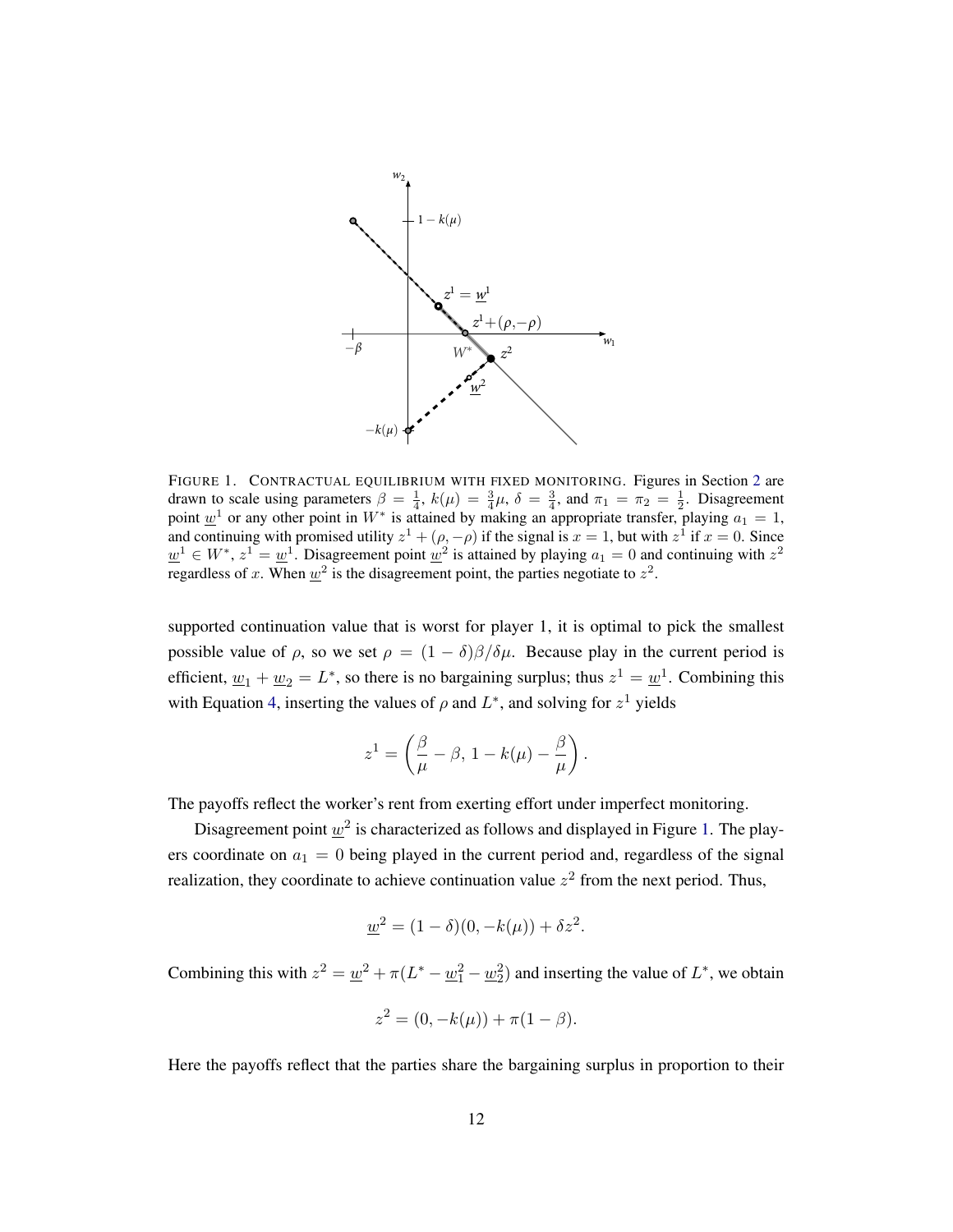bargaining weights.

The final equilibrium condition is that  $\rho \leq$  Span $(W^*)$ ; that is, the bonus in continuation value that the worker receives for a high signal must be attainable. Noting that

$$
\text{Span}(W^*) \equiv z_1^2 - z_1^1 = z_2^1 - z_2^2 = \pi_1(1 - \beta) - \left(\frac{\beta}{\mu} - \beta\right)
$$

and recalling that  $\rho = (1 - \delta)\beta/\delta\mu$ , we find that the condition for sustaining high effort in contractual equilibrium simplifies to

<span id="page-13-1"></span>
$$
\beta \le \mu \delta(\pi_1 + \beta - \pi_1 \beta). \tag{5}
$$

If this inequality does not hold, then high effort cannot be sustained, the level is  $L^*$  =  $-k(\mu)$ , and  $(0, -k(\mu))$  is the unique contractual-equilibrium value.<sup>15</sup>

It is important to note how the equilibrium span and level depend on the monitoring technology  $\mu$ . The span is increasing in  $\mu$ , because with better monitoring the worker can be promised a smaller reward  $\rho$  for a high signal, which reduces  $z_1^1$ . The level is decreasing in  $\mu$ , because better monitoring costs more. There is thus a trade-off in setting the monitoring level: a high enough span is needed for the worker's incentive condition, but it comes at a higher monitoring cost. The monitoring level that maximizes welfare is the lowest that satisfies Condition [5,](#page-13-1) which is  $\mu = \beta/(\delta\beta + \delta\pi_1 - \delta\pi_1\beta)$ .

### <span id="page-13-0"></span>2.2 Contractible monitoring technology

Now suppose that  $\Gamma$  contains all monitoring levels  $\mu \in [0,1]$ , so the players can write a contract that specifies any sequence  $c = {\{\mu^{\tau}\}}_{\tau=1}^{\infty}$ . For any contract  $c \in C$ , let  $z^{1}(c)$  and  $z^2(c)$  denote the extreme points of  $W^*(c)$ , which attains its span as in the previous setting. As before, we let  $z^{i}(c)$  denote the worst point for player i.

It turns out that, in contractual equilibrium, stationary contracts (specifying the same  $\mu$ in all periods) are suboptimal in the present setting. Instead, the optimal contract is *semistationary*, specifying one monitoring level  $\hat{\mu}$  for the current period and another level  $\mu$  for all future periods. Then in equilibrium the inherited contract is always  $\{\mu\}_{t=1}^{\infty}$ , and the players always renegotiate to specify  $\hat{\mu}$  for the current period and  $\mu$  for all future periods.

Intuition gleaned from the fixed- $\mu$  case helps explain this result. To achieve the highest joint value in the current period, the players want  $\mu$  in this period to be low to save

<sup>&</sup>lt;sup>15</sup>Unless  $\mu = \pi_1 = 1$ , the condition for sustaining high effort in the contractual equilibrium is stricter than the corresponding condition for the optimal perfect public equilibrium described in Footnote [14.](#page-10-1) The difference arises because the perfect public equilibrium employs punishments that would not survive renegotiation.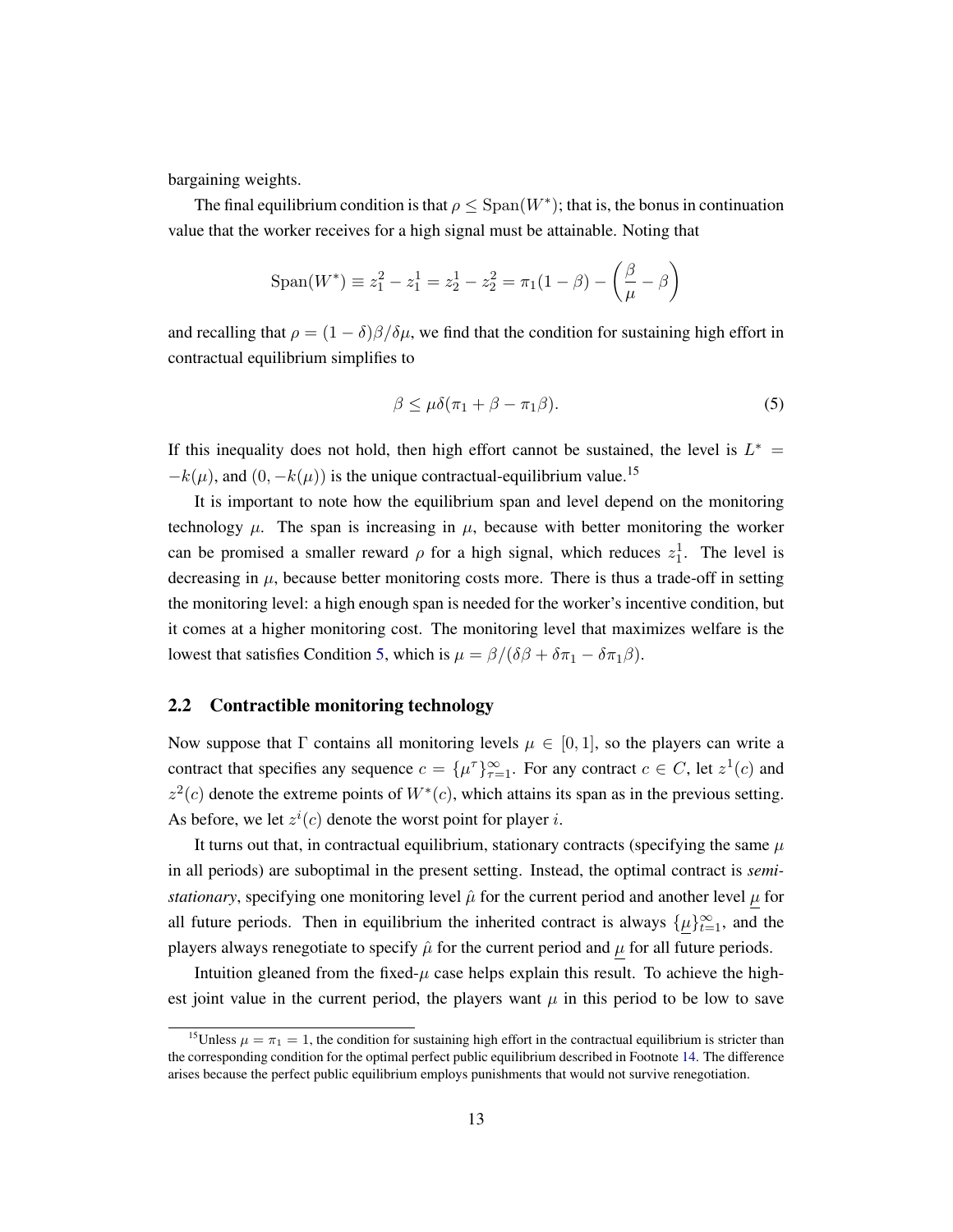on the monitoring cost. In order to support high effort with a low monitoring level in the current period, the players need the span of continuation values from the next period to be large. To maximize the span, it is best to specify a high monitoring level for future periods, which supports wide-ranging disagreement points. The players anticipate renegotiating in the future to lower the monitoring level one period at a time. Renegotiation shifts every disagreement point to a continuation value in the direction of  $\pi$  because players share surplus in this proportion, so renegotiation ensures a high joint value while maintaining the large span of continuation values.

To perform the analysis formally and to calculate the monitoring levels  $\hat{\mu}$  and  $\mu$  that are featured in the optimal contract, take as given any contract  $c = {\{\mu^{\tau}\}}_{\tau=1}^{\infty}$  and let  $c' =$  $c|x = {\mu^{\tau}}_{\tau=2}^{\infty}$  denote the inherited contract in the next period. We shall express  $z^1(c)$ and  $z^2(c)$  as functions of  $z^1(c')$  and  $z^2(c')$  which, in particular, relates  $Span(W^*(c))$  to Span( $W^*(c')$ ) and also helps us calculate  $L^*$ .

The specifications of disagreement play that support extreme points  $z^1(c)$  and  $z^2(c)$  are exactly as in the fixed- $\mu$  case, except that the continuation values in the following period are taken from the set  $W^*(c')$ . In the disagreement point associated with  $z^1(c)$ , players coordinate on play of  $a_1 = 1$  in the current period and on continuation value  $z^1(c')$  +  $x(\rho, -\rho)$  from the next period (giving a bonus of  $\rho$  to the worker if the signal is high):

<span id="page-14-0"></span>
$$
\underline{w}^{1}(c) = (1 - \delta)(-\beta, 1 - k(\mu^{1})) + \delta z^{1}(c') + \delta(\rho, -\rho).
$$
\n(6)

Since the last term is a transfer and  $z^1(c')$  has joint value  $L^*$ , the negotiation surplus derives entirely from changing the monitoring level in the current period, and we have  $z^1(c)$  =  $\underline{w}^1(c) + (1 - \delta)\pi \big( L^* - (1 - \beta - k(\mu^1)) \big)$ . Combining this with Equation [6](#page-14-0) yields

<span id="page-14-1"></span>
$$
z^{1}(c) = (1 - \delta) \left( \frac{\beta}{\mu^{1}} - \beta, 1 - \frac{\beta}{\mu^{1}} - k(\mu^{1}) \right) + (1 - \delta) \pi \left( L^{*} - 1 + \beta + k(\mu^{1}) \right) + \delta z^{1}(c').
$$
\n(7)

where we have set  $\rho = (1 - \delta)\beta/\delta\mu^1$  to make the worker's incentive constraint bind.<sup>16</sup> The payoff to the worker in the current period reflects her rent from effort plus her share of the negotiation surplus.

The disagreement point associated with  $z^2(c)$ , as before, entails play of  $a_1 = 0$  and coordination on continuation value  $z^2(c')$  from the next period, implying

$$
\underline{w}^2(c) = (1 - \delta)(0, -k(\mu^1)) + \delta z^2(c').
$$

<sup>&</sup>lt;sup>16</sup>If  $(1 - \delta)\beta/\delta\mu^1 >$  Span $(W^*(c'))$  then high effort cannot be supported in disagreement and  $z^1(c)$  is the same as  $z^2(c)$  characterized below.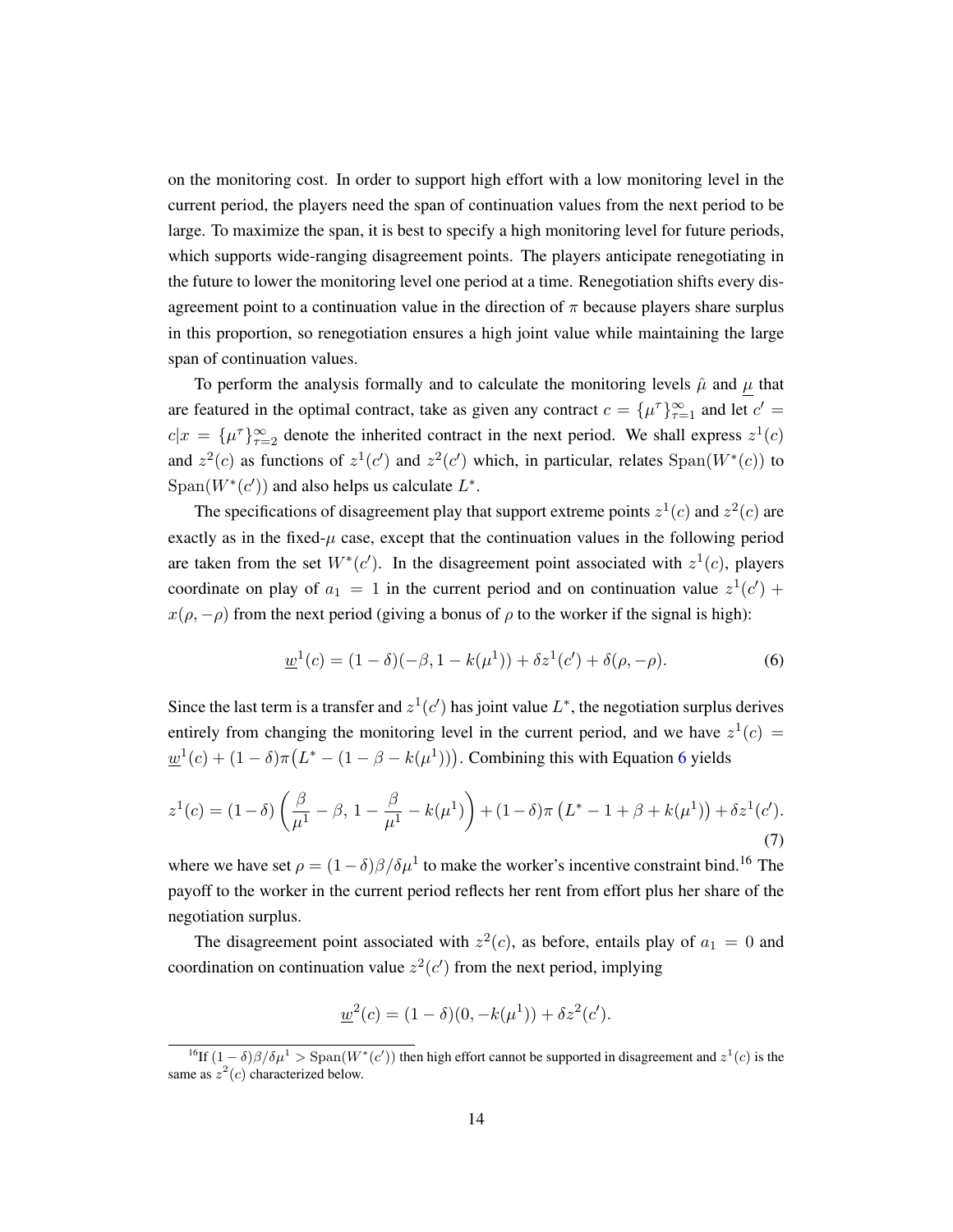The bargaining solution implies  $z^2(c) = \underline{w}^2(c) + (1-\delta)\pi (L^* + k(\mu^1))$ . Combining these expressions yields

<span id="page-15-0"></span>
$$
z^{2}(c) = (1 - \delta) (0, -k(\mu^{1})) + (1 - \delta)\pi (L^{*} + k(\mu^{1})) + \delta z^{2}(c').
$$
 (8)

Recalling the definition of span, we subtract Equation [7](#page-14-1) from Equation [8](#page-15-0) to obtain

<span id="page-15-1"></span>
$$
Span(W^*(c)) = (1 - \delta)(1 - \beta)\pi_1 - (1 - \delta)\beta \frac{1 - \mu^1}{\mu^1} + \delta Span(W^*(c')).
$$
 (9)

Suppose that we want to design a contract to maximize  $Span(W^*(c))$ . Because Expres-sion [9](#page-15-1) is increasing in  $\mu^1$  and in  $Span(W^*(c'))$ , we should set  $\mu^1 = 1$  and, by induction, specify the same maximal monitoring level in all future periods. Therefore, the span is maximized by the contract  $\underline{c} \equiv \{1\}_{\tau=1}^{\infty}$ . Inserting  $c = c' = \underline{c}$  into Expression [9](#page-15-1) and simplifying yields  $Span(W^*(\underline{c})) = \pi_1(1-\beta)$ , which is strictly higher than the span of  $W^*$ in the fixed- $\mu$  setting. Correspondingly, the sufficient condition for enforcing high effort,  $\rho \leq$  Span( $W^*(\underline{c})$ ), is weaker than Inequality [5.](#page-13-1)

Of course, when the players negotiate in a given period, they will want to maximize the span not from the current period but from the *next* period, which allows them to support high effort in the current period at the lowest possible monitoring level (to save on monitoring costs that they will actually have to pay). Therefore they should agree on a contract that makes  $c$  the inherited contract in the next period. To calculate the monitoring level needed to support high effort in the current period, recall that the worker must be rewarded for high output with a bonus in continuation value of at least  $(1 - \delta)\beta/\delta\mu$ , where  $\mu$  is the monitoring level in the current period. The best choice for  $\mu$  is the smallest value that satisfies the constraint  $(1 - \delta)\beta/\delta\mu \leq$  Span $(W^*(\underline{c}))$ , which is

<span id="page-15-2"></span>
$$
\hat{\mu} = \frac{(1 - \delta)\beta}{\pi_1 \delta (1 - \beta)}.
$$
\n(10)

To summarize, in the contractual equilibrium the players initially choose contract  $c^* =$  $\{\mu^{\tau}\}_{\tau=1}^{\infty}$  defined by  $\mu^1 = \hat{\mu}$  and  $\mu^{\tau} = 1$  for  $\tau = 2, 3, \dots$  In each subsequent period, the players inherit contract  $\mathbf c$  and renegotiate back to  $c^*$ . In other words, they revise their inherited contract by specifying  $\hat{\mu}$  in the current period but leave the specified monitoring level at 1 for all future periods. The equilibrium continuation values and disagreement points are displayed in Figure [2.](#page-16-0) Is it easy to verify that  $\hat{\mu}$  is strictly less than the optimal monitoring level in the fixed- $\mu$  setting, for parameter values under which cooperation can be sustained. Therefore, the players get a strictly higher joint value from the optimal semi-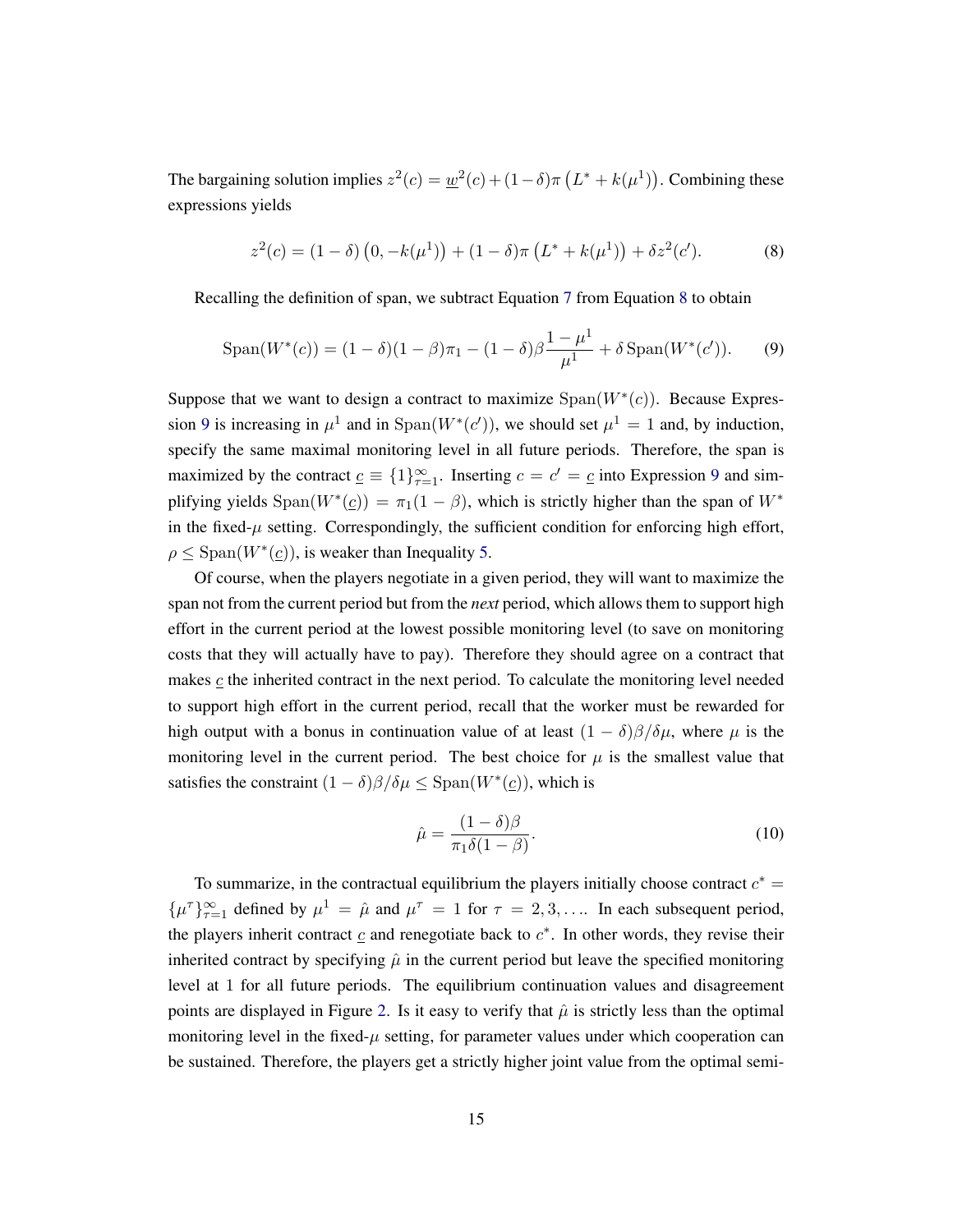<span id="page-16-0"></span>

FIGURE 2. CONTRACTUAL EQUILIBRIUM WITH CONTRACTIBLE MONITORING TECHNOLOGY. Disagreement point  $\underline{w}^1$  is attained by playing  $a_1 = 1$  under contract  $\underline{c}$  (with monitoring level  $\mu = 1$ ) and continuing with promised utility  $z^1(\underline{c}) + (\rho, -\rho)$  if the signal is  $x = 1$ , but with  $z^1(\underline{c})$  if  $x = 0$ . Disagreement point  $\underline{w}^2$  is attained by playing  $a_1 = 0$  under  $\underline{c}$  and continuing with  $z^2(\underline{c})$  regardless of x. When  $\underline{w}^i$  is the disagreement point, the parties negotiate to contract  $c^*$  (with monitoring level  $\hat{\mu}$ ) and utility  $z^i(\underline{c})$ . Any point in  $W^*$  is attained by playing  $a_1 = 1$  under  $c^*$ , making an appropriate transfer, and continuing with  $z^2(\underline{c})$  if  $x = 1$ , but with  $z^1(\underline{c})$  if  $x = 0$ .

stationary contract than from the best stationary contract.

#### <span id="page-16-1"></span>2.3 Verifiable signal

The example presented in the previous subsections illustrates one of our general results: Semi-stationary contracts are optimal in settings with no verifiable information. We next show that this result does not extend to all settings with verifiable information. To do this, we examine an extension of the example in which the stage-game outcome  $x$  is verifiable. As before, external enforcement entails only operation of the monitoring technology at the contractually specified level, but now the sequence of monitoring levels can be conditioned on past realizations of  $x$ . We assume that externally enforced outcome-contingent transfers are not available; such transfers are discussed in the next subsection.

A semi-stationary contract does not condition the monitoring level on past realizations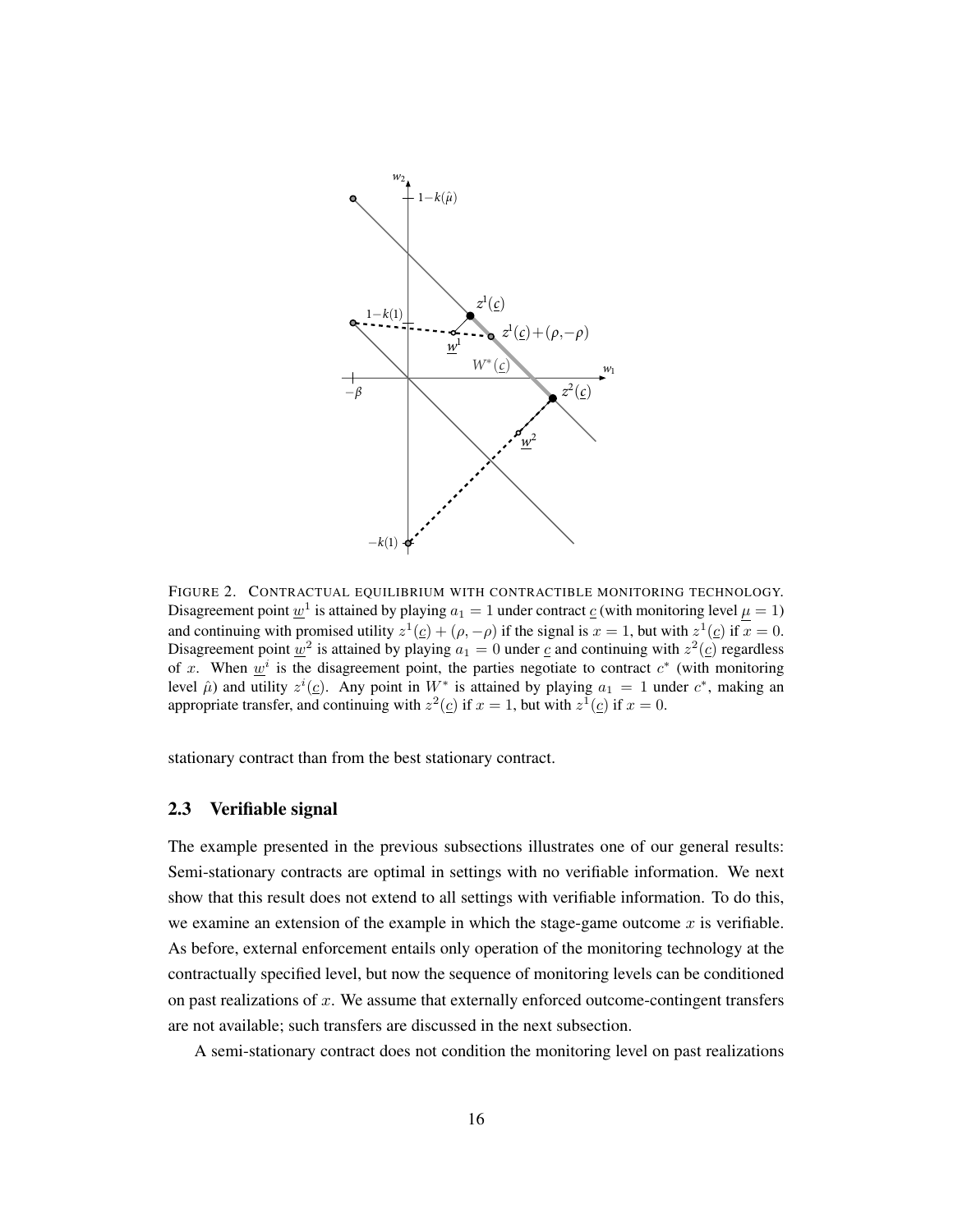of x; it specifies a monitoring level  $\hat{\mu}$  in the current period and a monitoring level  $\mu$  for all future periods *regardless* of the history of signal realizations. The best semi-stationary contract  $c^*$  is exactly as described in the previous subsection, with  $\hat{\mu}$  given by Equation [10](#page-15-2) and  $\mu = 1$ . Players coordinate on behavior and continuation values as before.

But  $c^*$  is no longer optimal. To see why, recall that the worker will select high effort only if the difference between his continuation values following high and low signals is at least  $(1 - \delta)\beta/\delta\mu$ , where  $\mu$  is the monitoring level in the current period. Maximizing the difference allows  $\mu$ , and hence the cost of monitoring, to be minimized. In the initial example, regardless of the contract  $c$ , these continuation values were required to be elements of a single set  $W^*(c|x)$ , because  $c|x$  could not depend on x (it was unverifiable). However, with x now verifiable, the inherited contracts  $c|1$  and  $c|0$  may differ. Rewards and punishments may be enhanced by conditioning  $c|x$  on x.

Specifically, to reward the worker following a high monitoring signal  $(x = 1)$  in the current period, the inherited contract  $c|1$  should maximize  $z_1^2(c')$  over  $c' \in C$ , and the players should coordinate on  $z^2(c|1)$ , the worker's best continuation value. As in the initial example,  $z_1^2(\cdot)$  is maximized by contract  $\underline{c}$  specifying  $\mu = 1$  in all periods regardless of the signal realizations.<sup>17</sup> Likewise, to best punish the worker after a low monitoring signal  $(x = 0)$  in the current period,  $c|0$  should minimize  $z_1^1(c'')$  over  $c'' \in C$ , and the players should coordinate on  $z^1(c|0)$ . But  $\underline{c}$  generally does not minimize  $z_1^1(\cdot)$ . In fact, a stationary contract specifying a lower monitoring level may be better, depending on cost parameters. Consider such a contract  $\tilde{c}$  that specifies  $\mu = \tilde{\mu} < 1$  in all periods regardless of the signal realizations. The disagreement point associated with  $z^1(\tilde{c})$  involves high effort, as in the initial example. We find that if the marginal monitoring cost is sufficiently large at the maximal level (specifically, if  $\pi_1 k'(1) > \beta$ ), then  $z_1^1(\tilde{c})$  is increasing in  $\tilde{\mu}$  for  $\tilde{\mu}$  near 1. This implies that there is a value  $\tilde{\mu} < 1$  for which  $z_1^1(\tilde{c}) < z_1^1(\underline{c})$ .<sup>18</sup>

Suppose we design a contract c so that  $c|1 = c$  and  $c|0 = \tilde{c}$ , where the players would coordinate on continuation value  $z^2(\underline{c})$  following the high signal and  $z^1(\tilde{c})$  following the low signal. Such a contract supports high effort in the current period with less monitoring than  $c^*$  requires, because  $z_1^2(\underline{c}) - z_1^1(\tilde{c}) > \text{Span}(W^*(\underline{c}))$ . The associated continuation values and disagreement points are displayed in Supplementary Appendix [C.4.](#page-55-0) Importantly,

<sup>&</sup>lt;sup>17</sup> Assuming that the maximum is attained, let c' maximize  $z_1^2(\cdot)$ . Clearly the disagreement point that favors player 1 involves low effort in the current period and continuation value  $z_1^2(c')$  regardless of the signal, so Equation [8](#page-15-0) is valid with  $c = c'$ . Player 1's payoff is increasing in  $\mu^1$ , implying  $c' = c$ .

<sup>&</sup>lt;sup>18</sup>Equation [7](#page-14-1) is valid with  $c = c' = \tilde{c}$  and  $\mu^1 = \tilde{\mu}$  if  $\tilde{\mu}$  is close to 1, because the disagreement behavior associated with  $z^1(\tilde{c})$  is as described in the initial example. Algebra yields  $z^1(\tilde{c}) = (\beta/\tilde{\mu} - \beta, 1 - \beta/\tilde{\mu} - \beta)$  $k(\tilde{\mu}) + \pi (L^* - 1 + \beta + k(\tilde{\mu}))$ . Increasing  $\tilde{\mu}$  reduces the worker's rent from effort (the first term) but increases the negotiation surplus (the second term). For  $\tilde{\mu}$  near 1, the latter dominates if  $\pi_1 k'(1) > \beta$ .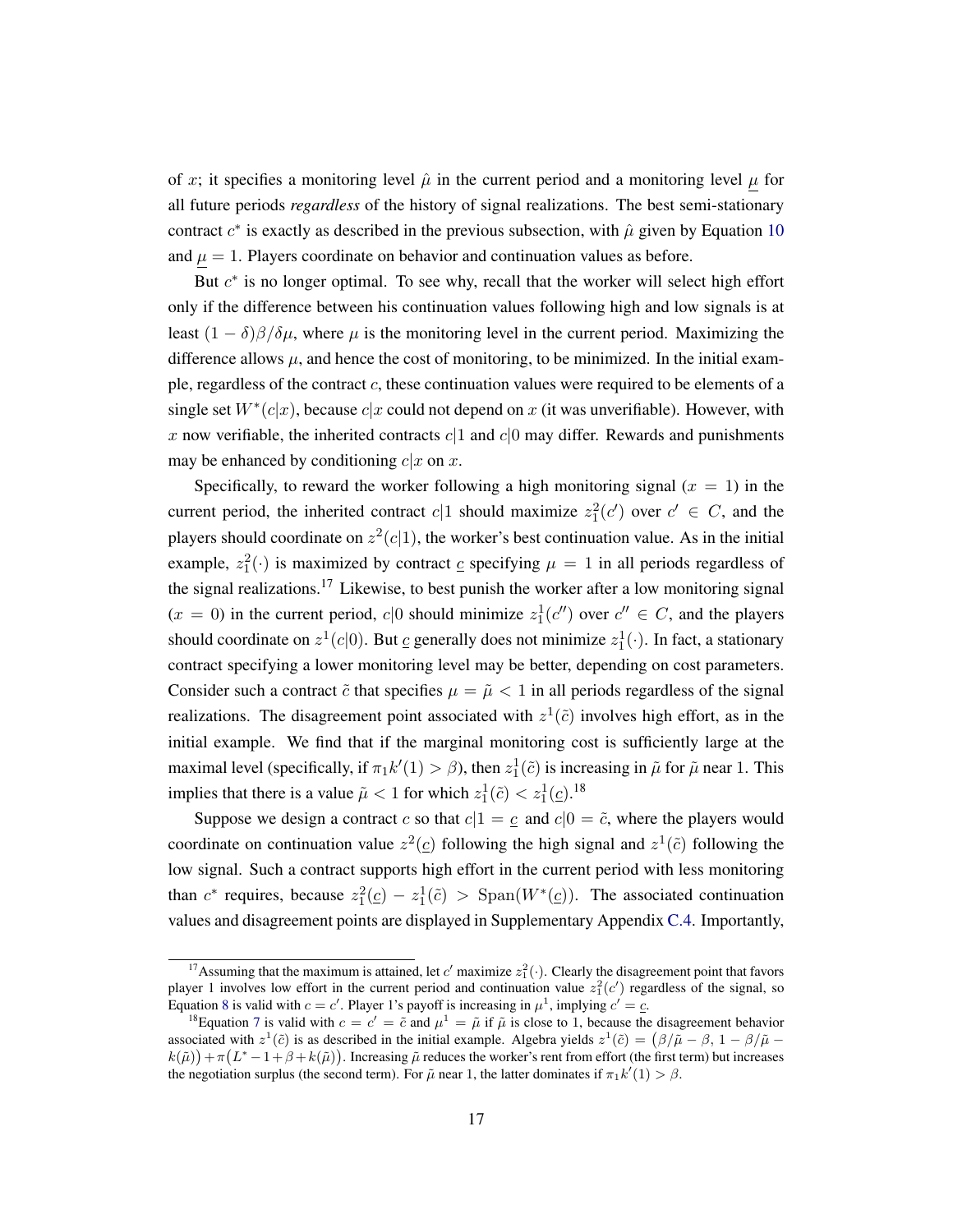$c$  is not semi-stationary because the monitoring level specified for the following period depends on the verifiable outcome in the current period. The equilibrium level strictly exceeds what can be achieved by any semi-stationary contract.

### <span id="page-18-0"></span>2.4 Contingent transfers

In this subsection we preview our main result, that semi-stationary contracts are optimal in settings with *contingent transfers* (external enforcement of arbitrary budget-balanced monetary transfers as a function of the verifiable outcome). Note first that adding contingent transfers to the example discussed in the previous subsection, where  $x$  is verifiable, enables the moral-hazard problem to be solved without any relational incentives. It suffices to choose a stationary contract that specifies a large monetary bonus for the worker in the event of  $x = 1$ . However, the prospect of being forced to pay a large bonus could tempt the manager to manipulate the signal. To better illustrate our main result, we extend the example to allow for non-verifiable signal manipulation by the manager. We show that the contractual equilibrium is semi-stationary, with incentives for effort provided by contingent bonuses, and incentives to abstain from manipulation provided by self-enforcement.

We augment the example so that the manager can take an unverifiable action that costlessly "jams the signal." The manager's action in the stage game is denoted  $a_2 \in A_2$  =  $\{0, 1\}$ , where  $a_2 = 0$  refers to jamming the signal and  $a_2 = 1$  means not jamming it. Stage-game payoffs are the same as before; they do not depend on  $a_2$ . The outcome is now written  $x = (x_1, x_2) \in \{0, 1\} \times \{0, 1\}$ , where  $x_1$  is the signal realization and  $x_2 = a_2$ . If the manager chooses  $a_2 = 1$  then  $x_1$  depends on  $a_1$  and  $\mu$  exactly as in the initial example. If the manager chooses  $a_2 = 0$  then with probability  $\varepsilon$  the signal is jammed and  $x_1 = 0$ regardless of the worker's action, and with probability  $1 - \varepsilon$  the signal realization depends on  $a_1$  and  $\mu$  as before. The probability  $\varepsilon$  is a fixed parameter. Note that  $x_1$  is verifiable, as in the previous subsection, while  $x_2$  is not verifiable.

Contingent transfers are incorporated as follows. The external contract can specify, in addition to the monitoring level, a monetary transfer from the manager to the worker as a function of the verifiable  $x_1$ . Let  $b_1(x_1) \in \mathbb{R}$  denote the transfer in the event of signal realization  $x_1$ . The set of stage games  $\Gamma$  is parameterized by  $(\mu, b_1(1), b_1(0))$  and stage-game payoffs include the expected transfer as a function of the action profile. A semi-stationary contract specifies two combinations of a monitoring level and contingent transfers:  $(\hat{\mu}, \hat{b}_1(1), \hat{b}_1(0))$  in force for the current period, and  $(\underline{\mu}, \underline{b}_1(1), \underline{b}_1(0))$  in force for all future periods irrespective of signal realizations.

Such a contract turns out to be optimal. A key idea is that, because renegotiation ensures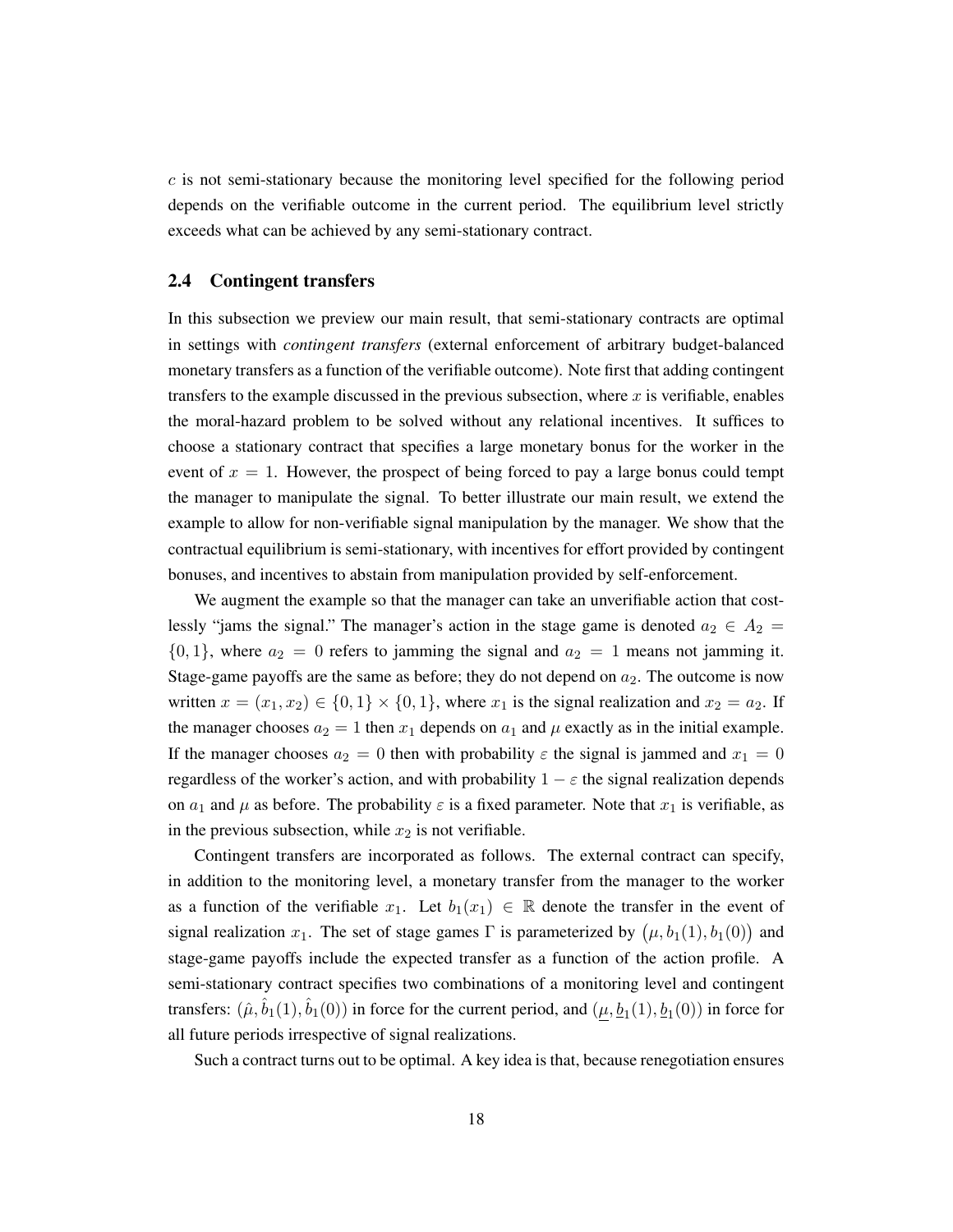that all continuation values in  $W^*$  have the same joint value, shifts between them are equivalent to monetary transfers. So rather than having external enforcement of current-period actions occur through the inherited contract in the next period—by specifying  $c|(1, x_2) \neq 0$  $c|(0, x_2)$  so that  $W^*(c|(1, x_2)) \neq W^*(c|(0, x_2))$ —it could alternatively occur with a monetary transfer in the current period. This is possible because the continuation contract  $c|x$ and the transfer  $b_1(x)$  are both conditioned on only the verifiable signal  $x_1$ .

A complication arises, however, because players also rely on self-enforcement (coordinating on continuation values within each set  $W^*(c|x)$ ), and generally they can condition their play on elements of the outcome that are unverifiable, in particular the manager's action  $a_2$ . There is no way to substitute for this using externally enforced transfers. But transfers can substitute for shifting from one *set* of continuation values  $W^*(c|(1, x_2))$  to another set  $W^*(c|(0, x_2))$ , as long as the latter set has as much scope for enforcing actions in the current period as does the former. Self-enforcement is best served by a large span of continuation values, so, with appropriate transfers, it is optimal to specify  $c|(1, x_2) = c|(0, x_2)$ and to let this be the contract with the largest span.

The foregoing logic is a key element in the proof of our main result. While the general analysis requires additional technical steps, it is straightforward to summarize the equilibrium characterization in the example; a few of the calculations are shown in Supplementary Appendix [C.5.](#page-56-0) Using the same steps as in the initial example, we find that the largest span is achieved by the contract  $\underline{c}$  that specifies  $\mu = 1$ ,  $b_1(1) = \beta$ , and  $b_1(0) = 0$  in all periods regardless of the stage-game outcomes. We obtain  $Span(W^*(c)) = \pi_1(1 - \beta)$  as before, but now the disagreement point associated with  $z^1(\underline{c})$  requires that  $a = (1, 1)$  be enforced. The optimal contract  $c^*$  satisfies  $c^*|x = c$  for all x, and it provides incentives to the worker through a current-period monetary bonus  $b_1(1) - b_1(0) > 0$ . The players coordinate on the manager's favorite continuation value  $z^1(z)$  if  $x_2 = 1$  (no jamming), and on  $z^2(z)$  if  $x_2 = 0$ . Adjusting for the expected transfer, this provides incentives to the manager.

The manager's ability to jam the signal constrains the use of contingent transfers, but nonetheless  $L^*$  is higher than in the initial example. In fact, among the examples in this section, those with greater scope for external enforcement exhibit higher equilibrium welfare levels, illustrating the general complementarity result we derive in the next section.<sup>19</sup> To our main point, the optimal contract in this example is semi-stationary, specifying  $\mu < 1$ and a transfer bonus  $b_1(1) - b_1(0) = \beta/\mu$  in the current period, and specifying  $\mu = 1$  and  $b_1(1) - b_1(0) = \beta$  in all future periods regardless of the stage-game outcomes.

<sup>&</sup>lt;sup>19</sup>Adding signal jamming to Sections [2.2](#page-13-0) and [2.3](#page-16-1) would not affect equilibrium welfare levels, because those examples do not have externally enforced contingent transfers.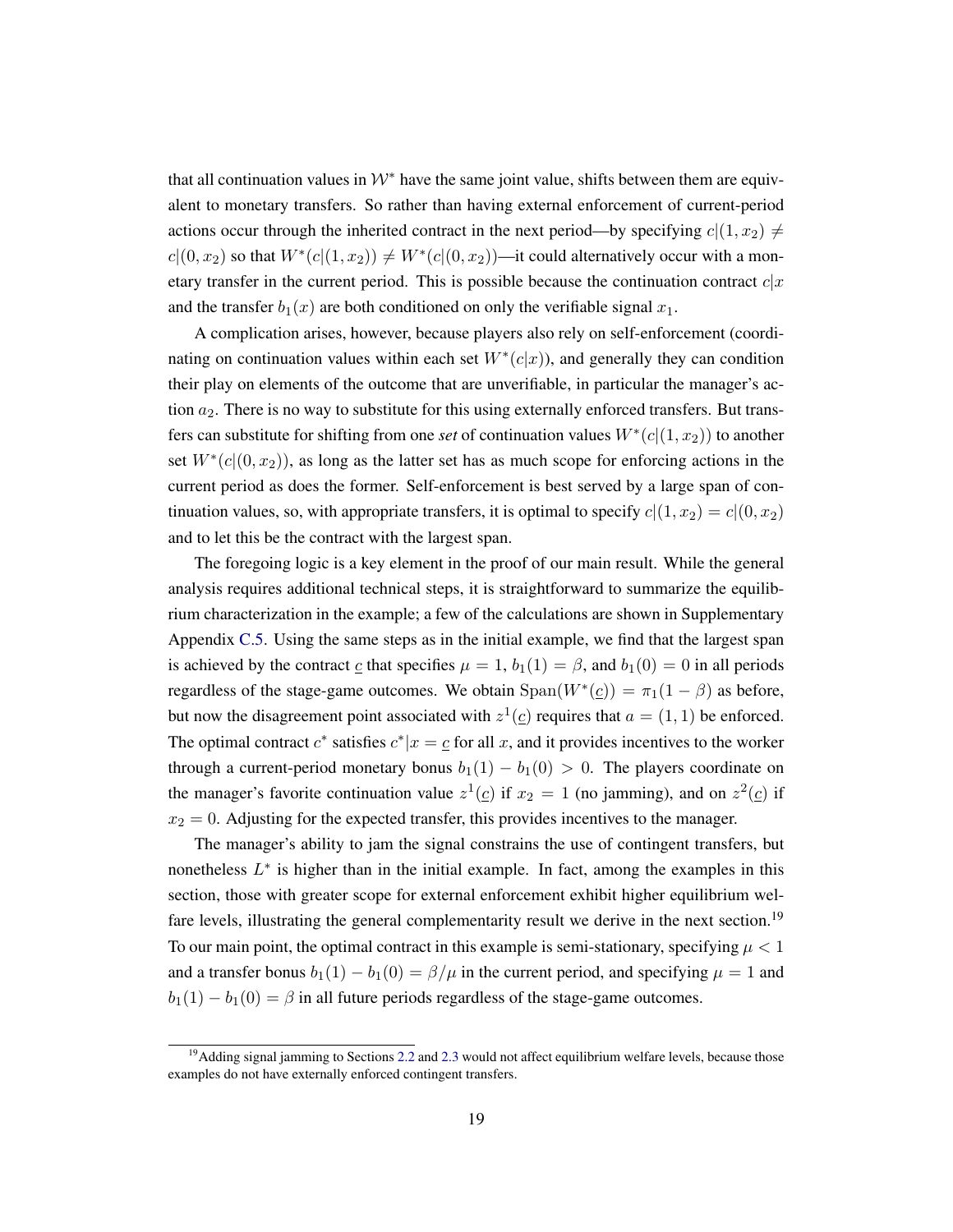# <span id="page-20-1"></span>3 Optimal Contracts and Semi-Stationarity

This section develops our main results, which show that the findings in our leading example regarding semi-stationary contracts hold broadly. We begin with these general definitions:

**Definition 5.** A contract  $c \in C$  is **stationary** if  $c|x = c$  for every  $x \in \mathcal{X}$ .

**Definition 6.** A contract  $c \in C$  is **semi-stationary** if there is a stationary contract c such *that*  $c|x = c$  *for all*  $x \in \mathcal{X}$ *. In this case, we say that c transitions to c.* 

A stationary contract  $c$  always transitions back to itself, so it specifies the same stage game  $g(c)$  in every period regardless of the history. A semi-stationary contract c starts with stage game  $g(c)$  and then specifies  $g(c)$  in all future periods regardless of the history.

The first subsection below provides an algorithm to find an optimal contract in an artificial setting in which the players are restricted to semi-stationary contracts. In the subsections that follow, Theorem [1](#page-23-0) establishes that semi-stationarity is indeed optimal in contractual settings with externally enforced contingent transfers, provided that the algorithm has a solution, and Theorem [2](#page-25-1) obtains the same result for contractual settings with no verifiable information. The algorithm can then be used to calculate an optimal contract. The last subsection explains why external enforcement and self-enforcement are always complementary.

### <span id="page-20-0"></span>3.1 Optimization within the class of semi-stationary contracts

We introduce two optimization problems that jointly identify a contract that attains the maximal level among semi-stationary contracts. The first optimization problem determines the stationary part of the contract by finding the maximal span of continuation values that can be supported in the current period, as a function of the span of continuation values in the next period. This exercise corresponds to the analysis behind Equation [9](#page-15-1) in the example in Section [2.2.](#page-13-0) The second optimization problem maximizes the joint payoff attained in the current period, assuming that the span of continuation values in the next period is the maximal fixed point from the first problem. It corresponds to the analysis behind Equation [10](#page-15-2) in the example.

Because negotiation always leads to the same welfare level, in both optimization problems we normalize the continuation values from the action phase so that they lie on the line  $\mathbb{R}^2$  with zero joint value. The normalization is done by shifting stage-game payoffs along a ray in the direction of relative bargaining powers,  $\pi$ , which translates a payoff vector u to the point  $u - \pi(u_1 + u_2)$ . (Intuitively, this corresponds to a bargaining outcome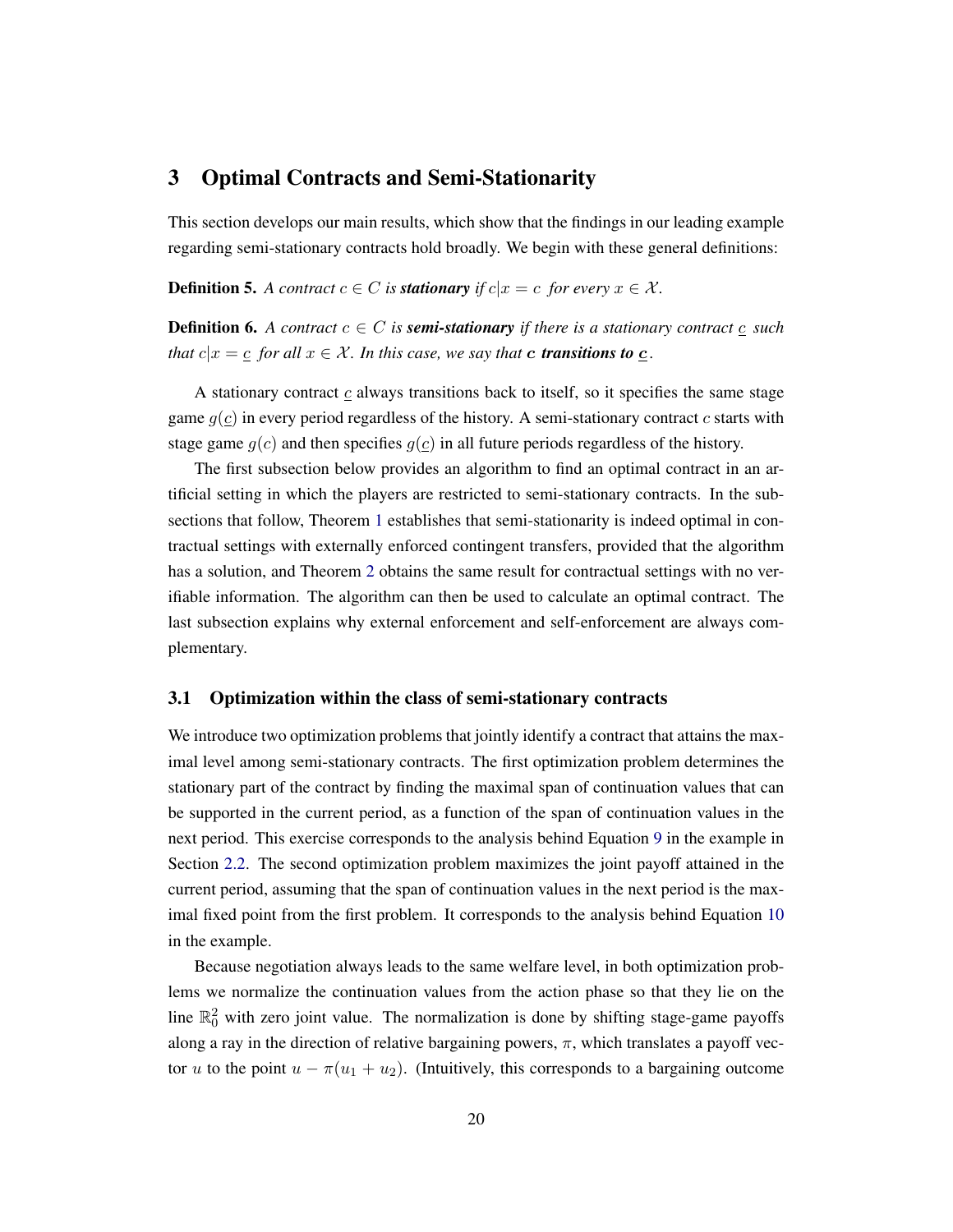$u+\pi(L-u_1-u_2)$  with L normalized to zero.) Likewise, we normalize expected continuation values from the next period to be on the line segment  $\mathbb{R}^2_0(d) \equiv \{m \in \mathbb{R}^2 \mid m_1 + m_2 = 1\}$ 0 and  $m_1 \in [0, d]$ , for a given span d.

In the first optimization problem, to maximize the span for the current period we look for a stage game  $\gamma = (A, X, \lambda, u, P)$  and action profiles  $\alpha^1$  and  $\alpha^2$ , where  $\alpha^1$  supports a continuation value that is worst for player 1 and  $\alpha^2$  supports a continuation value that is best for player 1 (worst for player 2). These action profiles must be enforced relative to the stage game and some selection of continuation values from the start of the next period. For any action profile  $\alpha \in \Delta A$  and continuation value function  $y \colon X \to \mathbb{R}^2_0(d)$ , define

$$
\omega(\gamma,\alpha,y)=(1-\delta)\left(u(\alpha)-\pi(u_1(\alpha)+u_2(\alpha))\right)+\delta\overline{y}(\alpha).
$$

This is the normalized continuation value. Then let  $\Lambda(d)$  denote the maximized difference between player 1's normalized continuation values, by choice of the stage game, enforced action profiles, and continuation value functions:

<span id="page-21-0"></span>
$$
\Lambda(d) \equiv \max \qquad \omega_1(\gamma, \alpha^2, y^2) - \omega_1(\gamma, \alpha^1, y^1)
$$
  
by choice of:  $\gamma = (A, X, \lambda, u, P) \in \Gamma;$   
 $y^1, y^2: X \to \mathbb{R}_0^2(d);$  and  
 $\alpha^1, \alpha^2 \in \Delta A;$   
subject to:  $\alpha^1$  is enforced relative to  $\gamma$  and  $y^1$ , and  
 $\alpha^2$  is enforced relative to  $\gamma$  and  $y^2$ .

For the second optimization problem, let  $\Xi(d)$  denote the maximized joint payoffs, by choice of the stage game, enforced action profile, and continuation value function:

<span id="page-21-1"></span>
$$
\Xi(d) \equiv \max \qquad u_1(\alpha) + u_2(\alpha)
$$
  
by choice of:  $\gamma = (A, X, \lambda, u, P) \in \Gamma$ ,  
 $y: X \to \mathbb{R}_0^2(d)$ , and  
 $\alpha \in \Delta A$ ;  
subject to:  $\alpha$  is enforced relative to  $\gamma$  and y. (12)

Assume that  $\Lambda(d)$  is defined for all d and has a largest fixed point, denoted  $d^*$ , and that  $\Xi(d^*)$  exists. Let  $\gamma = (\underline{A}, \underline{X}, \underline{\lambda}, \underline{u}, \underline{P})$ ,  $y^1$ ,  $y^2$ ,  $\alpha^1$ , and  $\alpha^2$  denote any solution to Optimization Problem [11](#page-21-0) for Λ evaluated at  $d^*$ . Let  $\gamma^* = (A^*, X^*, \lambda^*, u^*, P^*)$ ,  $y^*$ , and  $\alpha^*$ denote any solution to Optimization Problem [12](#page-21-1) for  $\Xi$  evaluated at  $d^*$ , so  $\Xi(d^*)$  is the maximum value. Define  $c$  to be the stationary contract that specifies stage game  $\gamma$  in every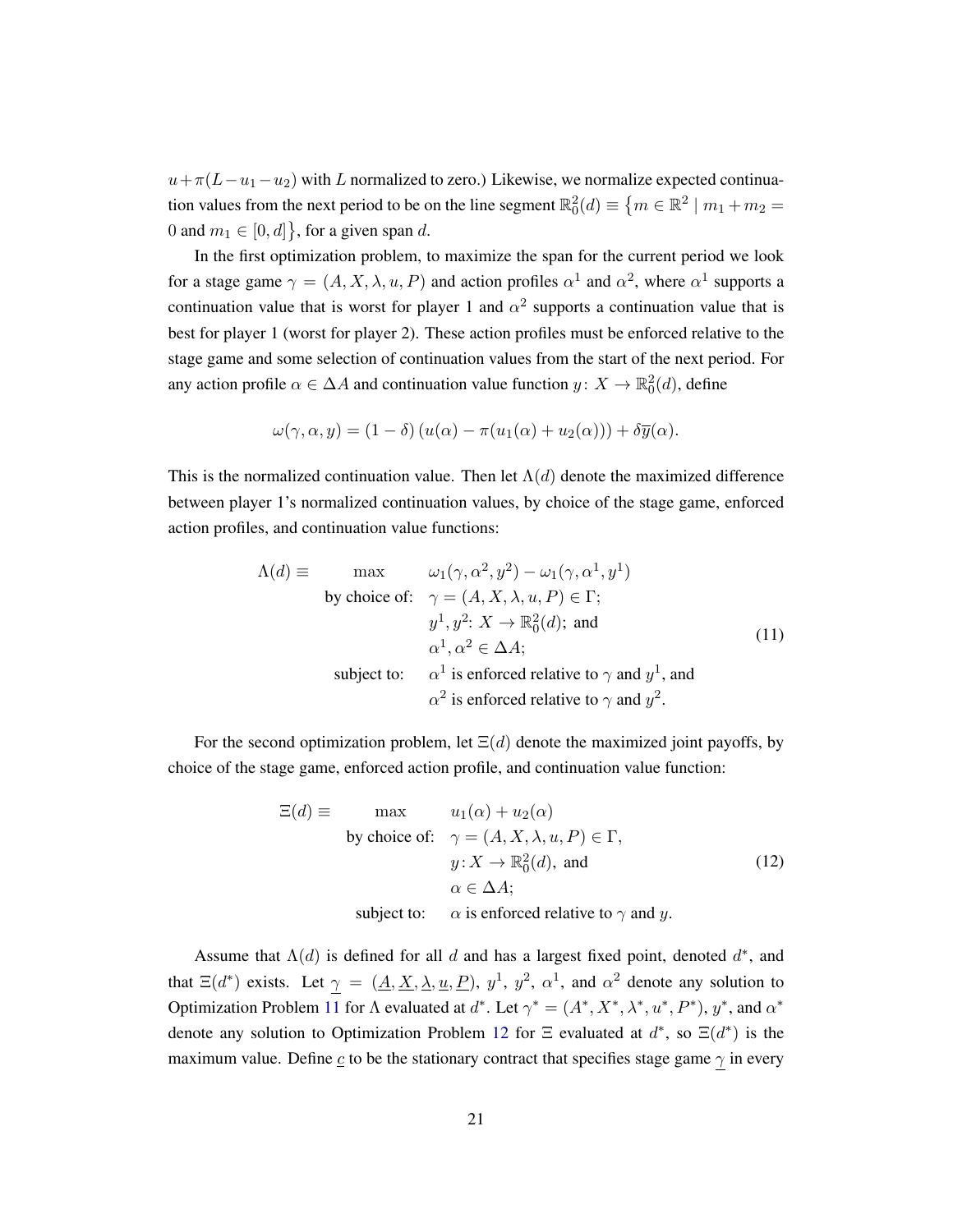period, and define  $c^*$  to be the semi-stationary contract that specifies stage game  $\gamma^*$  for the current period and then transitions to  $\mathfrak{c}$ .

If players were restricted to semi-stationary contracts,  $c^*$  would be optimal and the equilibrium level  $L^*$  would equal  $\Xi(d^*)$ . Further, there would be a CEV collection in which  $W(\underline{c}) = \{z^1(\underline{c}), z^2(\underline{c})\}$  where, for  $j = 1, 2$ , the disagreement point is

$$
\underline{w}^j = (1 - \delta) \underline{u}(\alpha^j) + \delta \left( z^1(\underline{c}) + \overline{y}^j(\alpha^j) \right),
$$

and the bargaining solution implies  $z^j(\underline{c}) = \underline{w}^j + \pi (L^* - \underline{w}_1^j - \underline{w}_2^j)$  $2<sup>j</sup>$ ). Using these expressions, the definition of  $\omega$ , and that span of  $W(\underline{c})$  is  $d^*$ , we derive:

$$
z^{1}(\underline{c}) = \omega(\underline{\gamma}, \alpha^{1}, y^{1}) + \pi(1 - \delta)L^{*} + \delta z^{1}(\underline{c})
$$
  

$$
z^{2}(\underline{c}) = \omega(\underline{\gamma}, \alpha^{2}, y^{2}) + \pi(1 - \delta)L^{*} + \delta z^{2}(\underline{c}) + \delta(-d^{*}, d^{*})
$$

These correspond to Equations [7](#page-14-1) and [8](#page-15-0) in the initial example.<sup>20</sup> Collecting the  $z^1(\underline{c})$  and  $z^2(\underline{c})$  terms gives a direct expression of these values.

Although an optimal semi-stationary contract is meant to be renegotiated every period, even if no deviation occurred previously, we do not claim that such "on-path renegotiation" should be seen in reality. In fact, in an enriched model that allows the players to send a joint, verifiable message in the negotiation phase, an optimal contract can include a provision that renews the equivalent of  $c^*$  if the players issue a joint statement of confirmation. For example, many real contracts specify that terms can be renewed by mutual agreement.<sup>21</sup> Then, rather than having to renegotiate the entire contract, the players can negotiate to exercise the joint renewal option and make an associated transfer.<sup>22</sup> We have left renewal options out of our model for simplicity, and to highlight the intertemporal changes in operative contract terms that occur in equilibrium.

<sup>&</sup>lt;sup>20</sup>Specifically, substituting for  $\omega$  we see that  $z^{j}(q)$  has a current-period component that reflects the players' sharing of the bargaining surplus, and a next-period component that consists of the worst continuation value for player 1,  $z^1(\underline{c})$ , plus a transfer from player 2 to player 1,  $\bar{y}^j(\alpha^j)$ .

 $21$ One common phrasing is "subject to unlimited successive renewals upon mutual consent of the parties" (see, for example, the [Law Insider](lawinsider.com) database of contracts from SEC filings). In law and economics, contract renewal has mainly been viewed through the lens of the hold-up problem; see [Blair and Lafontaine](#page-47-3) [\(2005\)](#page-47-3) on franchising, [Dalen, Moen, and Riis](#page-48-6) [\(2006\)](#page-48-6) on procurement, and [Narasimhan](#page-49-6) [\(1989\)](#page-49-6) for a legal perspective.

 $^{22}$ If the players do not send the joint statement of confirmation, and if they do not renegotiate the contract entirely, then the contract would implement the equivalent of c. Either party can trigger c by blocking any joint action, such as in response to the other party's refusal to agree to a transfer. An alternative enrichment would involve adding a round of verifiable messages and verifiable voluntary transfers prior to negotiation in each period, whereby coordinated messages and transfers would be interpreted as exercising joint options. We conjecture that an optimal contract that avoids renegotiation would exist, but this is a topic for future study.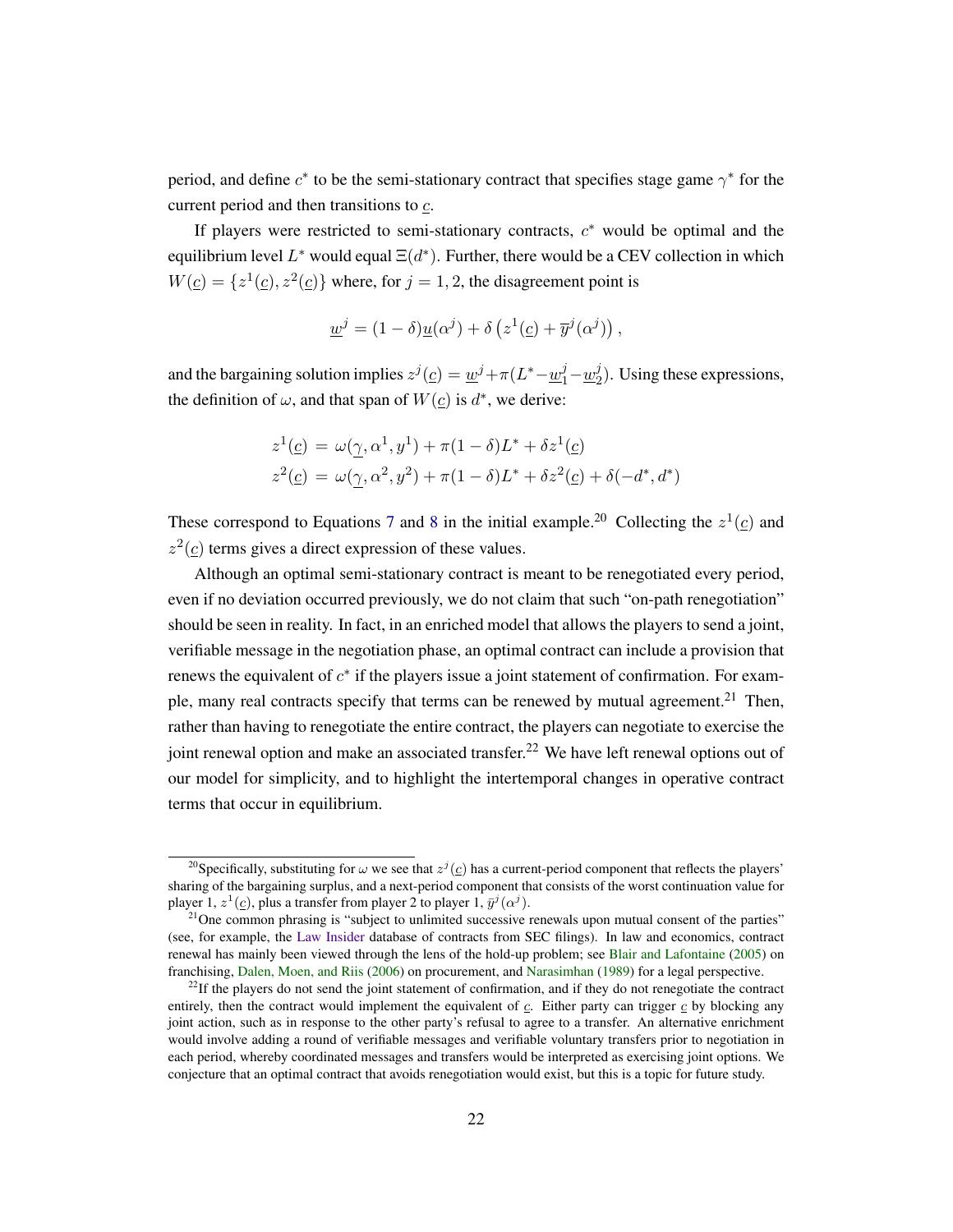### <span id="page-23-1"></span>3.2 Semi-stationarity with contingent transfers

Many settings allow for external enforcement of arbitrary budget-balanced transfers as a function of verifiable outcomes. Our main result is that semi-stationary contracts are optimal in contractual settings with such contingent transfers (under some some technical conditions sufficient for existence—namely, that Optimization Problems [11](#page-21-0) and [12](#page-21-1) have solutions). The algorithm developed in the previous section can then be used to find an optimal contract.

To see how we can describe external enforcement of contingent transfers, suppose the players want to write a contract that augments stage game  $(A, X, \lambda, u, P) \in \Gamma$  with a budget-balanced, P-measurable transfer function  $b: X \to \mathbb{R}^2_0$  that requires player 2 to pay player 1 a transfer of  $b_1(x)$  when outcome x occurs. Let  $\bar{b}(a) \equiv E_x[b(x) | x \sim \lambda(a)]$  be the expected transfer given action profile  $a \in A$ . The availability of this contingent transfer is equivalent to assuming that the stage game  $(A, X, \lambda, u + \overline{b}, P)$  is included in Γ, where  $u + \overline{b} : A \to \mathbb{R}^2$  is the new payoff function that incorporates the transfers.

Definition 7. *The contractual setting has externally enforced contingent transfers if for every stage game*  $(A, X, \lambda, u, P) \in \Gamma$  *and every P-measurable function*  $b: X \to \mathbb{R}_0^2$ , *it is the case that*  $(A, X, \lambda, u + \overline{b}, P) \in \Gamma$  *as well.* 

Our main result is the following:

<span id="page-23-0"></span>Theorem 1. *Suppose the contractual setting has externally enforced contingent transfers. If Optimization Problems* [11](#page-21-0) *and* [12](#page-21-1) *have solutions for all*  $d \geq 0$  *then contractual equilibrium exists and there is a semi-stationary optimal contract*  $c^*$ *. The level is*  $L^* = \Xi(d^*)$ *, where* d ∗ *is the largest fixed point of* Λ *(which exists).*

We provide an heuristic argument here, assuming the existence of a CEV collection with certain properties. This argument expands on the logic described at the end of Subsection [2.4.](#page-18-0) The formal proof, in Appendix [A,](#page-36-0) follows a different logical path that also establishes the existence of a CEV collection.

Suppose there exists a contractual equilibrium and there is a contract  $\tilde{c}$  whose value set  $W^*(\tilde{c})$  has the greatest span in the maximal CEV collection  $W^*$ . By definition, there is an optimal contract  $c^{**} \in C$ , but it may not be semi-stationary. Using externally enforced transfers, we will construct another optimal contract  $c^*$  that is semi-stationary.

First, we will construct a stationary contract  $\sigma$  from  $\tilde{c}$ , with the property that  $W^*(\sigma)$  $W^*(\tilde{c})$ . Let  $(A, X, \lambda, u, P) = g(\tilde{c})$  be the stage game specified by  $\tilde{c}$ . By definition of bargaining self-generation, any continuation value  $w \in W^*(\tilde{c})$  is the Nash bargaining solution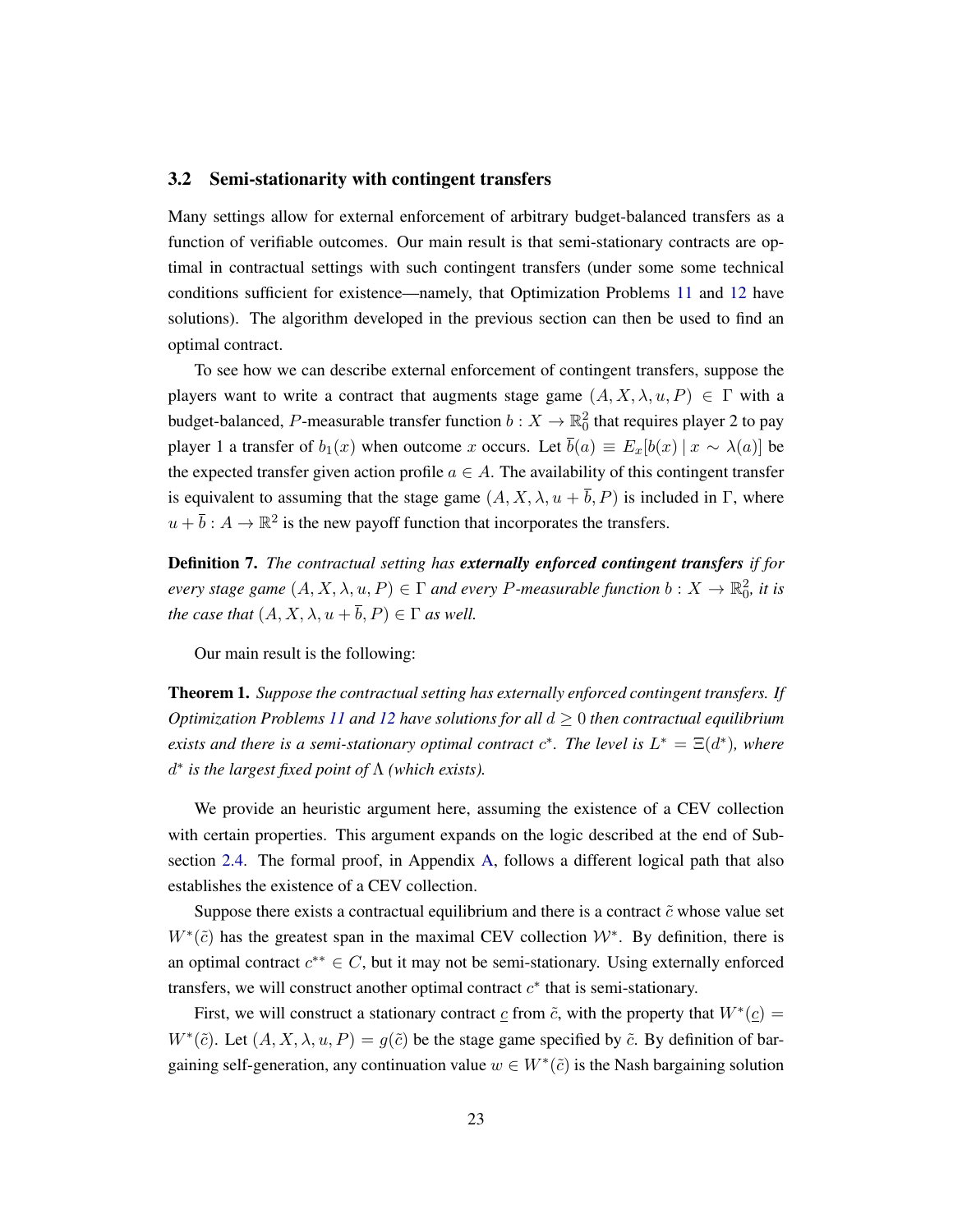relative to some disagreement point  $\underline{w}$  that is  $\tilde{c}$ -supported relative to  $\mathcal{W}^*$ . We construct a contract  $\epsilon$  with the property that any  $\tilde{\epsilon}$ -supported disagreement point  $\omega$  is also supported by  $c$ , where  $c$  uses contingent transfers rather than variations in continuation-value sets.

Because all continuation values are at the same level  $L^*$ , variations in convex sets of continuation values act essentially as transfers. Therefore, if contract  $\tilde{c}$  calls for the nextperiod value set  $W^*(\tilde{c}|x)$  to differ from  $W^*(\tilde{c})$  for some outcome x, we can construct  $\underline{c}$  to instead specify an externally enforced, budget balanced transfer  $b(x) = (1, -1)\frac{\delta}{1-\delta} (z_1^1(\tilde{c}|x)$  $z_1^1(\tilde{c})$  in the current period and specify  $\underline{c}|x = \tilde{c}$ , without disrupting any incentives in the stage game. There are two key elements of this construction. First, because the continuation contract mapping  $\tilde{c}$  is P-measurable, so is the transfer function b. Second,  $Span(W^*(\tilde{c})) \ge Span(W^*(\tilde{c}|x))$ , so self-enforcement is no more constrained by contract c than by  $\tilde{c}$ .<sup>23</sup> Further, because this construction implies  $W^*(\underline{c}) = W^*(\tilde{c})$ , we can modify c to specify  $c|x = c$ . We have thus constructed a stationary contract c with the desired property.

Next we construct our semi-stationary contract  $c^*$  from  $c^{**}$ . Using the same steps as above, we now let  $(A, X, \lambda, u, P) = g(c^{**})$  and we let  $b(x) = \frac{\delta}{1-\delta} (z_1^1(c^{**}|x) - z_1^1(\tilde{c})).$ Define  $c^*$  to be the semi-stationary contract that specifies the stage game  $(A, X, \lambda, u + \overline{b}, P)$ in the current period and then transitions to  $\mathfrak{c}$ . Since it enforces the same actions as  $c^{**}$  does,  $c^*$  also supports a continuation value at level  $L^*$  and is thus optimal.

The theorem provides sufficient conditions for existence of a CEV collection in terms of whether the optimization problems defining  $\Lambda(d)$  and  $\Xi(d)$  have solutions for all  $d \geq 0$ . Sufficient conditions for existence that can be expressed more directly on the primitives have eluded us. Appendix [B.2](#page-45-0) illustrates some of the difficulties.<sup>24</sup> We expect, however, that the optimization problems defining  $\Lambda(d)$  and  $\Xi(d)$  can be evaluated for relevant applications, as the next section illustrates. In any case, constructing an optimal contract with contingent transfers still involves computing  $d^*$  from  $\Lambda(d)$  and then solving  $\Xi(d^*)$ .

<sup>&</sup>lt;sup>23</sup>Compared to the continuation function y that was used to  $\tilde{c}$ -support <u>w</u>, to  $\tilde{c}$ -support <u>w</u> we use continuation function y' given by  $y'(x) = y(x) + (z_1^1(\tilde{c}|x) - z_1^1(\tilde{c}))(1, -1)$ , where  $y'(x) \in \text{co } W^*(\tilde{c})$  follows from  $y(x) \in W^*(\tilde{z}|x)$  and  $\text{Span}(W^*(\tilde{c})) \geq \text{Span}(W^*(\tilde{c}|x)).$ 

<sup>&</sup>lt;sup>24</sup>In Supplementary Appendix [C.3](#page-54-0) we prove that a CEV collection exists if C and  $\Gamma$  are finite and every stage game is finite, but these conditions rule out contingent transfers. One might speculate that a CEV collection should exist if Γ were formed by starting with a finite number of finite stage games and then augmenting them with arbitrary contingent transfers, but such speculation is unfounded. Indeed, the optimal stage game outcome might be unenforceable, yet be "virtually enforceable" via an unbounded sequence of transfers, as we show in Appendix [B.2.](#page-45-0) One might further speculate that if a finite number of finite stage games were augmented with uniformly bounded contingent transfers, then a CEV collection ought to exist, but a bound on transfers can interfere with Theorem [1](#page-23-0) in problematic cases. We do not view the lack of a general existence guarantee as a practical problem, as one can work with a near-supremum level for a variant of the CEV definition (see Supplementary Appendix [C.2\)](#page-52-0).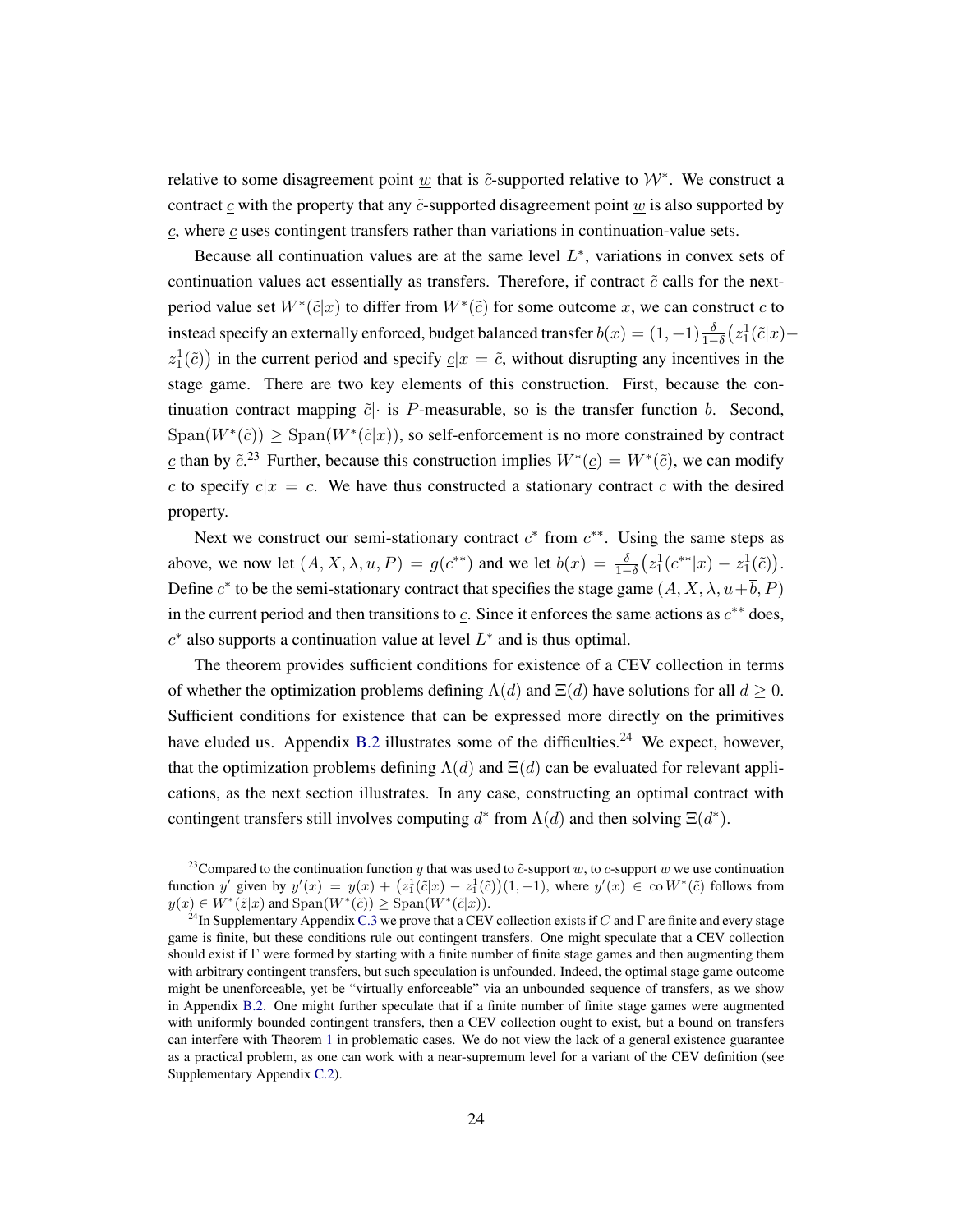### <span id="page-25-2"></span>3.3 Semi-stationarity with no verifiable information

Next consider settings in which the external enforcer cannot distinguish between any stagegame outcomes.

Definition 8. *The contractual setting has no verifiable information if for every stage game*  $\gamma = (A, X, \lambda, u, P) \in \Gamma$ , the partition P is trivial:  $P = \{X\}.$ 

Without verifiable information, a contract  $c$  can specify the sequence of stage games to be played but cannot condition the sequence on the history of stage-game outcomes. For instance, the initial example in Section [2](#page-10-0) has no verifiable information, because the external enforcer cannot verify the monitoring signal. The following result shows that semistationarity is optimal in such settings.

<span id="page-25-1"></span>Theorem 2. *Suppose the contractual setting has no verifiable information. If Optimization Problems* [11](#page-21-0) and [12](#page-21-1) have solutions for all  $d \geq 0$  then contractual equilibrium exists and *there is an optimal contract*  $c^*$  *that is semi-stationary. The level is*  $L^* = \Xi(d^*)$ *, where*  $d^*$ *is the largest fixed point of* Λ *(which exists).*

*Proof.* We prove this theorem by transforming the contracting environment into one to which Theorem [1](#page-23-0) applies. For any relational contract setting, augment  $\Gamma$  so that there are externally enforced contingent transfers. This will change neither the CEV collections nor Optimization Problems [11](#page-21-0) and [12,](#page-21-1) because the absence of verifiable information means that only a constant transfer can be specified in any period, and the players can already achieve such a transfer in the course of bargaining. From Theorem [1,](#page-23-0) we know contractual equilibrium exists and there is a semi-stationary optimal contract. If this contract specifies selection of non-zero externally enforced transfers, simply replace these with transfers in the bargaining phase and the equilibrium conditions remain satisfied.  $\Box$ 

### <span id="page-25-0"></span>3.4 Complementarity of external enforcement and self-enforcement

We conclude this section by observing that strengthening external enforcement implies a higher welfare level in contractual equilibrium. External enforcement becomes stronger if, for instance, the partition  $P$  in each stage game becomes finer (allowing  $c$  to be conditioned on more information about the outcome) or if the set of enforceable production technologies expands. Recalling that the contractual setting is described by  $(\Gamma, c^0, \pi)$ , we can relate two contractual settings most simply by inclusion, holding fixed  $c^0$  and  $\pi$ : Setting  $(\tilde{\Gamma}, c^0, \pi)$  is *stronger* than setting  $(\Gamma, c^0, \pi)$  if  $\Gamma \subset \tilde{\Gamma}$ . That is, to get a stronger contractual setting we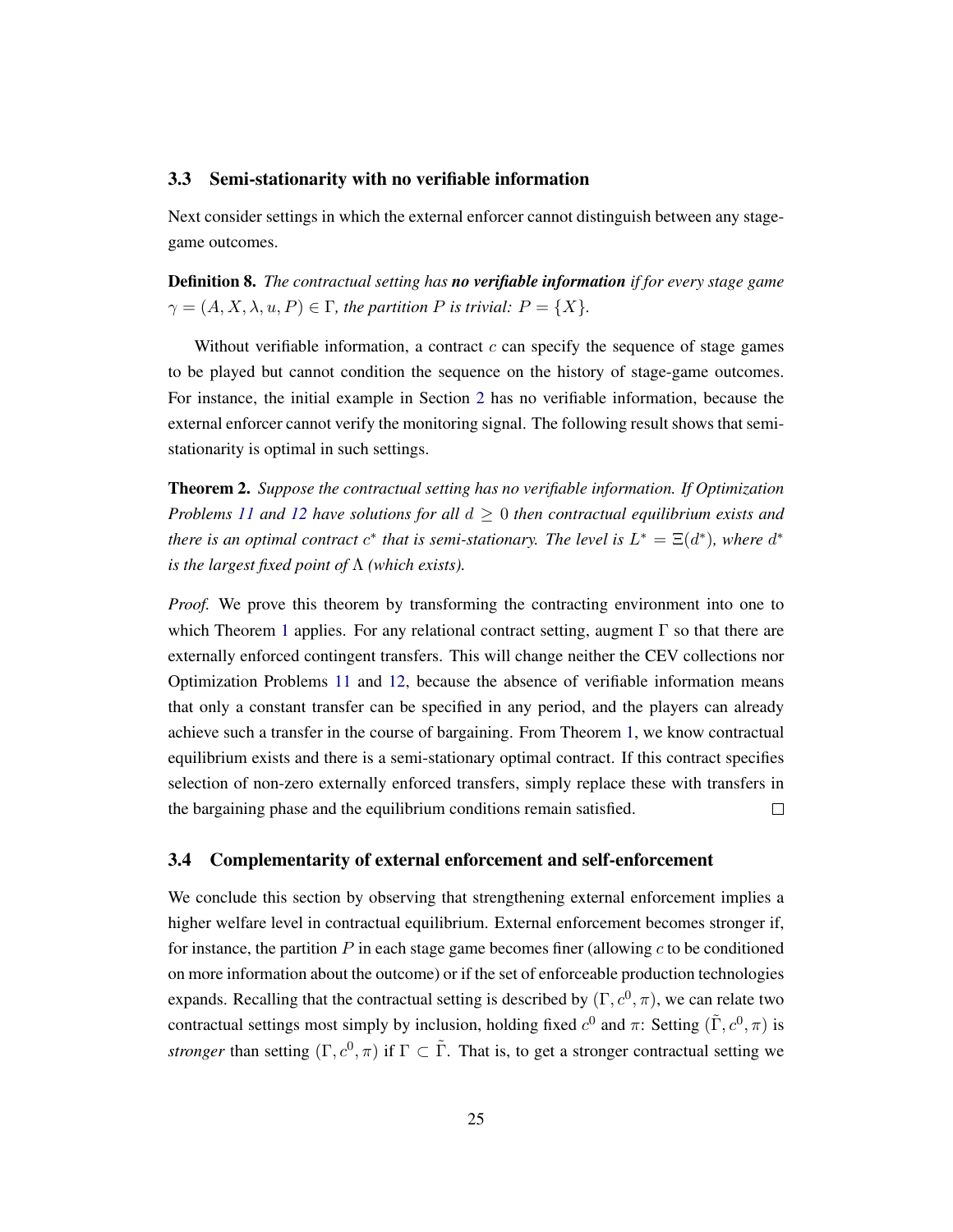enlarge the set of stage games (and thus the set of available contracts), so all of the items in the weaker technology are retained.

<span id="page-26-0"></span>**Theorem 3.** If contractual setting  $(\tilde{\Gamma}, c^0, \pi)$  is stronger than  $(\Gamma, c^0, \pi)$ , and each setting *satisfies the conditions in Theorem [1](#page-23-0) or Theorem [2,](#page-25-1) then the contractual-equilibrium wel*fare level is weakly higher under  $(\tilde{\Gamma},c^0,\pi)$ .<sup>25</sup>

*Proof.* The result follows from the observation that, in Optimization Problems [11](#page-21-0) and [12,](#page-21-1) the constraint set under  $(\Gamma, c^0, \pi)$  is a subset of the constraint set under  $(\tilde{\Gamma}, c^0, \pi)$ .  $\Box$ 

This conclusion contrasts with some of the prior literature in relational contracts, which has found that under specific assumptions on equilibrium selection, improving external enforcement can reduce welfare. The key assumption behind the prior literature's result is that (as in [Baker, Gibbons, and Murphy](#page-47-0) [1994,](#page-47-0) [2002](#page-47-1) and [Schmidt and Schnitzer](#page-49-4) [1995\)](#page-49-4), after any deviation the parties permanently discontinue self-enforced relational arrangements and, instead, in all future periods they play a stage game equilibrium under an optimal external spot contract. In contrast, contractual equilibrium posits that the parties can always renegotiate both the external contract and their self-enforced arrangements. Thus, when they successfully renegotiate following any history, they agree to an optimal combination of externally enforced and self-enforced elements.

Theorem [3](#page-26-0) is in line with empirical studies that find complementarity between the strength of external enforcement and the efficacy of self-enforcement. For example, [John](#page-48-7)[son, McMillan, and Woodruff](#page-48-7) [\(2002\)](#page-48-7) uses the transition of formerly planned economies in Eastern Europe and the Soviet Union, where bureaucratic controls were replaced by more market-oriented legal systems, to examine interactions between the courts and relational contracting. The paper finds that informal arrangements (self-enforcement) are the main basis for contracting by firms in the data set, and that improvements in legal institutions (enabling better external enforcement) are associated with more effective relational contracting and higher overall productivity. Further, recent studies of inter-firm contracting in developed economies, including such as [Beuve and Saussier](#page-47-4) [\(2012\)](#page-47-4), [Poppo and Zenger](#page-49-7) [\(2002\)](#page-49-7), and [Ryall and Sampson](#page-49-8) [\(2009\)](#page-49-8), report a positive relation between the extent of "formal contracting" (complexity of the contract and its use of external enforcement) and self-enforcement. In this context, Theorem [3](#page-26-0) is directly relevant where empirical variation entails improvements in production technology and monitoring.<sup>26</sup>

 $^{25}$ A more general version of this result appears in Supplemental Appendix [C.2.](#page-52-0)

<sup>&</sup>lt;sup>26</sup>A more general theoretical connection between the use of external enforcement and self-enforcement would require measures of degree in both of these categories and including in the model elements that influence degree, such as contracting costs. [Lazzarini, Miller, and Zenger](#page-48-8) [\(2004\)](#page-48-8) reports evidence of complementarity in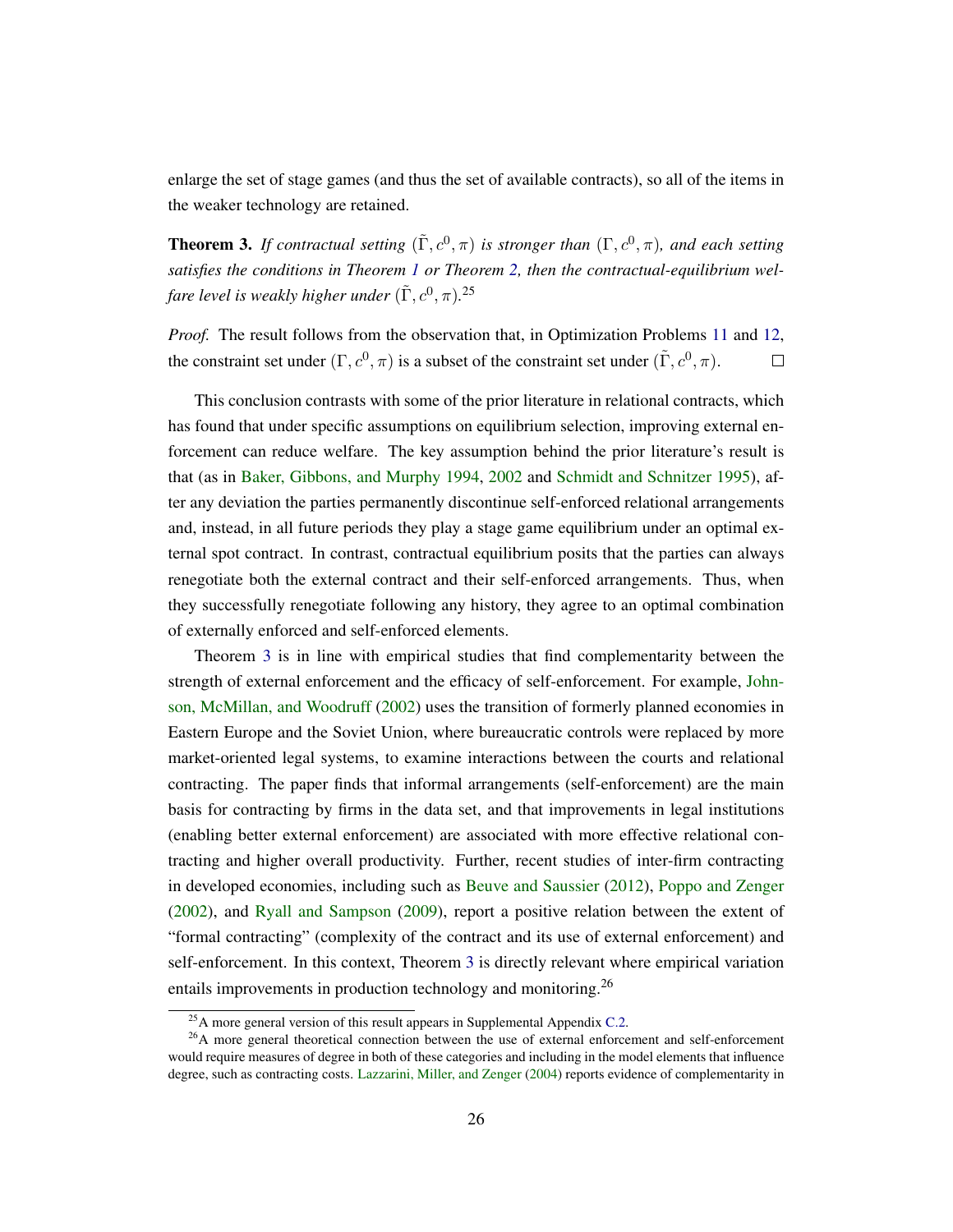# <span id="page-27-0"></span>4 Option Contracts and the Allocation of Decision Rights

This section continues our analysis of a manager and a worker who can write long-term contracts governing their monitoring technology, introduced in Section [2.2.](#page-13-0) Here we enrich the contractual setting, allowing the parties to construct a menu of options for one of them to verifiably select from, where each option specifies a monitoring level and an externally enforced monetary transfer. As in Section [2.2,](#page-13-0) the monitoring signal is not verifiable, although both the manager and the worker observe it. In this environment with "option contracts" we demonstrate the full power of Theorem  $1<sup>,27</sup>$  and provide insight regarding the optimal allocation of decision rights. Specifically, we find that decision rights are optimally allocated to the manager when the manager has high bargaining power, but to the worker when the worker has high bargaining power. In both cases welfare is maximized by a semi-stationary contract in which the stationary part offers two menu options, while the initial part offers one menu option. Welfare is also higher than in the setting without options, illustrating the complementarity between self-enforcement and external enforcement.

The contracting environment now provides an array of stage games, in which first one party chooses from a menu of two monitoring/payment pairs,  $(\mu^1, p^1)$  and  $(\mu^2, p^2)$ ; then the transfer  $p^j$  is made from the manager to the worker; and finally the worker selects effort  $a_1 \in \{0, 1\}$  under the chosen monitoring technology  $\mu^{j}$ .<sup>28</sup> The contract specifies the menu items  $(\mu^1, p^1)$  and  $(\mu^2, p^2)$  for each period, so the set of stage games is given by the feasible two-option menus,  $((\mu^{1}, p^{1}), (\mu^{2}, p^{2})) \in ([0, 1] \times \mathbb{R})^{2}$ .

Recall that if the worker exerts low effort then the monitoring signal is low with probability  $\mu$ , but if the worker exerts high effort then the signal is high for sure; the worker's cost of high effort is  $\beta$ ; and the manager incurs monitoring cost  $k(\mu)$ . Given  $\mu$  and span d, the worker can be induced to exert high effort if  $\delta \mu d \ge (1 - \delta) \beta$ .

### 4.1 Allocating decision rights to the manager

We first consider the case in which decision rights are allocated to the manager. The manager can use his discretion to treat the worker differently under disagreement when she is to be rewarded versus when she is to be punished. By Theorem [1,](#page-23-0) the optimal contract is

an experiment that examines variations in contracting cost and the length of relationships.

 $27$ The example in Section [2.4](#page-18-0) also applied Theorem [1,](#page-23-0) but there the monitoring signal was verifiable, so in the optimal contract the worker's incentives came entirely from contractual monetary bonuses. Here the monitoring signal is not verifiable, so the worker must be motivated by relational incentives.

 $28$ Since the stage game is not simultaneous, technically we must expand the notion of a stage game to allow for simple dynamics, and strengthen Definition [1](#page-8-3) to require that an action profile is enforced if it is a subgame perfect equilibrium of the relevant induced game, rather than merely a Nash equilibrium. Since this is intuitive, we do not provide the strengthened formal definitions.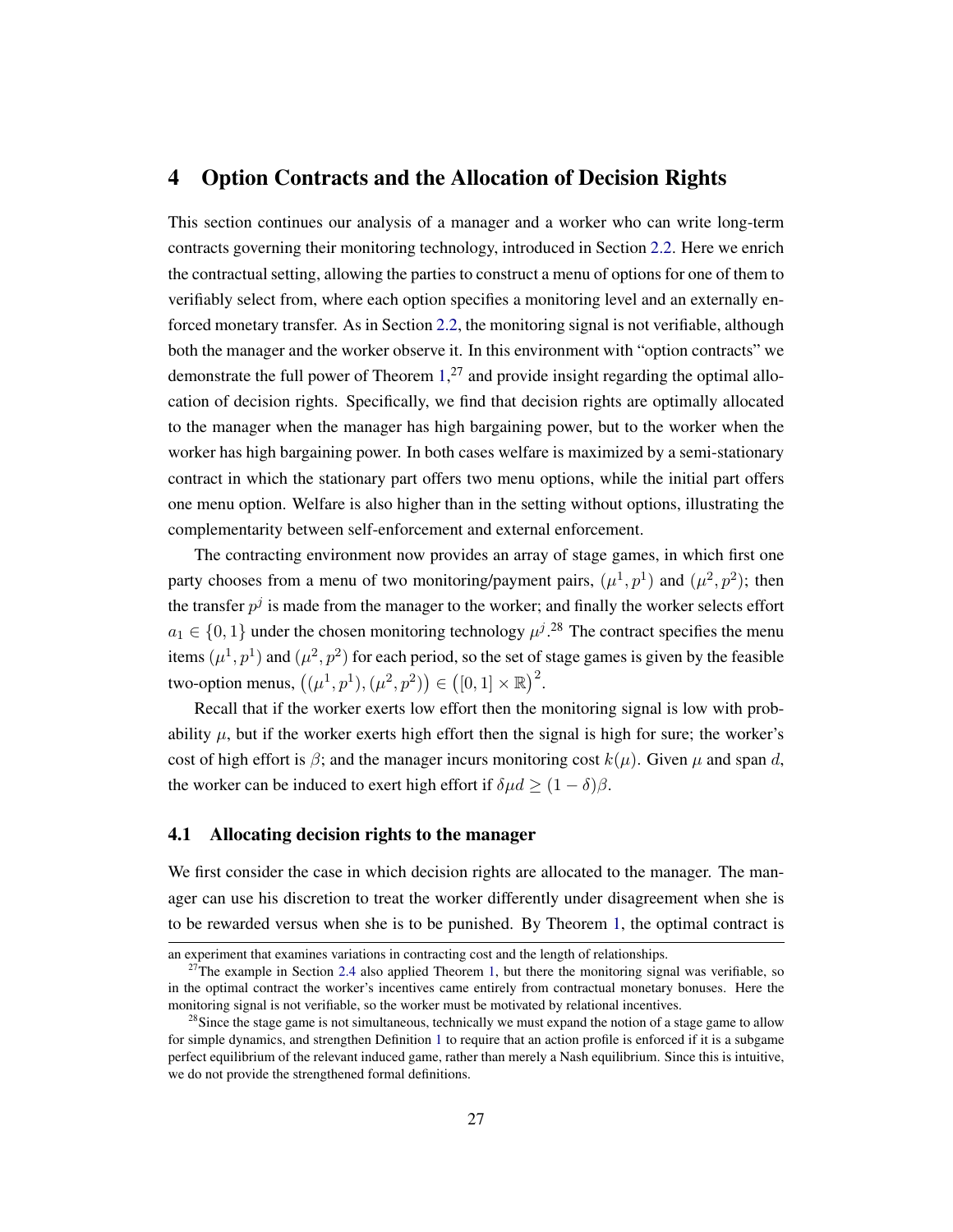semi-stationary, with the same menu  $((\mu^1, p^1), (\mu^2, p^2))$  specified for every future period. For the current period, parties set a specific monitoring level  $\mu$  and payment  $p$  (that is, a menu  $((\mu, p), (\mu, p))$ ), to maximize their attainable joint value. Theorem [1](#page-23-0) instructs us to compute the span by finding the largest fixed point  $d^*$  of  $\Lambda$  (Optimization Problem [11\)](#page-21-0), and to compute the level by solving  $E(d^*)$  (Optimization Problem [12\)](#page-21-1). We focus on the case in which high effort can be implemented, i.e.,  $d^* \geq \frac{1-\delta}{\delta}$  $\frac{-\delta}{\delta}\beta$ .

We begin by identifying the stationary part of the optimal contract by finding the largest fixed point of  $\Lambda$ . In optimization problem  $\Lambda(d)$ , the objective to be maximized is the difference in normalized values  $\omega_1(\gamma, a^2, y^2) - \omega_1(\gamma, a^1, y^1)$ , by choice of the game  $\gamma$ , action profiles  $a^1$  and  $a^2$ , and normalized continuation value mappings  $y^1$  and  $y^2$ , subject to enforcement constraints. The constraints ensure that the manager's selection of options and the worker's choice of efforts are incentive compatible. The largest fixed point of  $\Lambda$  will be the span of the optimal contract. For this example, this is a straightforward problem, so here we just state the result (see Supplementary Appendix [C.6](#page-57-0) for details).

<span id="page-28-2"></span>Proposition 1. *In the setting with options contracts selected by the manager, Optimization Problem* [11](#page-21-0) *has a solution for all*  $d \geq 0$ . If  $\delta \geq \beta$  *then*  $\Lambda$  *has a largest fixed point*  $d^*$ *satisfying*  $d^* \geq \frac{1-\delta}{\delta}$  $\frac{-\delta}{\delta}$  $\beta$ , and given by the largest solution to

<span id="page-28-1"></span>
$$
d = 1 - \beta + \pi_2 \left( k(1) - k \left( \frac{(1 - \delta)\beta}{\delta d} \right) \right). \tag{13}
$$

This span is attained using a stage game with menu items featuring monitoring levels  $\mu^1 =$ 1 and  $\mu^2 = \frac{(1-\delta)\beta}{\delta d^*} \leq 1$ , and payments  $p^1$  and  $p^2$  that satisfy

<span id="page-28-0"></span>
$$
-p1 - k(1) = 1 - p2 - k(\mu2); \t(14)
$$

and by directing the worker to exert high effort ( $a_1^1 = a_1^2 = 1$ ) if the manager selects the *correct option*  $(a_2^j = (\mu^j, p^j), j = 1, 2)$ , but low effort otherwise.

The stationary part  $(c)$  of the optimal contract thus specifies a stage game with menu items  $(\mu^1, p^1) = (1, p^1)$  and  $(\mu^2, p^2) = (\frac{(1-\delta)\beta}{\delta d^*}, p^1 + 1 + k(1) - k(\mu^2))$ . The worker is induced to exert effort both to generate her least favorable and her most favorable payoff under disagreement. The worker's least favored payoff is effectuated partly via a low contractual payment ( $p<sup>1</sup> < p<sup>2</sup>$ ), and partly via a strict monitoring level ( $\mu<sup>1</sup> = 1$ ) that prevents the worker from earning any rents from effort. The difference between the payments in the two options is made as large as possible, subject to the manager being willing to select Option 2 when the worker is to be rewarded. In fact, Equation [14](#page-28-0) is the manager's binding incentive constraint for choosing Option 2, reflecting that if the manager deviates, then the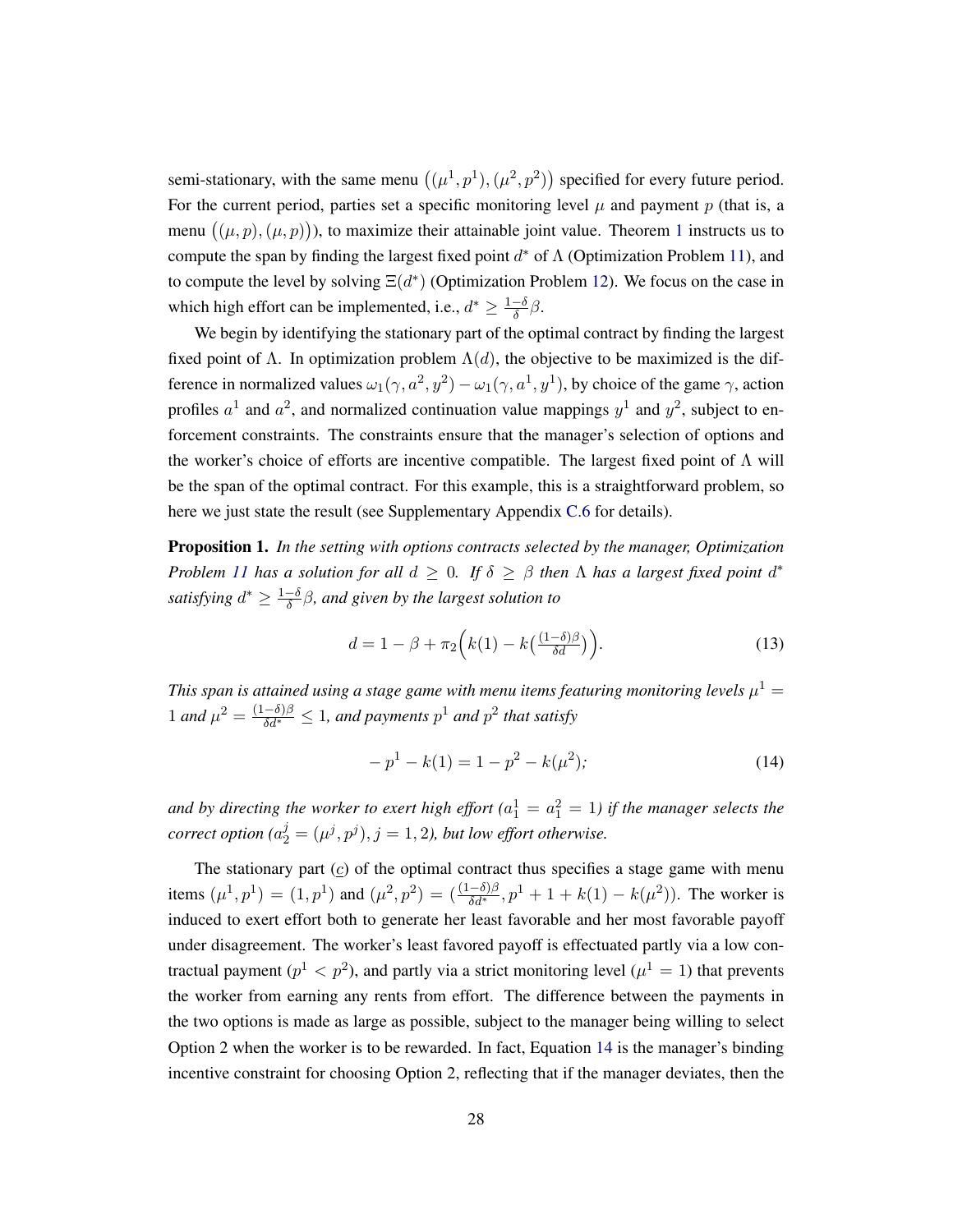worker exerts low effort and the parties coordinate on  $z^2(\underline{c})$  for any outcome. Moreover, to maximize  $p^2$ , the monitoring level under Option 2 is set to the minimal level  $\mu^2$  that induces the worker to exert effort, given the span  $d^*$ .

To explain the expression for  $d$  (Equation [13\)](#page-28-1), note that under Option 2 the monitoring level  $\mu^2$  is already minimized, so the arrangement under Option 2 is already efficient. Without any welfare improvement to negotiate over, the payoffs under agreement and disagreement are the same  $(\underline{w}^2 = z^2(\underline{c}))$ . The worker's payoff from the action phase when exerting high effort is  $\underline{w}_1^2 = (1 - \delta)(p^2 - \beta) + \delta z_1^2(\underline{c})$ , hence  $z_1^2(\underline{c}) = p^2 - \beta$ .

Under Option 1 the cost of monitoring is maximized, so there is a welfare improvement  $k(1) - k(\mu^2)$  to be gained by negotiating to the efficient monitoring level  $\mu^2$ . The worker's payoff from the action phase when exerting high effort under disagreement is  $\underline{w}_1^1 = (1 \delta(p^1 - \beta) + \delta(z_1^1(\underline{c}) + \frac{1-\delta}{\delta}\beta)$ , and she gets her share of the negotiation surplus, so her payoff after negotiating to an agreement from Option 1 is  $z_1^1(\underline{c}) = p^1 + \pi_1(k(1) - k(\mu^2)).$ The span is thus  $d = p^2 - p^1 - \beta - \pi_1(k(1) - k(\mu^2))$ . Substituting for  $p^2 - p^1$  from Equation [14](#page-28-0) yields Equation [13.](#page-28-1)

With the span  $d^*$  in hand, now we identify the initial part of the optimal contract by solving optimization problem  $\Xi(d^*)$ . The objective is to maximize the welfare level by choice of the game  $\gamma$ , action profile a, and normalized continuation value mapping y, subject to incentive compatibility constraints. Since we are focusing on the case in which  $d^* \geq \frac{1-\delta}{\delta}$  $\frac{-\delta}{\delta}\beta,$ the solution to  $\Xi(d^*)$  is straightforward: The worker should exert high effort, and the cost of the monitoring technology should be minimized subject to the worker's incentive constraint. This entails monitoring level  $\mu^* = \mu^2$  and thus optimal welfare level

$$
L^* = 1 - \beta - k \left( \frac{(1 - \delta)\beta}{\delta d^*} \right).
$$

There is no need for two distinct menu items, since the payment cannot be conditioned on the monitoring outcome, so the optimal contract  $c^*$  should specify a menu of the form  $((\mu^*, p), (\mu^*, p))$ . The specific contractual payment p is of no importance, as the players can use voluntary transfers to obtain any desired split of the joint value  $L^*$  between them.<sup>29</sup> One possibility is  $p = p^2$ , which means that contract  $c^*$  would specify the same terms as Option 2 for the current period, and thus entail a temporary suspension of Option 1.

In fact, in this setting the optimal contract can be implemented by a stationary contract

<sup>&</sup>lt;sup>29</sup>The foregoing analysis leaves both  $p<sup>1</sup>$  and p as free parameters. As noted, p does not matter at all. Somewhat in contrast,  $p^1$  determines where the value set of the optimal contract is located, although it does not affect its level or span. Nonetheless, at the time the parties agree on their contract, they can use their voluntary transfer during negotiation to offset any change in  $p^1$ , if for any reason they select a  $p^1$  that generates a value set that does not contain their desired continuation value.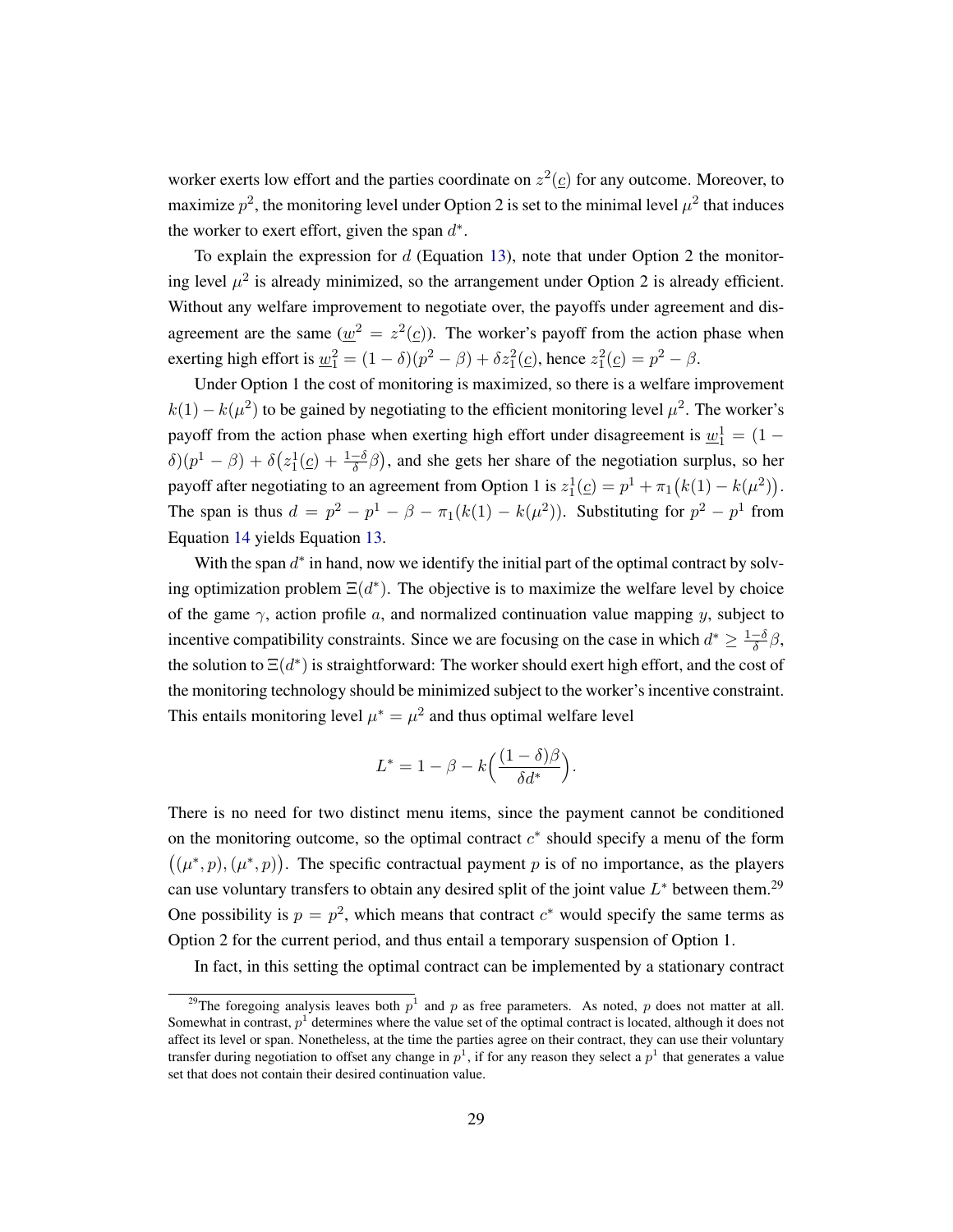<span id="page-30-0"></span>

FIGURE 3. CONTRACTUAL EQUILIBRIUM WITH MANAGERIAL DECISION RIGHTS. Figures in Section [4](#page-27-0) are drawn to scale using the same parameters as in Fig. [1.](#page-12-0) Transfers not pinned down in the analysis are chosen so that  $z_1^1(\underline{c}) = 0$ . Disagreement point  $\underline{w}^1$  is attained by choosing option  $(1, p<sup>1</sup>)$ , playing  $a_1 = 1$ , and continuing with promised utility  $z<sup>1</sup>(\underline{c}) + (\rho, -\rho)$  if the signal is  $x = 1$ , but  $z^1$  if  $x = 0$ . When  $\underline{w}^1$  is the disagreement point, the parties renegotiate to  $z^1(\underline{c})$ . Disagreement point  $\underline{w}^2$  is attained by choosing  $(\mu^*, p^2)$ , playing  $a_1 = 1$ , and continuing with  $z^2(\underline{c})$ if  $x = 1$ ; but with  $z^1(\underline{c})$  if  $x = 0$ . Since  $\underline{w}^2$  is efficient,  $z^2(\underline{c}) = \underline{w}^2$ .

with the two options  $((\mu^1, p^1), (\mu^2, p^2))$  specified for every period. This is possible since Option 2 implements the optimal welfare level  $L^*$  under disagreement. By choosing the payment  $p^2$  such that the payoff  $z^2(\underline{c})$  accords with their desired division of the surplus  $L^*$  (and adjusting  $p<sup>1</sup>$  to maintain the optimal span), the parties can achieve their optimal agreement outcome by agreeing each period to implement Option 2, and do this in the same way as Option 2 is implemented under disagreement. In this setting a stationary contract with two options is thus sufficient, where one option has mild monitoring and is selected every period in equilibrium; and the other option has strict monitoring and is selected only if disagreement arises after a low monitoring signal.

The contractual equilibrium is illustrated in Fig. [3.](#page-30-0) The manager's decision rights enable the parties to support a larger span than the contract from Section [2.2,](#page-13-0) where the contractual setting did not allow for options. The span here is at least  $1 - \beta$ , and even greater as the manager's bargaining power  $\pi_2$  increases, whereas the span without options was merely  $\pi_1(1 - \beta)$ . The larger span gives the worker higher-powered incentives, which the parties use to reduce their monitoring costs on the equilibrium path. When the manager has higher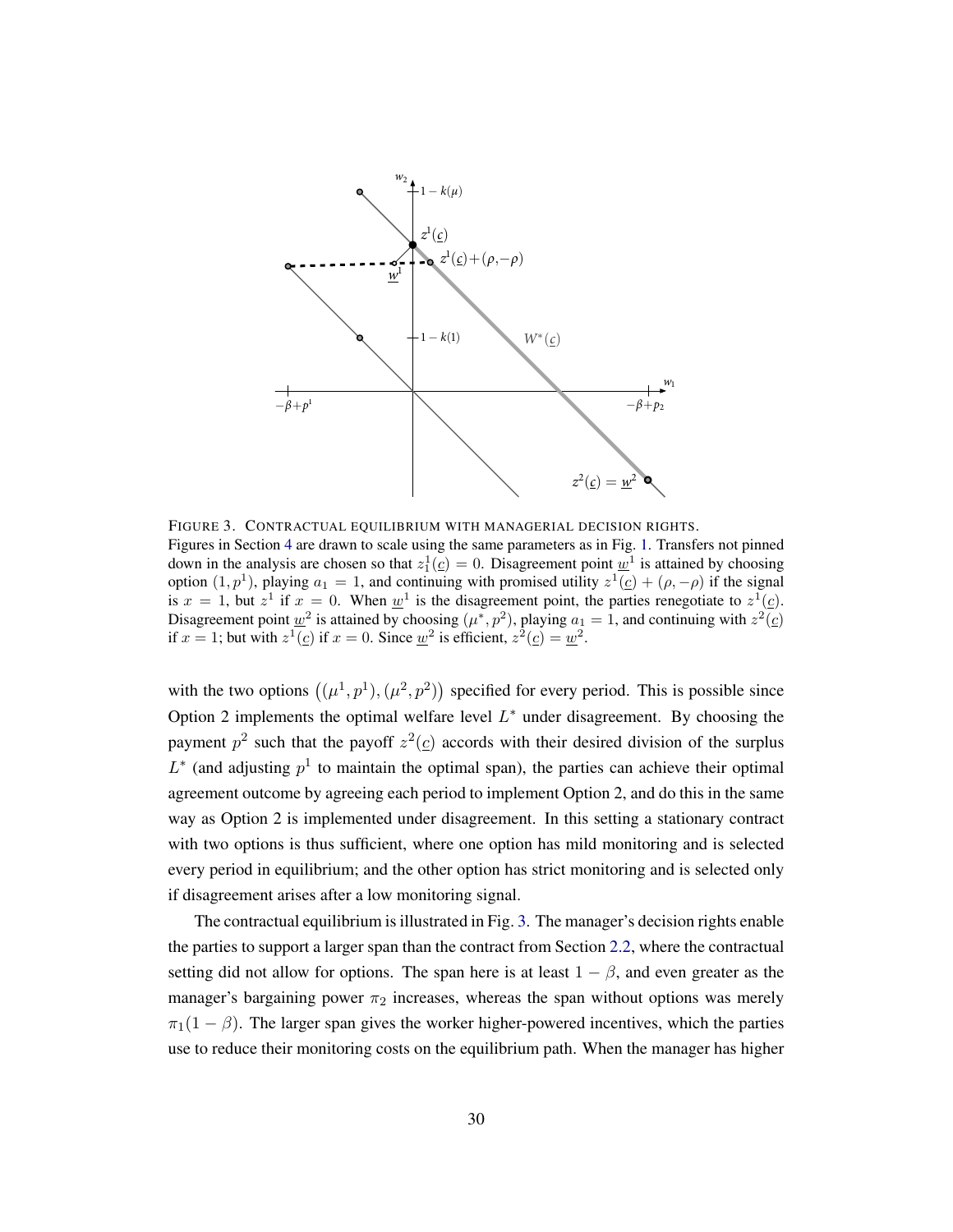bargaining power, he takes a greater share of the surplus when renegotiating out of a situation (under disagreement after a low monitoring signal) in which Option 1 is to be chosen, which shifts endpoint  $z^1(\underline{c})$  toward a lower worker payoff and enlarges the span.

In practical terms, we can interpret  $p^1$  as the worker's base salary; then she earns a small bonus after low monitoring signals (awarded during renegotiations in return for agreeing to reduce the monitoring level) and a large bonus after high monitoring signals. Only if a disagreement arises after a low monitoring signal does the worker earn merely  $p<sup>1</sup>$ . While the manager has decision rights, the menu of options constrains him to award either a zero bonus or a large bonus  $(p^2 - p^1)$  under disagreement. The large difference between these bonuses is a major contributor to the large span of the optimal contract; the difference is constrained only by the manager's incentive constraint for choosing the right option. This incentive constraint is relatively mild because the zero bonus is paired with high monitoring costs, and because the worker will shirk if the manager chooses the wrong option.

### <span id="page-31-3"></span>4.2 Allocating decision rights to the worker

In a contractual setting that allows for options contracts, it ay be possible to allocate decision rights to either party. In this section we show that it can be optimal to allocate decision rights to the worker, if she has sufficient bargaining power.

The optimization problem  $\Lambda(d)$  with worker decision rights has the same objective function and the worker's effort incentive constraints as the case with manager decision rights. In place of the manager's incentive constraint, the worker now has an additional incentive constraint for choosing the appropriate option from the menu. In Supplementary Appendix [C.6](#page-57-0) we show the following.

<span id="page-31-2"></span>Proposition 2. *In the setting with options contracts selected by the worker, Optimization Problem [11](#page-21-0) has a solution for all*  $d \geq 0$ , and for  $\delta \geq \frac{\beta}{\pi_1(1-\beta)}$  $\frac{\beta}{\pi_1(1-\beta)+\beta}$  there is a largest fixed *point*  $d^W$  *of*  $\Lambda$  *satisfying*  $d^W \geq \frac{1-\delta}{\delta}$ δ β*. It is the largest solution to*

$$
d = \pi_1 \left( 1 - \beta + k(1) - k \left( \frac{(1 - \delta)\beta}{\delta d} \right) \right). \tag{15}
$$

This span is attained using a stage game with menu items featuring monitoring levels  $\mu^1 =$  $\frac{(1-\delta)\beta}{\delta d^W}$  ≤ 1, and  $\mu^2 = 1$ , and payments  $p^1$  and  $p^2$  that satisfy

<span id="page-31-1"></span><span id="page-31-0"></span>
$$
p^2 = p^1 + \beta/\mu^1 - \beta;
$$
 (16)

and by directing the worker to exert high effort  $(a_1^1 = 1)$  if Option 1 is correctly selected,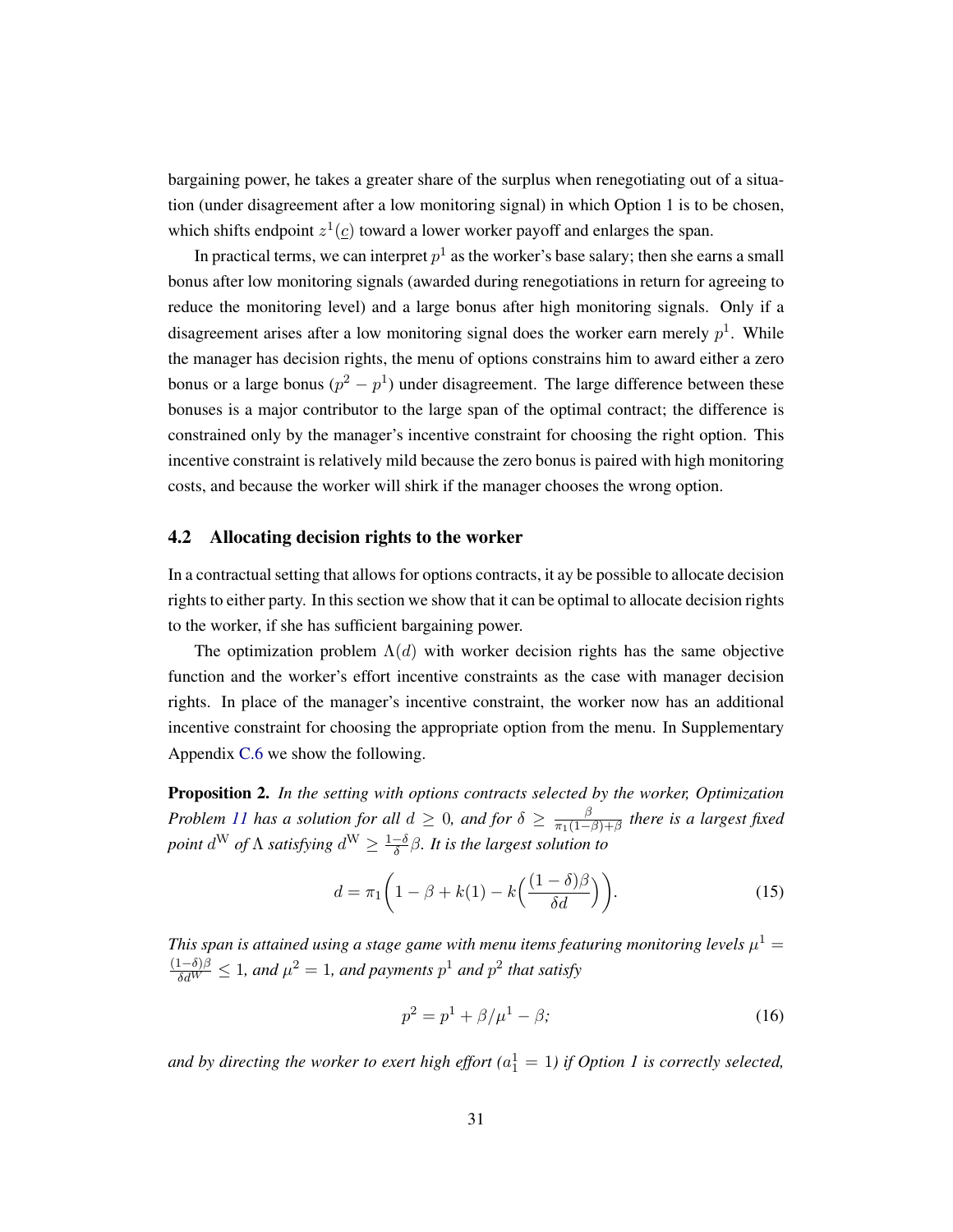but low effort ( $a_1^2 = 0$ ) if Option 2 is correctly selected or if the wrong option is selected.

The stationary part  $(c)$  of an optimal contract thus specifies a stage game with menu items  $(\mu^1, p^1) = (\frac{(1-\delta)\beta}{\delta d^W}, p^1)$  and  $(\mu^2, p^2) = (1, p^1 + \frac{\beta}{\mu^1} - \beta)$ .

Under contract  $c$  the worker is punished under disagreement by being induced to select Option 1, earn payment  $p^1$ , exert high effort, and receive continuation value  $z^2(\underline{c})$  if the monitoring signal is high. Since  $\mu^1$  is the lowest monitoring level that induces high effort, welfare is maximal (conditional on the span), leaving no welfare improvement to negotiate over. The worker's payoff under both disagreement and agreement is thus  $z_1^1(\underline{c}) = p^1 +$  $\beta/\mu^1 - \beta$ , where the latter two terms constitute the worker's rent.

In contrast, to reward the worker under contract  $c$ , in disagreement she is induced to select Option 2, earn payment  $p^2$ , exert low effort, and receive continuation value  $z^2(\underline{c})$ . The payment  $p^2$  is set as large as possible relative to  $p^1$ , subject to the constraint that the worker is willing to select Option 1 when appropriate; Equation [16](#page-31-0) expresses this constraint in binding form.<sup>30</sup> In addition, in this case the cost of monitoring is maximized ( $\mu^2 = 1$ ) in order to punish the manager.<sup>31</sup> This yields a large welfare improvement to be shared when the parties negotiate. The worker gets her share of this improvement, and thus, although shirking, gets payoff  $z_1^2(\underline{c}) = p^2 + \pi_1(1 - \beta - k(\mu^2) + k(1))$ . Accounting for Equation [16,](#page-31-0) we then see that the span must satisfy Equation [15.](#page-31-1)

The contractual equilibrium is illustrated in Fig. [4.](#page-33-1) When the worker has a lot of bargaining power, she takes a large share of the surplus when renegotiating out of a situation (under disagreement after a high monitoring signal) in which Option 2 is to be chosen, which shifts endpoint  $z^2$  toward a higher worker payoff and enlarges the span. In contrast, there is no surplus to be negotiated over when Option 1 is to be chosen, so the worker's bargaining power has no effect on endpoint  $z^1$ .

Comparing Equations [13](#page-28-1) and [15,](#page-31-1) we see that  $d^W > d^*$  if  $\pi_1$  is sufficiently large. Thus there will be a threshold  $\pi_1^* \in (0,1)$  such that allocating decision rights to the worker generates a larger span than allocating decision rights to the manager whenever the worker's bargaining power is sufficiently high  $(\pi_1 > \pi_1^*)$ . The larger span yields higher-powered incentives, enabling reduced monitoring costs and greater welfare.

Our analysis provides a new explanation for why a contract may optimally allocate limited decision rights to the worker. When the worker has high bargaining power, she will capture a large share of any renegotiation surplus, making it desirable to specify a contract

 $30$ The worker is deterred from selecting the wrong Option 2 by the threat that the parties will then coordinating on her worst payoff  $z^1(\underline{c})$  for any signal; this just suffices when payments satisfy Eq. [\(16\)](#page-31-0).

<sup>&</sup>lt;sup>31</sup>We assume that a high monitoring level  $\mu^2$  can be enforced, even if it is intended that the worker should shirk. This is in effect a way for the parties to "burn money" in this setting. An alternative interpretation could be that a third party, e.g., a supplier of monitoring equipment, is entitled to a payment  $k(\mu^2)$  under this option, irrespective of whether the equipment is installed or not.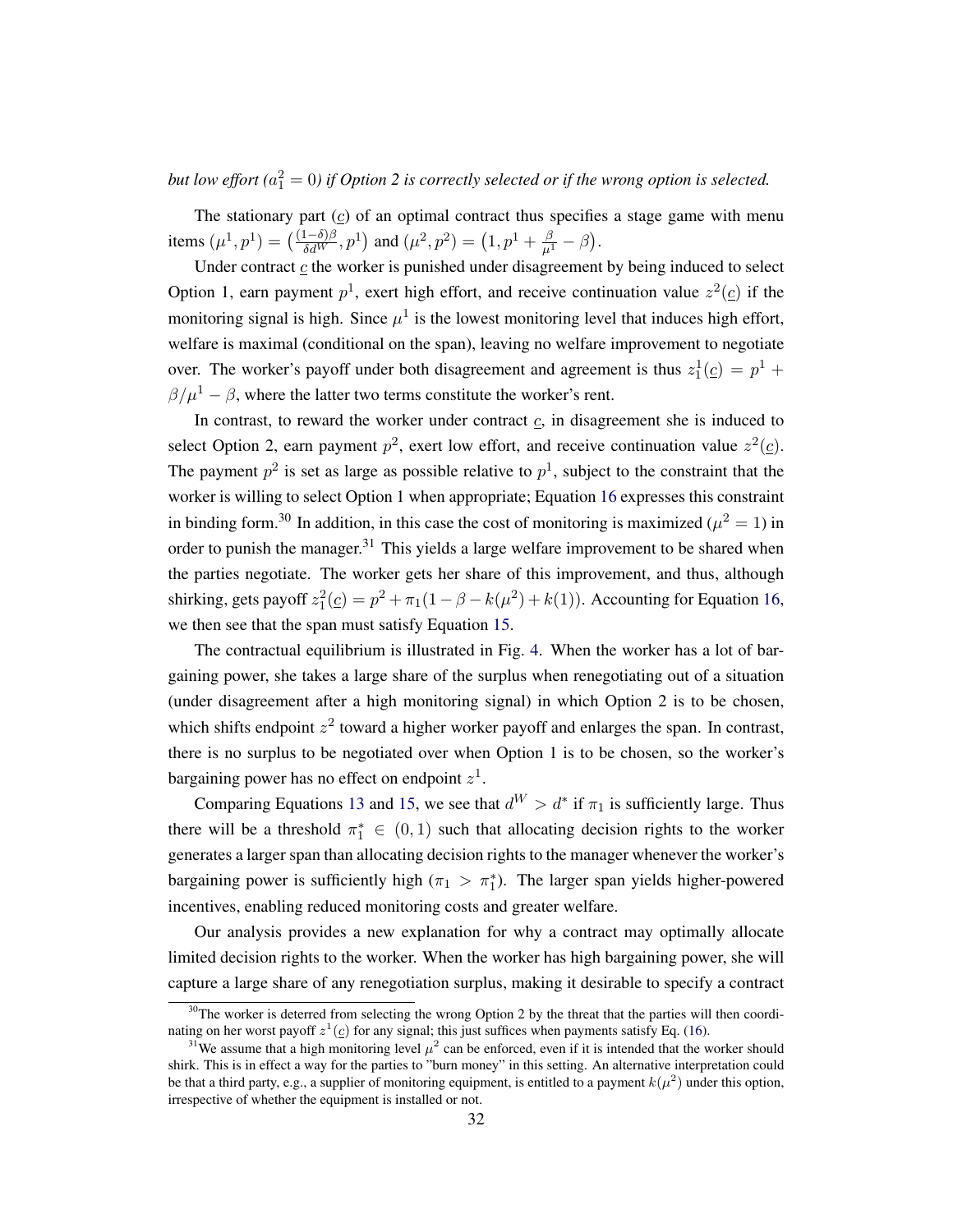<span id="page-33-1"></span>

FIGURE 4. CONTRACTUAL EQUILIBRIUM WITH WORKER DECISION RIGHTS. Disagreement point  $\underline{w}^1$  or any other point in  $W^*$  is attained by choosing option  $(\mu^1, p^1)$ , playing  $a_1 = 1$ , and continuing with promised utility  $z^2(\underline{c})$  if the signal is  $x = 1$ , but with  $z^1(\underline{c})$  if  $x = 0$ . Since  $\underline{w}^1$  is efficient,  $z^1(\underline{c}) = \underline{w}^1$ . Disagreement point  $\underline{w}^2$  is attained by choosing  $(1, p^2)$ , playing  $a_1 = 0$ , and continuing with  $z^2(\underline{c})$  regardless of x. When  $\underline{w}^2$  is the disagreement point, the parties renegotiate to  $z^2(\underline{c})$ .

in which the renegotiation surplus is large when the worker is to be rewarded but small when she is to be punished. As we have shown, when decision rights are contractible, allocating them to the worker facilitates such a contract.

# <span id="page-33-0"></span>5 Related Literature

The analysis of relational contracts was initiated by [Klein and Leffler](#page-48-9) [\(1981\)](#page-48-9), [Shapiro and](#page-49-9) [Stiglitz](#page-49-9) [\(1984\)](#page-49-9), [Bull](#page-48-10) [\(1987\)](#page-48-10), and [MacLeod and Malcomson](#page-48-11) [\(1989\)](#page-48-11).<sup>32</sup> [Levin](#page-48-0) [\(2003\)](#page-48-0) showed that with transfers, stationary contracts are optimal in time-invariant environments. Levin also observed that optimal stationary contracts are "strongly optimal" in the sense that the continuation contract at any feasible history is optimal from that point onward. Goldlücke [and Kranz](#page-48-12) [\(2013\)](#page-48-12) showed that with transfers, perfect monitoring, and no external enforcement, Pareto-optimal subgame perfect payoffs and "strongly optimal" payoffs can generally be found by restricting attention to a simple class of stationary contracts.

Relative to renegotiation-proofness, contractual equilibrium entails a different approach

 $32$ While the formal literature starts with [Klein and Leffler,](#page-48-9) the concept of relational contracts had was first defined and explored by legal scholars (e.g., [Macaulay](#page-48-13) [1963;](#page-48-13) [Macneil](#page-48-14) [1978\)](#page-48-14).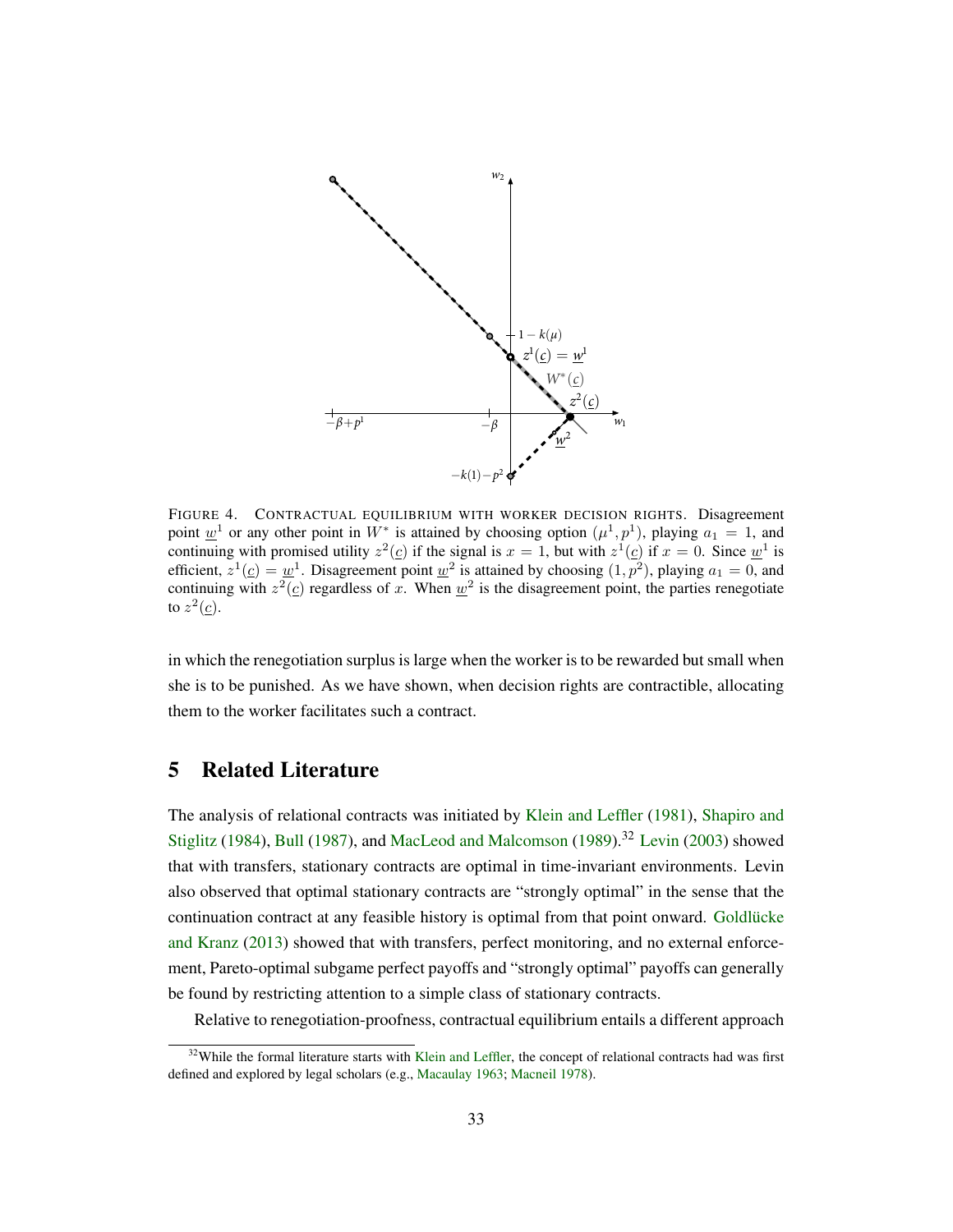to equilibrium selection. The contrasts are discussed in depth in [Miller and Watson](#page-49-0) [\(2013\)](#page-49-0). Suffice it here to say that, unlike contractual equilibrium, renegotiation proofness rules out renegotiation rather than modeling it explicitly, and thus does not account for the possibility of disagreement. [Safronov and Strulovici](#page-49-10) [\(2018\)](#page-49-10) also model renegotiation explicitly and allow for disagreements in a repeated game setting, without external enforcement. Their approach to bargaining is more permissive, allowing players to be punished for proposing Pareto improvements, and hence their solution concept makes substantially less sharp predictions than does contractual equilibrium.

The literature has shown that optimal relational contracts in time-invariant environments with limited external enforcement may be non-stationary due to one party's limited commitment to a long-term contract [\(Ray](#page-49-11) [2002\)](#page-49-11), limited liability [\(Fong and Li](#page-48-15) [2017\)](#page-48-15), or persistent private information [\(Martimort, Semenov, and Stole](#page-49-12) [2017\)](#page-49-12). No such features are present in the model analyzed here; rather we show that limited external enforcement alone may make the equilibrium contract non-stationary. As noted in the introduction, non-stationarities arise also in the complementary model of [Kostadinov](#page-48-2) [\(2019\)](#page-48-2).

On the theme of external enforcement operating in concert with self-enforcement, [Iossa](#page-48-1) [and Spagnolo](#page-48-1) [\(2011\)](#page-48-1) have pointed out that it is common practice to write contracts that contain inefficient clauses, but where these clauses are ignored in equilibrium. They explain this practice by observing that such contracts can be used as a credible threat to sustain a more efficient outcome. [Bernheim and Whinston](#page-47-5) [\(1998\)](#page-47-5) emphasize that, when some aspects of performance are unverifiable, it is often optimal to leave other verifiable aspects of performance unspecified, so optimal contracts are less complete than they could have been.<sup>33</sup> In a contractual equilibrium, the optimal contract may entail such flexibility. Further, flexibility in the form of options can be valuable, and then the allocation of decision rights is relevant.

[Baker, Gibbons, and Murphy](#page-47-6) [\(2011\)](#page-47-6) also demonstrate how allocation of such rights matters in relational contracting, but via a channel different from ours. They analyze how governance structures (allocations of control) can facilitate relational contracts that improve on spot transactions in settings where such transactions would produce inefficient adaptation to changing circumstances. Relatedly, [Barron, Gibbons, Gil, and Murphy](#page-47-7) [\(Forthcom](#page-47-7)[ing\)](#page-47-7) analyze self-enforced agreements that facilitate efficient adaptation and show how these agreements, combined with an external contract, induce state-dependent decision-making

<sup>&</sup>lt;sup>33</sup>[Iossa and Spagnolo](#page-48-1) [\(2011\)](#page-48-1) examine a repeated principal-agent model in which, in each period, players have the option to trigger penalties specified by the contract. Long-term contracts are restricted to be stationary. Renegotiation is costly and disagreement results in adherence to an inefficient external contract in all future periods. [Bernheim and Whinston](#page-47-5) [\(1998\)](#page-47-5) examine a class of two-period contracting problems with both external enforcement and self-enforcement.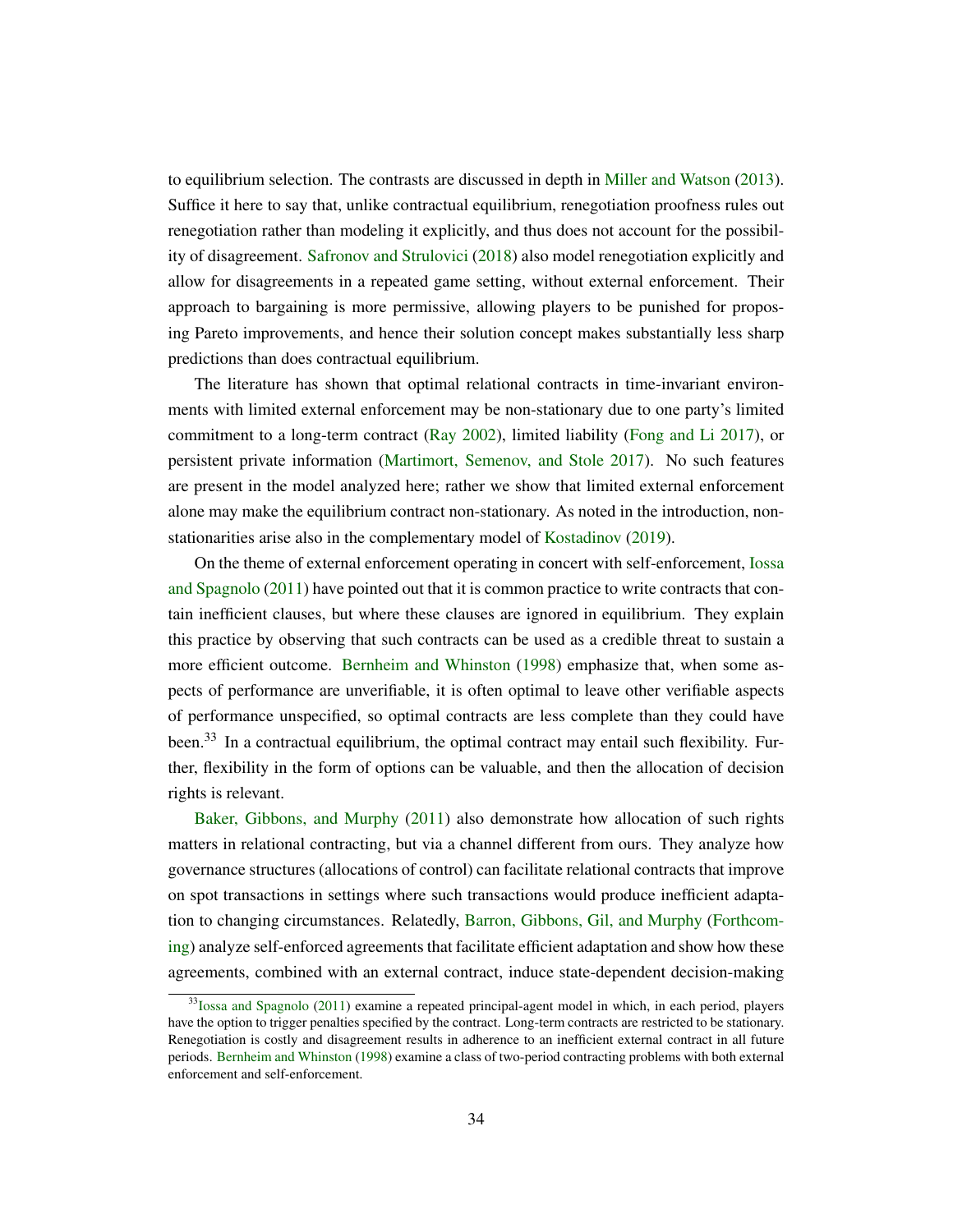that improves upon the expected payoffs under either external contracting or relational contracting alone. Their theoretical model assumes stationarity of equilibrium strategies and Nash reversion (permanent punishment following any deviation).

Finally, a considerable literature has investigated the implications of renegotiation and the "hold-up problem" in short-term trading relationships in which unverifiable investments are followed by renegotiation and then verifiable trade.<sup>34</sup> Researchers have shown that the hold-up problem can be alleviated in some short-term trading relationships, in particular in settings of "own-investment" (such as in [Aghion, Dewatripont, and Rey](#page-47-8) [1994,](#page-47-8) [Nold](#page-49-13)[eke and Schmidt](#page-49-13) [1995,](#page-49-13) and [Edlin and Reichelstein](#page-48-16) [1996\)](#page-48-16). Results in this literature rely on complementarities, specifically that investment decisions influence the value of trade. In our model, as with most in the relational-contracting literature, all actions that affect the surplus occur at the same time, meaning that production and delivery are integrated or simultaneous. Thus, the conditions for achieving efficiency that are developed in the hold-up literature are not present here. It would be interesting in future work to examine settings with technological state variables, where the actions taken in one period influence the payoffs received in future periods.

# 6 Conclusion

This paper makes four related contributions. First, we introduce a flexible model of longterm contractual relationships with external enforcement. The contracting parties can write an arbitrary non-stationary long-term contract that specifies a stage game for them to play as a function of the verifiable history. The details of the contracting environment are represented by the collection of available stage games. We extend *contractual equilibrium* [\(Miller and Watson](#page-49-0) [2013\)](#page-49-0) to this environment, to allow for renegotiation, bargaining power, and the possibility of disagreement.

Second, we show that *semi-stationary* contracts are optimal in two important classes of contracting environments: those with *no verifiable information*, and those with *externally enforced contingent transfers*. In a semi-stationary contract, there are special terms for the present period, conducive to high payoffs; and there are stationary terms for all future periods, inducing the greatest span of continuation values consistent with incentives. Unlike

<sup>&</sup>lt;sup>34</sup>Prominent entries include [Hart and Moore](#page-48-18) [\(1988\)](#page-48-17), Hart and Moore [\(1999\)](#page-48-18), [Noldeke and Schmidt](#page-49-13) [\(1995\)](#page-49-13), [Che and Hausch](#page-48-19) [\(1999\)](#page-48-19), [Segal](#page-49-14) [\(1999\)](#page-49-14), and [Maskin and Tirole](#page-49-15) [\(1999\)](#page-49-15); see [Bolton and Dewatripont](#page-48-20) [\(2005\)](#page-48-20) for a survey. Most closely related are models with individual trade actions, such as [Watson](#page-49-16) [\(2007\)](#page-49-16), [Evans](#page-48-21) [\(2008\)](#page-48-21), and [Buzard and Watson](#page-48-22) [\(2012\)](#page-48-22). Because our theory treats renegotiation explicitly and incorporates bargaining power, negotiations in a contractual equilibrium operate similarly to what is explored in the hold-up literature.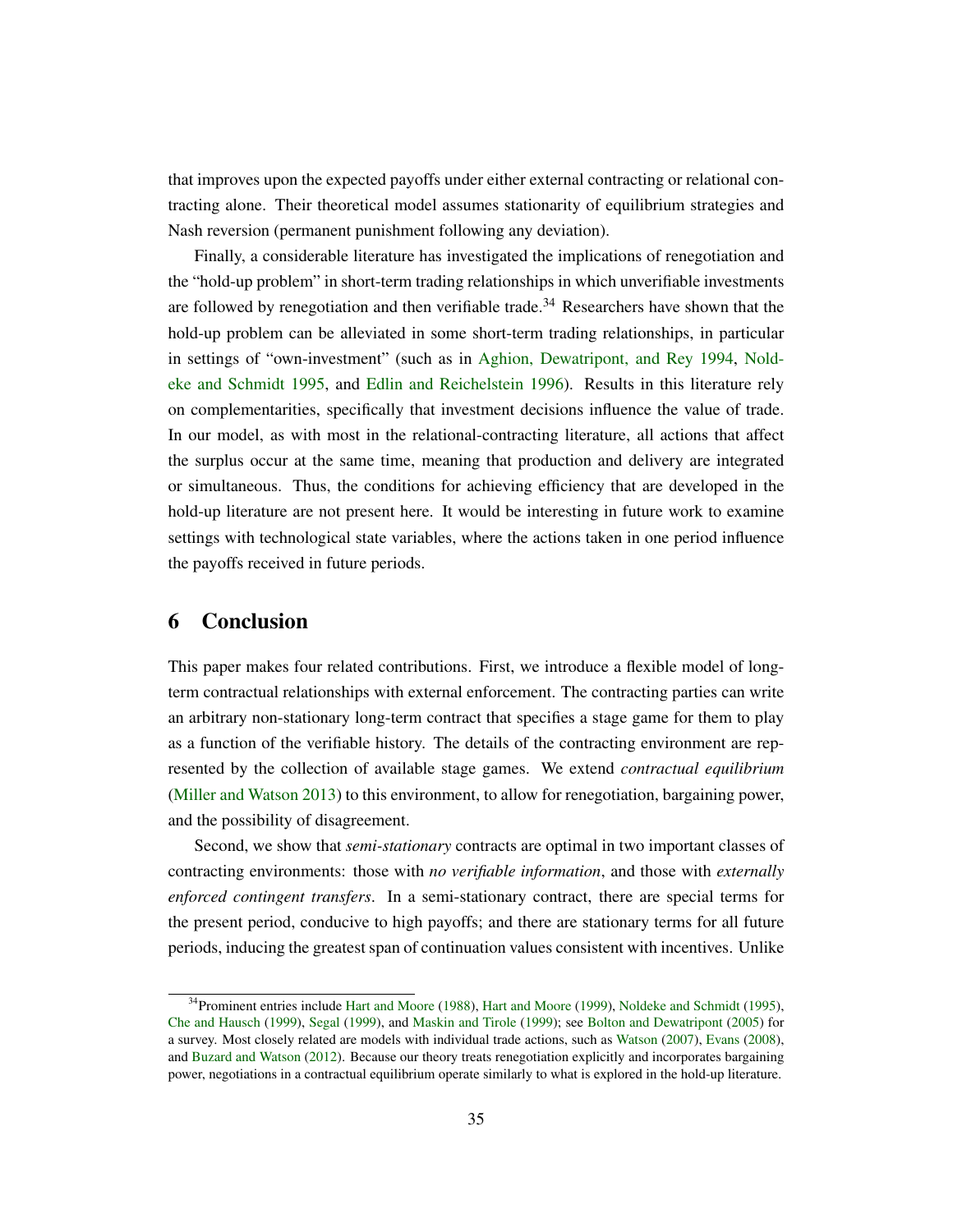arbitrary non-stationary long-term contracts, semi-stationary contracts are tractable, and we provide a method for optimizing them.

Third, we show that, in contractual equilibrium, self-enforcement and external enforcement are always complementary: if the external enforcement becomes stronger, the welfare level in contractual equilibrium becomes higher.

Finally, we analyze a principal-agent model with moral hazard, where the manager and the worker can contractually specify their monitoring technology. In the simplest case, with no verifiable information, we show that the optimal contract specifies mild monitoring for the current period and intense monitoring for all future periods. In each period, the parties renegotiate back to this same contract, so on the equilibrium path they always operate under mild monitoring. The intense monitoring specified for the future facilitates incentives for the worker. We analyze several extensions of this model, most notably by allowing the parties' contract to allocate decision rights over the monitoring technology. The fact that the decision (one party's choice from a menu of monitoring and payment combinations) is verifiable enhances the power of incentives. Depending on their relative bargaining power, it can be optimal to allocate decision rights to either the manager or the worker.

We hope these contributions have laid the groundwork for continued research on longterm contracts and the interaction between external enforcement and self-enforcement. While our results on semi-stationarity may apply to many interesting cases, there are many others which may require more complicated non-stationary contracts—for instance, if there are limited-liability constraints or if the technological environment itself is non-stationary.

# <span id="page-36-0"></span>A Proof of the Main Result

This section proves Theorem [1.](#page-23-0) The proof proceeds with a series of lemmas, interspersed with some guiding comments and statements about notation.

# <span id="page-36-1"></span>**Lemma 2.**  $\Lambda$  has a maximal fixed point, denoted  $d^*$ .

*Proof of Lemma* [2.](#page-36-1) Recall that  $\omega(\gamma, \alpha, y)$  denotes the normalized continuation value if in the current period  $\alpha$  is played in stage game  $\gamma = (A, X, \lambda, u, P)$  and the continuation value in the next period is given by  $y: X \to \mathbb{R}^2_0$ . This was defined in Subsection [3.1.](#page-20-0) For a given span d, let  $\gamma$ ,  $y^1$ ,  $y^2$ ,  $\alpha^1$ , and  $\alpha^2$  solve Optimization Problem [11](#page-21-0) to determine  $\Lambda(d)$ , and let u be the payoff function for stage game  $\gamma$ . From the definition of  $\omega$  we have that

$$
\Lambda(d) = (1 - \delta)u_1(\alpha^2) + \delta \overline{y}_1^2(\alpha^2) - \pi_1(1 - \delta)(u_1(\alpha^2) + u_2(\alpha^2)) - [(1 - \delta)u_1(\alpha^1) + \delta \overline{y}_1^1(\alpha^1)] + \pi_1(1 - \delta)(u_1(\alpha^1) + u_2(\alpha^1))
$$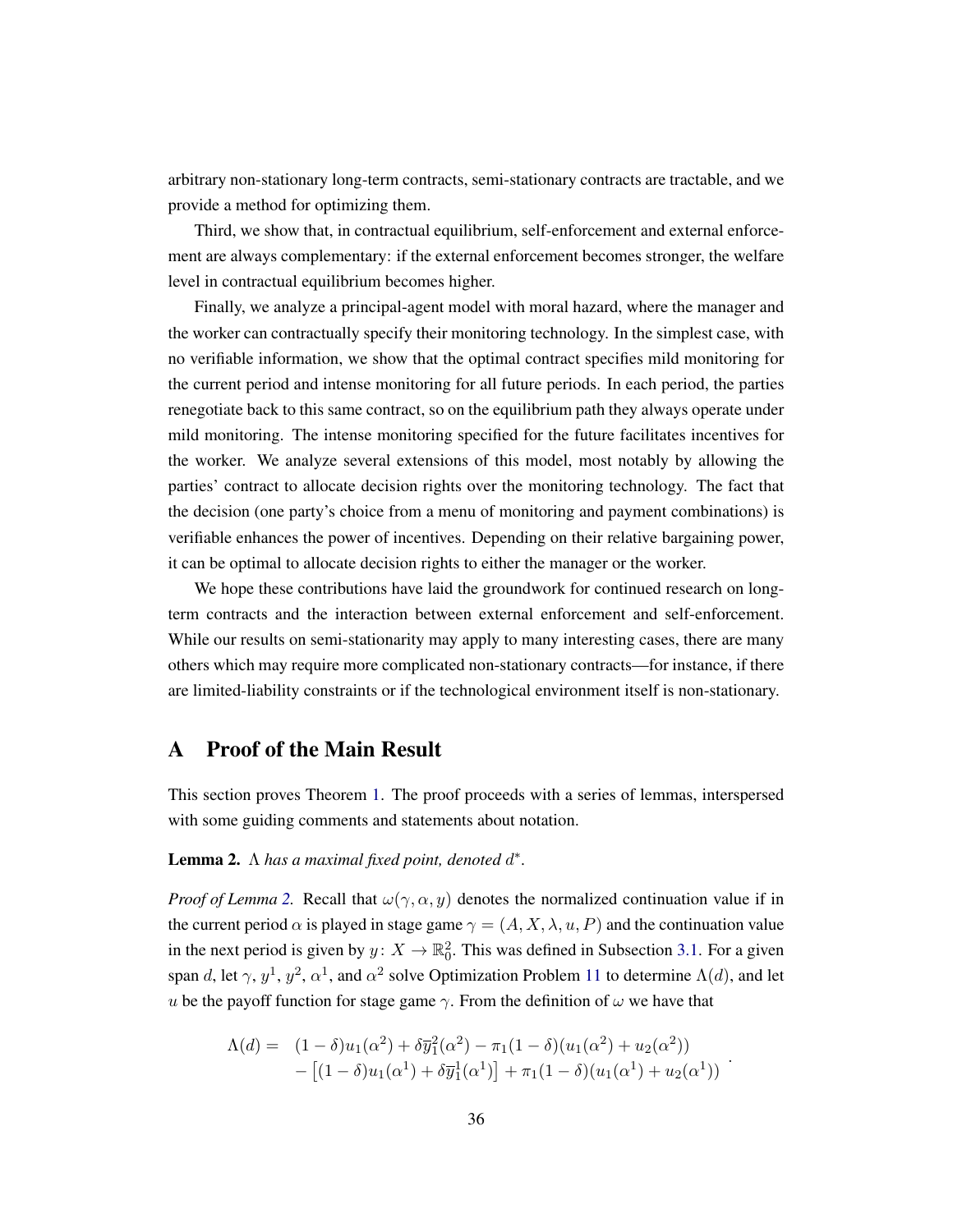Recall that we assumed joint payoffs in stage games are bounded uniformly below by  $-\vartheta$ and above by  $\vartheta$ . Therefore  $u_1(\alpha^2) + u_2(\alpha^2) \ge -\vartheta$  and  $u_1(\alpha^1) + u_2(\alpha^1) \le \vartheta$ , and we have

<span id="page-37-0"></span>
$$
\Lambda(d) \le (1 - \delta)u_1(\alpha^2) + \delta \overline{y}_1^2(\alpha^2) - \left[ (1 - \delta)u_1(\alpha^1) + \delta \overline{y}_1^1(\alpha^1) \right] + 2\pi_1(1 - \delta)\vartheta. \tag{17}
$$

The following four inequalities, in order, follow from enforcement of  $\alpha^1$  (in particular that player 1 cannot gain by deviating to  $\alpha_1^2$ ), that the joint stage-game payoff exceeds  $-\vartheta$ , enforcement of  $\alpha^2$  (in particular that player 2 cannot gain by deviating to  $\alpha_2^1$ ), and that the joint stage-game payoff is no greater than  $\vartheta$ :

$$
- [(1 - \delta)u_1(\alpha^1) + \delta \overline{y}_1^1(\alpha^1)] \leq -(1 - \delta)u_1(\alpha_1^2, \alpha_2^1) - \delta \overline{y}_1^1(\alpha_1^2, \alpha_2^1)
$$
  
\n
$$
0 \leq (1 - \delta)u_1(\alpha_1^2, \alpha_2^1) + (1 - \delta)u_2(\alpha_1^2, \alpha_2^1) + (1 - \delta)\vartheta
$$
  
\n
$$
0 \leq (1 - \delta)u_2(\alpha^2) + \delta \overline{y}_2^2(\alpha^2)
$$
  
\n
$$
- (1 - \delta)u_2(\alpha_1^2, \alpha_2^1) - \delta \overline{y}_2^2(\alpha_1^2, \alpha_2^1)
$$
  
\n
$$
0 \leq -(1 - \delta)u_2(\alpha^2) - (1 - \delta)u_1(\alpha^2) + (1 - \delta)\vartheta.
$$

Summing these inequalities yields

$$
- [(1 - \delta)u_1(\alpha^1) + \delta \overline{y}_1^1(\alpha^1)] \le
$$
  
-  $\delta \overline{y}_1^1(\alpha_1^2, \alpha_2^1) - \delta \overline{y}_2^2(\alpha_1^2, \alpha_2^1) + \delta \overline{y}_2^2(\alpha^2) - (1 - \delta)u_1(\alpha^2) + 2(1 - \delta)\vartheta.$ 

Substituting the bracketed left-side terms into Equation [17](#page-37-0) and simplifying, we obtain

$$
\Lambda(d) \le 2(1+\pi_1)(1-\delta)\vartheta - \delta \overline{y}_1^1(\alpha_1^2, \alpha_2^1) - \delta \overline{y}_2^2(\alpha_1^2, \alpha_2^1).
$$

Because  $\overline{y}_1^1(\alpha_1^2, \alpha_2^1) \in [0, d]$  and  $\overline{y}_2^2(\alpha_1^2, \alpha_2^1) \in [-d, 0]$ , we conclude that

$$
\Lambda(d) \le 2(1+\pi_1)(1-\delta)\vartheta + \delta d. \tag{18}
$$

In words,  $\Lambda(d)$  is bounded above by a line with slope  $\delta < 1$ . We thus know that  $\Lambda(d) < d$ for all  $d > \overline{d}$  where  $\overline{d}$  solves  $\overline{d} = 2(1 + \pi_1)(1 - \delta)\vartheta + \delta \overline{d}$ . Clearly  $\Lambda$  is increasing, and since  $\Lambda(0) \geq 0$  we know that the restriction of  $\Lambda$  to subdomain  $[0, \overline{d}]$  maps to the same set, and thus  $\Lambda$  has a maximal fixed point  $d^*$  by Tarski's fixed-point theorem.  $\Box$ 

As noted in Section [3.1,](#page-20-0) let  $\gamma = (\underline{A}, \underline{X}, \underline{\lambda}, \underline{u}, \underline{P})$ ,  $y^1$ ,  $y^2$ ,  $\alpha^1$ , and  $\alpha^2$  denote any solution to Optimization Problem [11](#page-21-0) for  $\Lambda$  evaluated at  $d^*$ . Let  $\gamma^* = (A^*, X^*, \lambda^*, u^*, P^*)$ ,  $y^*$ , and  $\alpha^*$  denote any solution to Optimization Problem [12](#page-21-1) for  $\Xi$  evaluated at  $d^*$ . Define  $\underline{c}$  to be the stationary external contract that specifies stage game  $\gamma$  in every period, and define  $c^*$  to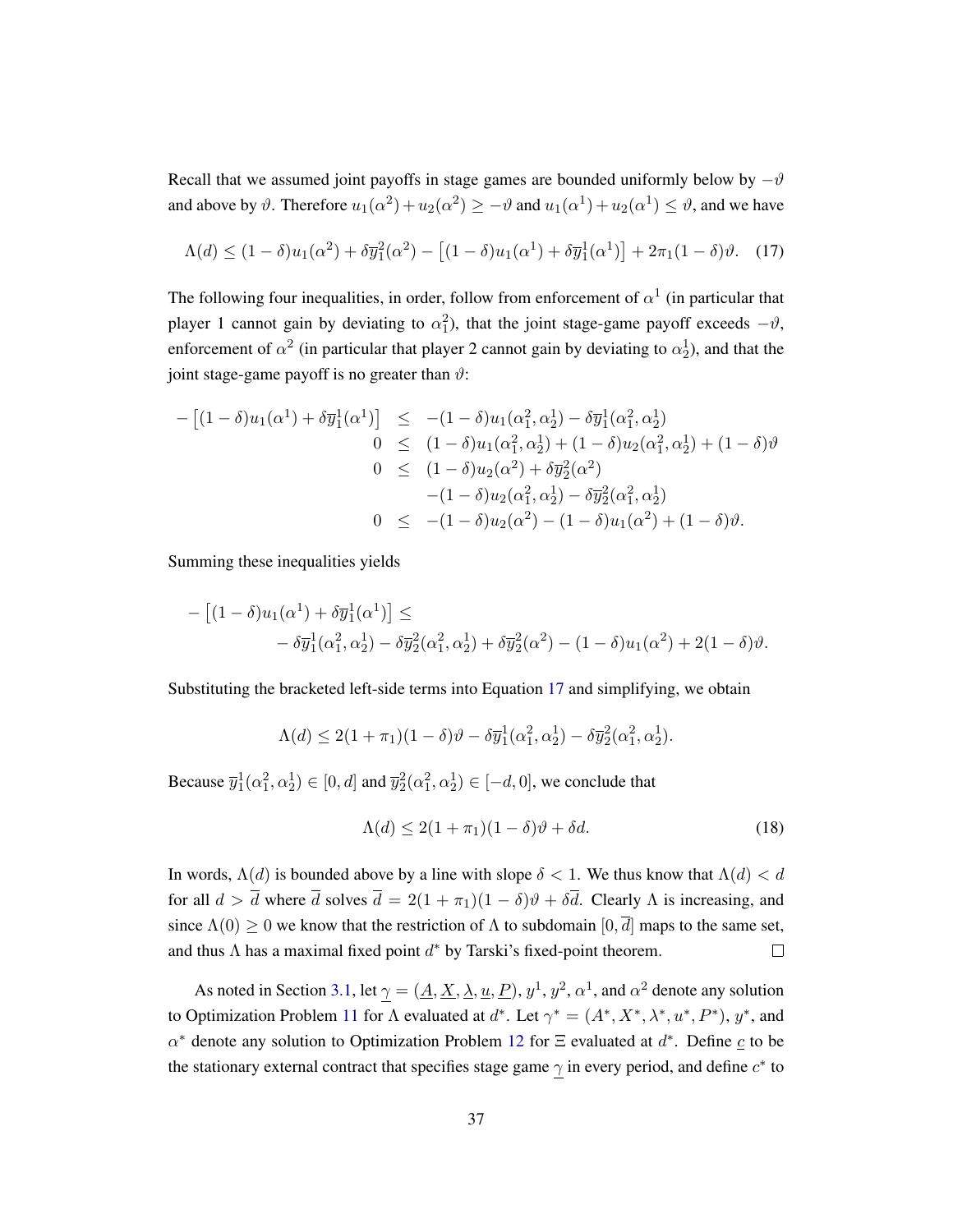be the semi-stationary contract that specifies stage game  $\gamma^*$  for the current period and then transitions to  $\mathfrak{c}$ . We will eventually demonstrate that  $c^*$  is optimal.

For any stage game  $\gamma = (A, X, \lambda, u, P)$ , let  $Z(\gamma, d)$  denote the set of normalized continuation values that can be achieved in the induced game where players engage in  $\gamma$  and then coordinate on continuation values in the set  $\mathbb{R}^2_0(d)$ , for a given span d:

 $Z(\gamma, d) \equiv \{ \omega(\gamma, \alpha, y) \mid y \colon X \to \mathbb{R}^2_0(d); \alpha \text{ is enforced relative to } \gamma \text{ and } y \}.$ 

By definition of  $\gamma$ , we have  $\text{Span}(Z(\gamma, d^*)) = d^*$  and  $Z(\gamma, d^*)$  attains its span.

<span id="page-38-0"></span>**Lemma 3.** *For any*  $L \in \mathbb{R}$ , take as given a collection  $W = \{W(c')\}_{c' \in C}$  with at least one *nonempty set and satisfying*  $w_1 + w_2 = L$  *for every*  $w \in W(c')$  *and*  $c' \in C$ *. Let d be any number satisfying*  $d \ge \text{sup} \{ \text{Span}(W(c')) \mid c' \in C \}$ *. Consider any*  $c \in C$  *and*  $w \in \mathbb{R}^2$ *such that* w *is c*-supported relative to W. It is the case that  $w_1 + w_2 \leq (1 - \delta) \Xi(d) + \delta L$ .

*Proof of Lemma* [3.](#page-38-0) Let  $(A, X, \lambda, u, P) = g(c)$ . From the definition of c-support, there exists  $\alpha \in \Delta A$  and  $y \colon X \to \mathbb{R}^2$  such that  $y(x) \in \text{co } W(c|x)$  for all  $x \in X$ ,  $\alpha$  is enforced relative to  $g(c)$  and y, and  $w = (1 - \delta)u(\alpha) + \delta \overline{y}(\alpha)$ . Because  $d \geq$  Span $(W(c|x))$ , every point in  $W(c|x)$  has joint value L for all  $x \in X$ , and  $c\mid \cdot$  is P-measurable, we can find a *P*-measurable function  $b: X \to \mathbb{R}^2_0$  such that

<span id="page-38-1"></span>
$$
co W(c|x) \subset \mathbb{R}_0^2(d) + \frac{1-\delta}{\delta}b(x) + \pi L
$$
\n(19)

for every  $x \in X$ . The corresponding expected transfer function  $\bar{b}$ :  $A \to \mathbb{R}^2_0$  is given by  $\overline{b}(a) \equiv E_x[b(x) \mid x \sim \lambda(a)]$  for every  $a \in A$ . Let  $\gamma' \equiv (A, X, \lambda, u + \overline{b}, P)$ . Because stage game  $\gamma'$  merely adds  $P$ -measurable transfers to stage game  $\gamma$ , we know  $\gamma' \in \Gamma$  by the assumption of externally enforced contingent transfers.

Let us define  $y' \colon X \to \mathbb{R}^2$  by

<span id="page-38-2"></span>
$$
y'(x) \equiv y(x) - \pi L(\mathcal{W}) - \frac{1 - \delta}{\delta} b(x)
$$
 (20)

for every  $x \in X$ . Expressions [19](#page-38-1) and [20](#page-38-2) imply that y' is a function from X to  $\mathbb{R}^2_0(d)$ . Substituting for  $y'$ , we see that the induced game

<span id="page-38-3"></span>
$$
\langle A, (1 - \delta)u(\cdot) + (1 - \delta)\overline{b}(\cdot) + \delta \overline{y}'(\cdot) \rangle \tag{21}
$$

is equivalent to induced game  $\langle A, (1 - \delta)u(\cdot) + \delta \overline{y}(\cdot)\rangle$  up to the constant  $\pi\delta L(\mathcal{W})$  in the payoff function, which establishes that  $\alpha$  is enforced relative to  $\gamma'$  and  $y'$ . Because  $\gamma'$  and  $y'$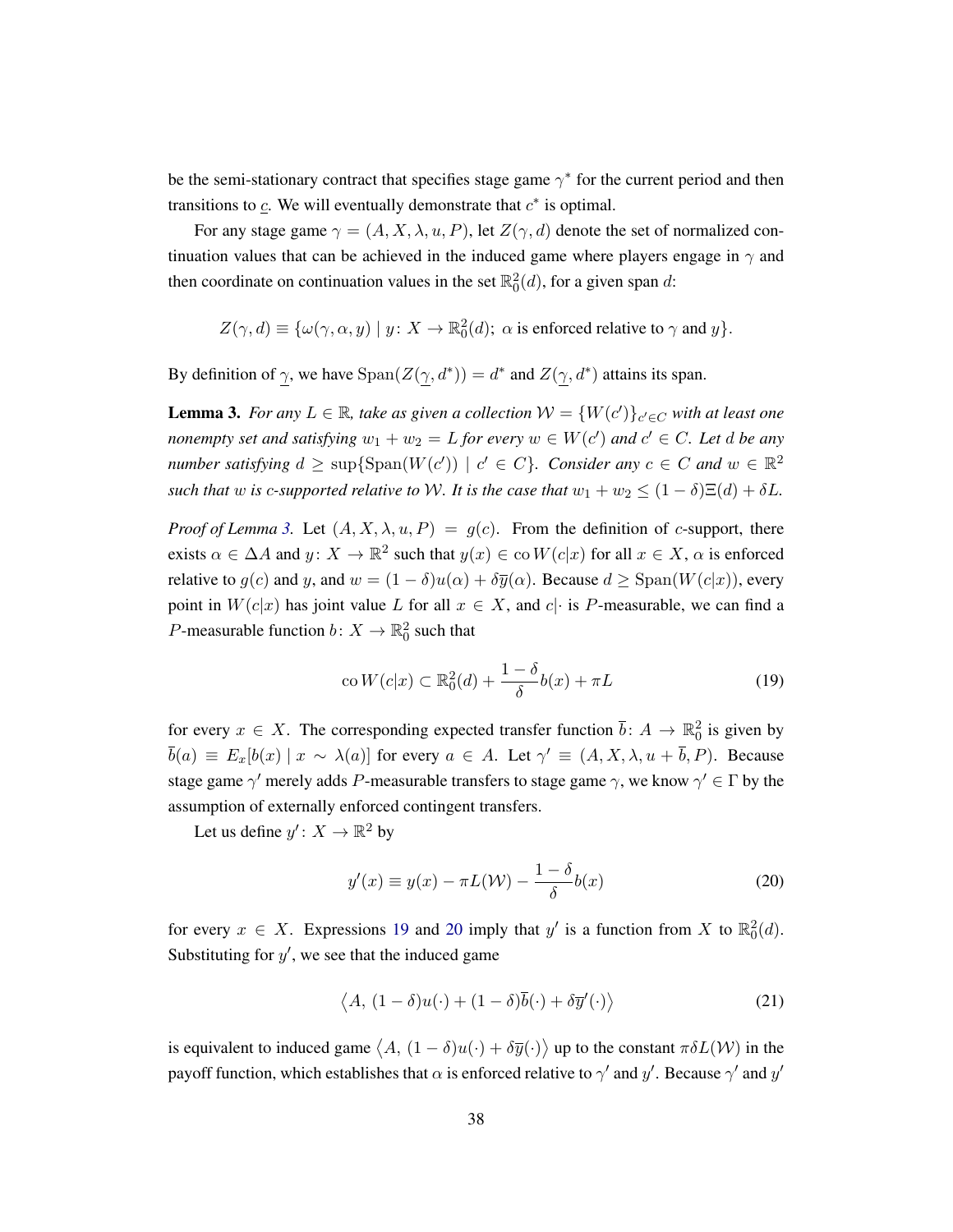are feasible in Optimization Problem [12](#page-21-1) for  $\Xi(d)$ , we conclude that  $u_1(\alpha)+\overline{b}_1(\alpha)+u_2(\alpha)+$  $\bar{b}_2(\alpha) \leq \Xi(d)$ . Since  $\bar{b}_1(\alpha) + \bar{b}_2(\alpha) = 0$ , this means  $u_1(\alpha) + u_2(\alpha) \leq \Xi(d)$ . Recalling that  $w = (1 - \delta)u(\alpha) + \delta \overline{y}(\alpha)$ , we have thus established  $w_1 + w_2 \le (1 - \delta)E(d) + \delta L$ .  $\Box$ 

Hereafter, it is useful to represent bargaining self-generation with the operator

$$
B(\hat{c}, \mathcal{W}) \equiv \{ \underline{w} + \pi \big( L(\mathcal{W}) - \underline{w}_1 - \underline{w}_2 \big) \mid \underline{w} \text{ is } \hat{c} \text{-supported relative to } \mathcal{W} \},\qquad(22)
$$

assuming  $L(\mathcal{W})$  exists and there exists a  $\hat{c}$ -supported value; otherwise, let  $B(\hat{c}, \mathcal{W}) \equiv \emptyset$ . Then a collection W is BSG if  $W(c) \subset B(c, W)$  for every  $c \in C$ . The next lemma identifies the collection described at the end of Section [3.1.](#page-20-0)

<span id="page-39-0"></span>**Lemma 4.** *There is a BSG collection*  $W = \{W(c)\}_{c \in C}$  *for which*  $\text{Span}(W(\underline{c})) = d^*$ ,  $W(\underline{c})$  attains its span,  $L(\mathcal{W}) = \Xi(d^*)$ , and  $W(c^0) \neq \emptyset$ .

*Proof of Lemma [4.](#page-39-0)* First, any action profile  $\alpha$  that is enforced relative to  $\gamma$  and some  $y: \underline{X} \rightarrow$  $\mathbb{R}_0^2(d^*)$  is also enforced relative to  $\underline{\gamma}$  and  $y(\cdot) + (k, \Xi(d^*) - k)$ , for any constant  $k \in \mathbb{R}$ , because the two induced games are equivalent up to a constant in the payoffs. Suppose that

<span id="page-39-2"></span>
$$
W(\underline{c}) = (k, \Xi(d^*) - k) + \{(0, 0), (d^*, -d^*)\}
$$
\n(23)

and let us presume for now that  $L(\mathcal{W}) = \Xi(d^*)$ . By writing the resulting payoff in the induced game for any enforced  $\alpha$  and comparing the definitions of operators B and Z, a little algebra reveals that  $z \in Z(\underline{\gamma}, d^*)$  if and only if  $z + \Xi(d^*)\pi + \delta(k - \Xi(d^*)\pi_1)(1, -1) \in$  $B(\underline{c}, \mathcal{W})$ . In other words,

<span id="page-39-1"></span>
$$
B(\underline{c}, \mathcal{W}) = Z(\underline{\gamma}, d^*) + \Xi(d^*)\pi + \delta(k - \Xi(d^*)\pi_1)(1, -1).
$$
 (24)

Since  $B(q, W)$  is a translation of  $Z(q, d^*)$ , it attains its span  $d^*$ . We have presumed that the level of W is  $\Xi(d^*)$ , so  $w_1 + w_2 = \Xi(d^*)$  for every  $w \in B(\underline{c}, \mathcal{W})$ . Therefore, the endpoints of  $B(\underline{c}, \mathcal{W})$  can be written as a set

<span id="page-39-3"></span>
$$
(k', \Xi(d^*) - k') + \{(0, 0), (d^*, -d^*)\}
$$
\n(25)

for some  $k' \in \mathbb{R}$ . An implication is that Equation [24](#page-39-1) implicitly defines a mapping from k to  $k'$  (compare Expressions [23](#page-39-2) and [25\)](#page-39-3). Clearly it is a contraction mapping and its fixed point is  $k^* = \Xi(d^*)\pi_1 + \omega_1(\underline{\gamma}, \alpha^1, y^1)/(1 - \delta)$ , where  $\alpha^1$  and  $y^1$  are given by the solution of Optimization Problem [11](#page-21-0) (noting that  $\omega_1(\gamma, \alpha^1, y^1)$  is the endpoint of  $Z(\gamma, d^*)$  that favors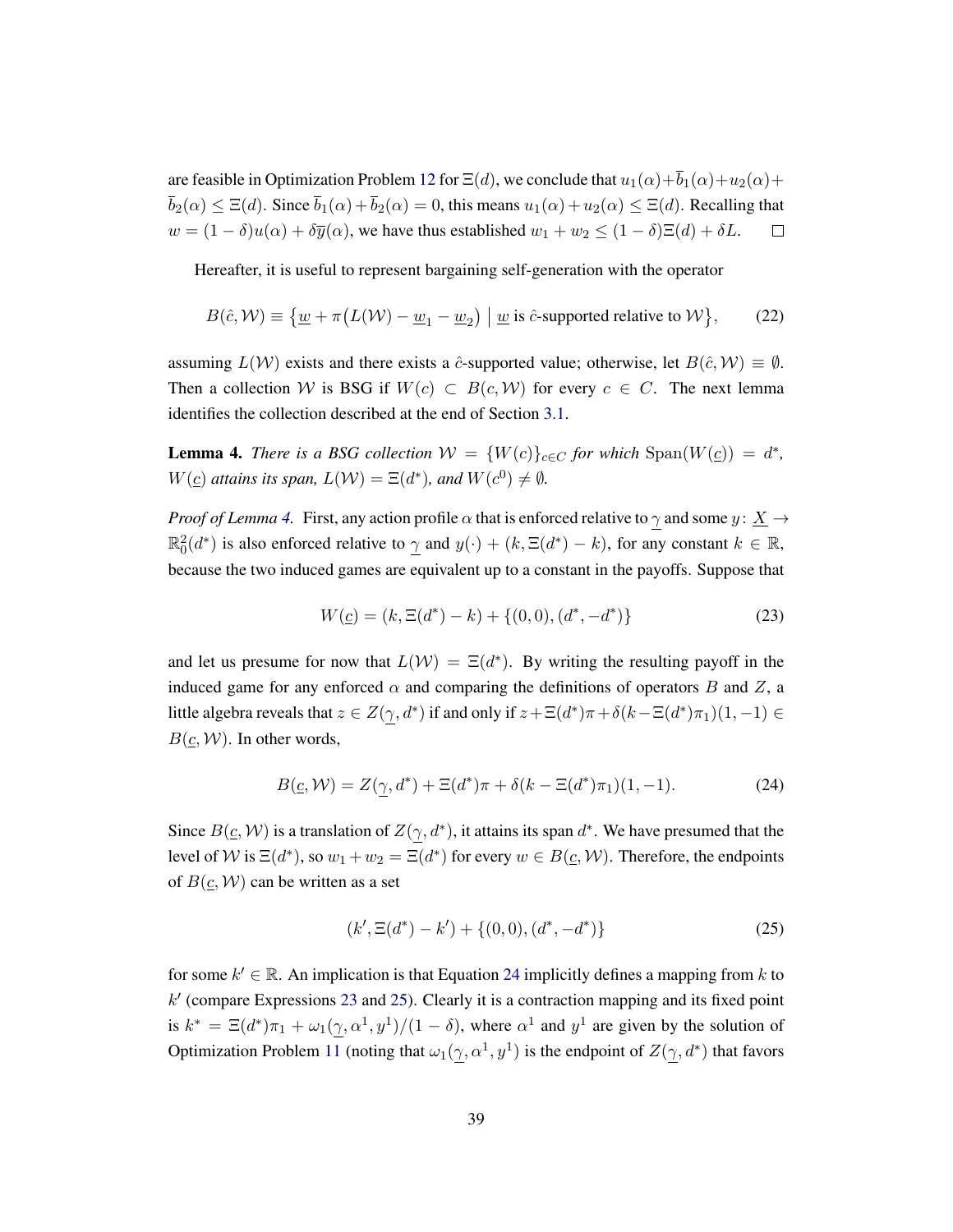player 2). Setting

$$
W(\underline{c}) \equiv (k^*, \Xi(d^*) - k^*) + \{(0,0), (d^*, -d^*)\},\
$$

we thus have  $W(\underline{c}) \subset B(\underline{c}, \mathcal{W})$  regardless of how we define  $W(c)$  for  $c \neq \underline{c}$ .

Next we specify  $W(c^0)$ . Let  $\gamma^0 = (A^0, X^0, \lambda^0, u^0, P^0)$  denote the stage game that default contract  $c^0$  specifies for every period, and let  $\alpha^0$  be a Nash equilibrium of this stage game (which we have assumed exists). Let  $W(c^0)$  be the singleton set specified as follows:

$$
W(c^{0}) \equiv \{u^{0}(\alpha^{0}) + \pi (\Xi(d^*) - u_1^{0}(\alpha^{0}) - u_2^{0}(\alpha^{0}))\}.
$$

It is evident that  $W(c^0) \subset B(c^0, W)$  under our presumption that the level of W is  $\Xi(d^*)$ .

So far we have specified  $W(\underline{c})$  and  $W(c^0)$ . For every other contract  $c \notin \{\underline{c}, c^0\}$ , specify  $W(c) = \emptyset$ , which completes the construction of W. As verified above, the BSG conditions hold, presuming that the level of  $W$  is  $\Xi(d^*)$ .

Finally, we justify our presumption that  $L(\mathcal{W}) = \Xi(d^*)$ . Recall that  $\gamma^*$ ,  $y^*$ , and  $\alpha^*$ solve Optimization Problem [12](#page-21-1) for  $\Xi$  evaluated at  $d^*$ . This means  $y^*$  maps to  $\mathbb{R}^2_0(d^*)$ ,  $\alpha^*$ is enforced relative to  $\gamma^*$  and  $y^*$ , and  $\Xi(d^*) = u_1^*(\alpha^*) + u_2^*(\alpha^*)$ . Because  $\text{Span}(W(\underline{c})) =$  $\text{Span}(Z(\underline{\gamma}, d^*)) = d^*$ , we know that  $y^*(x) + (k^*, \Xi(d^*) - k^*) \in W(\underline{c})$  for every  $x \in X^*$ . Therefore, noting that  $\alpha^*$  is enforced relative to  $\gamma^*$  and  $y^* + (k^*, \Xi(d^*) - k^*)$ , we have that continuation value  $w = (1 - \delta)u^*(\alpha^*) + \delta \overline{y}^*(\alpha^*) + \delta(k^*, \Xi(d^*) - k^*)$  is  $c^*$ -supported relative to W. It is clearly the case that  $w_1 + w_2 = \Xi(d^*)$ .

By the construction of W we have  $\sup{\text{Span}(W(c')) \mid c' \in C} = \text{Span}(W(c)) = d^*$ . Letting  $L = \Xi(d^*)$  and  $d = d^*$ , Lemma [3](#page-38-0) implies that no contract can support, relative to W, a joint value in excess of  $\Xi(d^*)$ . Therefore

$$
\max\{w_1 + w_2 \mid c \in C \text{ and } w \text{ is } c\text{-supported relative to } \mathcal{W}\} = \Xi(d^*).
$$

 $\Box$ 

We have thus constructed a BSG collection with the required properties.

The BSG collection constructed in Lemma [4](#page-39-0) is our candidate CEV collection. To demonstrate that it is, in fact, a CEV collection, we must show that there is no other BSG collection that has a strictly higher level. We will do this by showing that the maximal span of BSG sets is  $d^*$  and then by showing that  $\Xi(d^*)$  obtains the maximal joint value. Let

$$
\hat{d} \equiv \sup \left\{ \text{Span}(W(c)) \mid \mathcal{W} = \{ W(c') \}_{c' \in C} \text{ is a BSG collection and } c \in C \right\}.
$$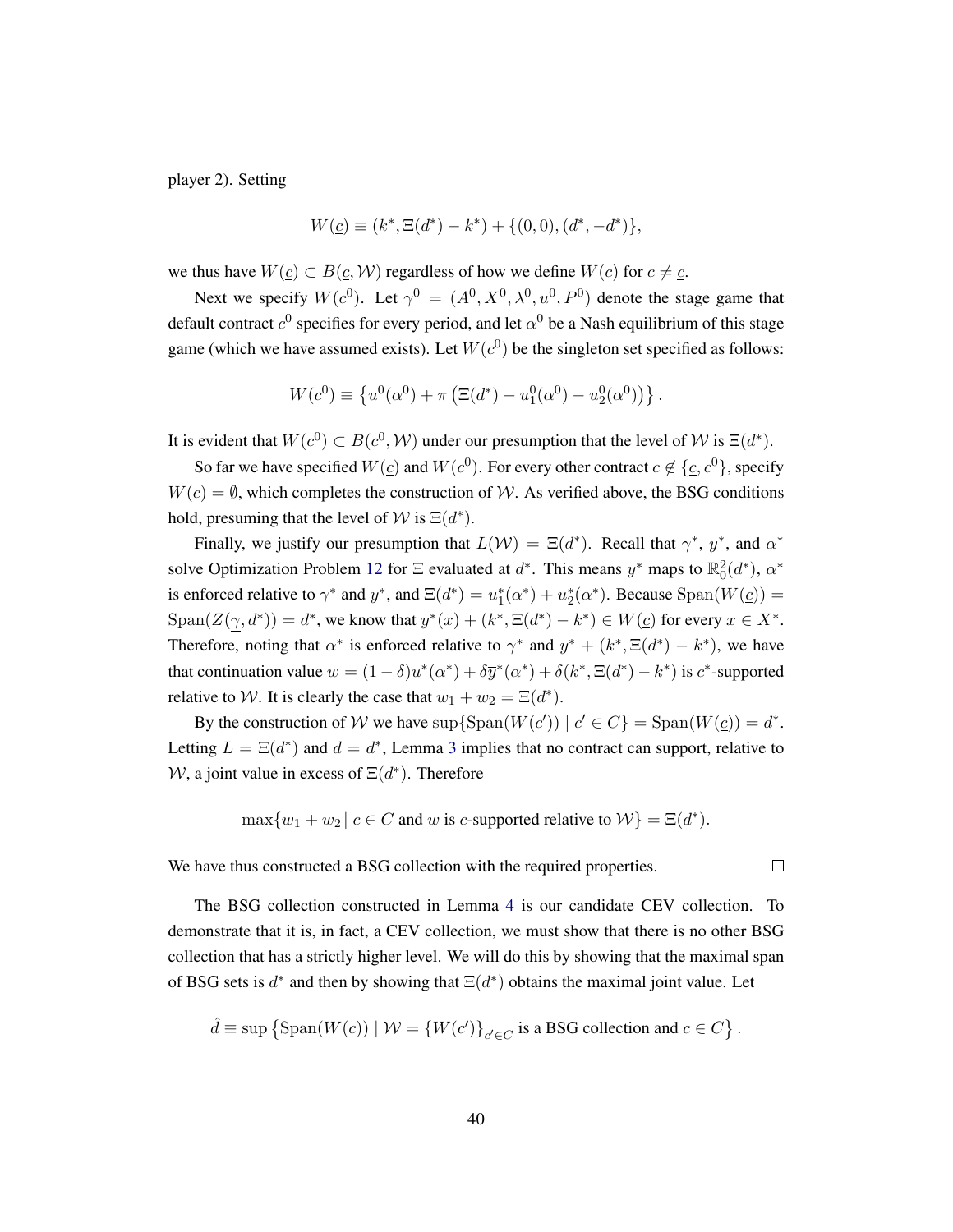We will compare  $\hat{d}$  to  $d^*$ . The next lemma is the key step, where externally enforced contingent transfers are used to limit the range of  $y$  to a single set of continuation values.

<span id="page-41-0"></span>**Lemma 5.** For every BSG collection  $W = \{W(c')\}_{c' \in C}$  and for every  $c \in C$ , there exists  $\gamma' \in \Gamma$  such that  $W(c) \subset Z(\gamma', \hat{d}) + \pi L(\mathcal{W})$ .

*Proof of Lemma* [5.](#page-41-0) Take as given a BSG collection W and a contract  $c \in C$ , and let  $(A, X, \lambda, u, P) = q(c)$ . Because  $\hat{d} > \text{Span}(W(c|x))$ , every point in  $W(c|x)$  has joint value  $L(\mathcal{W})$  for all  $x \in X$ , and  $c\cdot$  is P-measurable, we can find a P-measurable function  $b\colon X\to \mathbb{R}^2_0$  such that

<span id="page-41-1"></span>
$$
\operatorname{co} W(c|x) \subset \mathbb{R}_0^2(\hat{d}) + \frac{1-\delta}{\delta}b(x) + \pi L(\mathcal{W}).\tag{26}
$$

for every  $x \in X$ . Let  $\gamma' \equiv (A, X, \lambda, u + \overline{b}, P)$ . Because stage game  $\gamma'$  merely adds Pmeasurable transfers to stage game  $\gamma$ , we know that  $\gamma' \in \Gamma$  by the assumption of externally enforced contingent transfers.

Consider any  $w \in W(c)$ . From the BSG condition, there exists a c-supported continuation value <u>w</u> such that  $w = \underline{w} + \pi (L(W) - \underline{w}_1 - \underline{w}_2)$ . From the definition of *c*-supported, there exists  $\alpha \in \Delta A$  and  $y \colon X \to \mathbb{R}^2$  such that  $y(x) \in \text{co } W(c|x)$  for all  $x \in X$ ,  $\alpha$  is enforced relative to  $g(c)$  and y, and  $\underline{w} = (1 - \delta)u(\alpha) + \delta \overline{y}(\alpha)$ . Following steps in the proof of Lemma [3,](#page-38-0) we define  $y' : X \to \mathbb{R}^2$  by Equation [20](#page-38-2) and observe that, from this and Expression [26,](#page-41-1) y' is a function from X to  $\mathbb{R}_0^2(\hat{d})$ . Substituting for y', we see that In-duced Game [21](#page-38-3) is equivalent to induced game  $\langle A, (1 - \delta)u(\cdot) + \delta \overline{y}(\cdot) \rangle$  up to the constant  $\pi \delta L(\mathcal{W})$  in the payoff function, which establishes that  $\alpha$  is enforced relative to  $\gamma'$  and  $y'$ , and therefore  $\omega(\alpha, \gamma', y') \in Z(\gamma', \hat{d}).$ 

We conclude by comparing w and  $\omega(\alpha, \gamma', y')$ . From  $w = \underline{w} + \pi (L(W) - \underline{w}_1 - \underline{w}_2)$ , substituting for <u>w</u> and using the fact that  $\overline{y}_1(\alpha) + \overline{y}_2(\alpha) = L(\mathcal{W})$ , a little algebra yields

$$
w = (1 - \delta) (\pi_2 u_1(\alpha) - \pi_1 u_2(\alpha)) (1, -1) + (1 - \delta) \pi L(\mathcal{W}) + \delta \overline{y}(\alpha).
$$

Substituting for  $\overline{y}$  using the expectation of Equation [20,](#page-38-2)  $\overline{b}_1(\alpha)+\overline{b}_2(\alpha) = 0$ , and  $\pi_1+\pi_2 = 1$ , we rearrange terms to get

$$
w = (1 - \delta) \left( \pi_2 \left( u_1(\alpha) + \overline{b}_1(\alpha) \right) - \pi_1 \left( u_2(\alpha) + \overline{b}_2(\alpha) \right) \right) (1, -1) + \delta \overline{y}'(\alpha) + \pi L(\mathcal{W}),
$$

<span id="page-41-2"></span>which is  $\omega(\alpha, \gamma', y') + \pi L(\mathcal{W})$ . We have thus established that  $w \in Z(\gamma', \hat{d}) + \pi L(\mathcal{W})$ . **Lemma 6.**  $\hat{d} = d^*$ .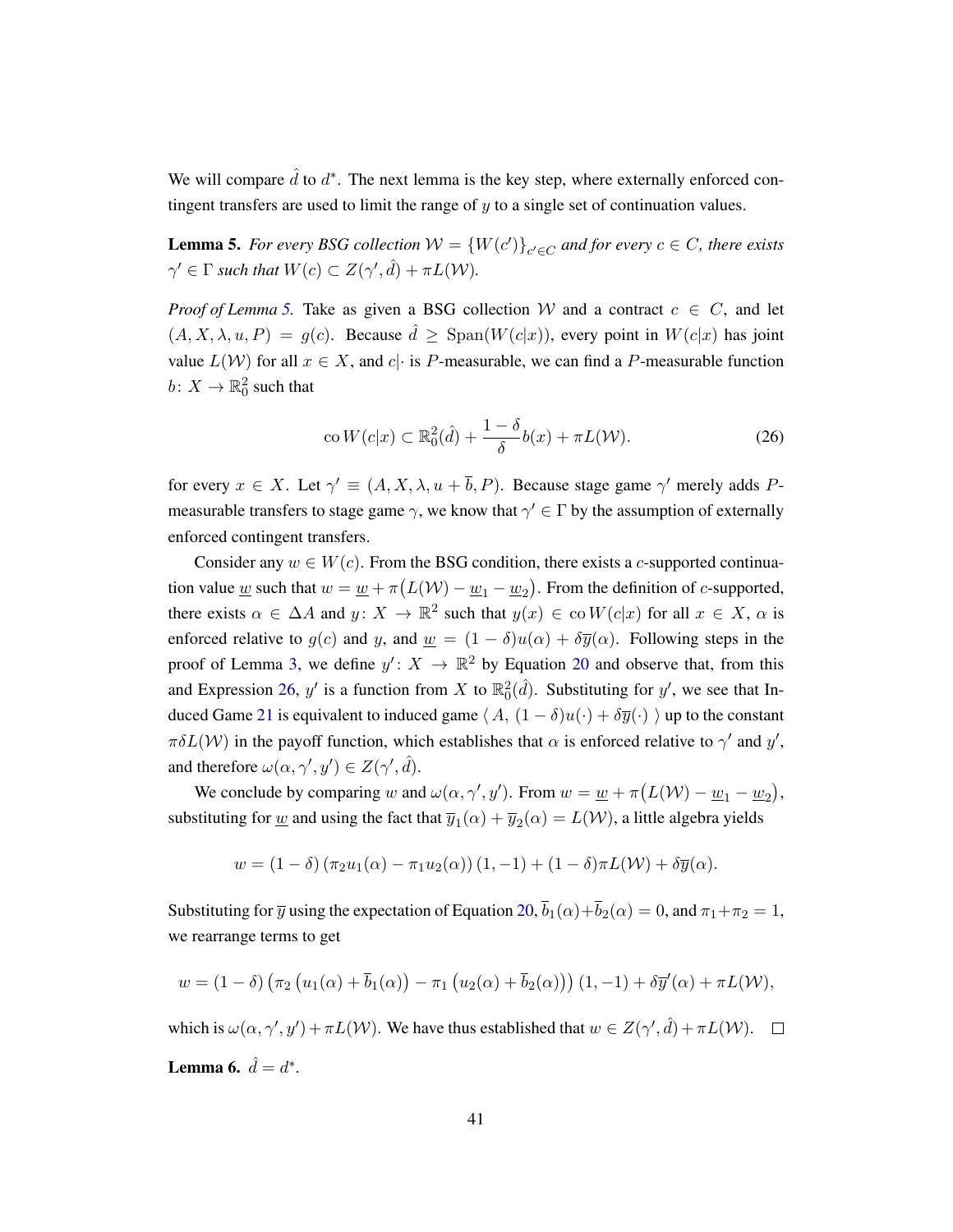*Proof of Lemma* [6.](#page-41-2) Consider any BSG collection  $W = \{W(c')\}_{c' \in C}$  and any  $c \in C$ . From Lemma [5,](#page-41-0) there exists  $\gamma' \in \Gamma$  such that  $W(c) \subset Z(\gamma', \hat{d}) + \pi L(\mathcal{W})$ , which implies that  $Span(W(c)) \leq Span(Z(\gamma', \hat{d}))$ . We also know that  $Span(Z(\gamma', \hat{d})) \leq \Lambda(\hat{d})$  because  $\Lambda$ optimizes over the stage game in addition to the enforced action profile. Therefore we have  $Span(W(c)) \leq \Lambda(\hat{d})$ . Because this weak inequality holds for every external contract and every BSG collection, it also holds at the supremum value, so  $\hat{d} \leq \Lambda(\hat{d})$ . Because  $\Lambda$  is increasing, satisfies  $\Lambda(d) < d$  for all  $d > \overline{d}$ , and its restriction to subdomain  $[0, \overline{d}]$  maps to the same set, it must have a fixed point that weakly exceeds  $\hat{d}$ , implying that  $\hat{d} \leq d^*$ . From Lemma [4,](#page-39-0) a BSG collection exists in which the span  $d^*$  is attained, so  $\hat{d} = d^*$ .  $\Box$ 

# <span id="page-42-2"></span>**Lemma 7.** *Every BSG collection W has the property that*  $L(\mathcal{W}) \leq \Xi(d^*)$ *.*

*Proof of Lemma* [7.](#page-42-2) Suppose to the contrary there is a BSG collection W such that  $L(W)$  $\Xi(d^*)$ . Then there must exist a contract  $c \in C$  and a value w that is c-supported relative to W, such that  $w_1 + w_2 = L(W) > \Xi(d^*)$ . From Lemma [6,](#page-41-2) we have  $d^* \geq$  $\sup{\text{Span}(W(c')) \mid c' \in C}$ . Applying Lemma [3](#page-38-0) with  $d = d^*$  and  $L = L(W)$  then yields  $w_1 + w_2 \le (1 - \delta) \Xi(d) + \delta L(\mathcal{W}) < L(\mathcal{W})$ , a contradiction.  $\Box$ 

To complete the proof of Theorem [1,](#page-23-0) simply combine Lemmas [4](#page-39-0) and [7.](#page-42-2) Lemma [7](#page-42-2) implies that the level of the BSG collection  $W$  identified by Lemma [4](#page-39-0) is maximal among the set of BSG collections, and therefore  $W$  is a CEV collection. The maximal CEV collection contains all of the continuation values in  $W$ , so the semi-stationary contract  $c^*$  identified by Lemma [4](#page-39-0) is optimal.

# <span id="page-42-0"></span>B Foundations and Technical Notes

This section begins with a description of contractual equilibrium in terms of strategies in a hybrid game in which stage-game actions are modeled noncooperatively and interaction in the negotiation phase is modeled cooperatively. In subsection [B.2](#page-45-0) we discuss technical issues regarding existence and properties of equilibrium, and in Subsection [B.3](#page-46-0) we comment on the connection between the hybrid model and fully noncooperative models.

### <span id="page-42-1"></span>B.1 Contractual equilibrium in terms of strategies

Our hybrid model requires a generalized notion of strategy, called a *regime*, specifying both individual actions in the action phase and joint decisions in the negotiation phase, conditional on the public history. We develop conditions for a contractual equilibrium regime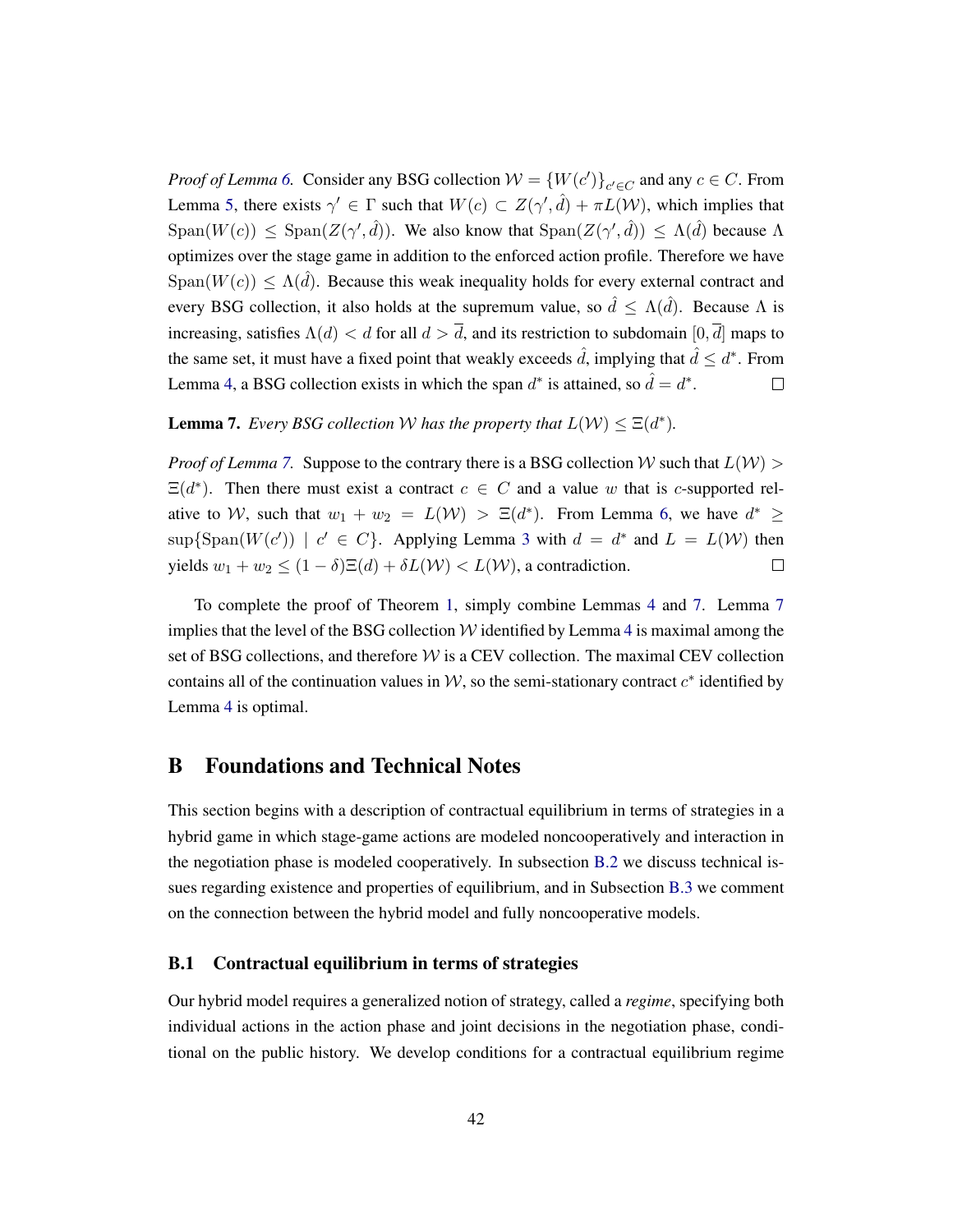that correspond exactly to the conditions for a CEV collection in Section [1.](#page-4-0) Variations and related results are provided in Supplemental Appendix [C.2.](#page-52-0)

Recall that play in a single period t consists of the negotiated external contract  $c<sup>t</sup>$  and transfer  $m<sup>t</sup>$  (equal to  $\hat{c}^t$  and zero in disagreement), the action profile  $a<sup>t</sup>$ , the outcome  $x<sup>t</sup>$ , and the unverifiable random draw of the randomization device, which we denote  $\phi^t$ . Let  $\psi = (c^t m^t x^t \phi^t)_{t=1}^T$  denote the public history of interaction through any given period T. The history to the action phase of a given period t can be expressed as  $\psi cm$ , where  $\psi$  is the history to the end of period  $t - 1$  (the null history if  $t = 1$ ) and c and m are jointly chosen in the negotiation phase of period t. Likewise, for a T-period history  $\psi$  we write  $\psi$ cmx $\phi$  as the T + 1-period history that appends  $\psi$  with joint decision c and m, outcome x, and random draw  $\phi$  in period  $T + 1$ . Define  $\kappa(\psi)$  to be the external contract inherited in the period following history  $\psi$ . That is, for  $\psi = \psi' c m x \phi$ , we have  $\kappa(\psi' c m x \phi) \equiv c |x,$ and if  $\psi$  is the null history then  $\kappa(\psi) = c^0$ . Note that in the period following history  $\psi$ , disagreement is represented by selection of  $c = \kappa(\psi)$  and  $m = 0.35$ 

The joint selection of  $c^t$  and  $m^t$  is given by functions  $r^c$  and  $r^m$  of the public history  $\psi$ . The mixed action profile is specified by a function  $r<sup>a</sup>$  of the history to the action phase  $\psi$ *cm*. Thus a regime is given by  $r = (r^c, r^m, r^a)$ .

For any contract c, let us write  $(A(c), X(c), \lambda(\cdot; c), u(\cdot; c), P(\cdot; c)) = g(c)$  so that we can refer to elements of the stage game in reference to c. Given a T-period history  $\psi$ , let  $v(\psi; r)$  denote the continuation value following  $\psi$ , conditional on the players behaving according to r from this point. That is,  $v(\psi; r)$  is the expected value of  $\sum_{t=T+1}^{\infty} \delta^{t-T-1} (1$ δ)  $(m<sup>t</sup> + u(a<sup>t</sup>; c<sup>t</sup>)),$  with the expectation taken over the infinite history that begins with  $ψ$ . Let  $v^{\alpha}(\psi cm, \alpha; r)$  denote the continuation value from the action phase of a period following history  $\psi$ cm, conditional on action profile  $\alpha$  played in the current period and the players behaving according to  $r$  from the next period. From these definitions we have

$$
v^{a}(\psi cm, \alpha; r) = (1 - \delta)u(\alpha; c) + \delta E_{x, \phi}[v(\psi cm x \phi; r) | x \sim \lambda(\alpha; c), \phi \sim U[0, 1]].
$$

Further, define  $\underline{v}(\psi; r) = v^{\alpha}(\psi \kappa(\psi) 0, r^{\alpha}(\psi \kappa(\psi) 0); r)$  as the disagreement point for negotiation in the period following  $\psi$ .

For any T-period public history  $\psi$ , let r| $\psi$  denote the *continuation regime* following  $\psi$ ; this is a function of the histories from period  $T + 1$ . Finally, let us call a public history  $\psi$ *negotiation-consistent with regime* r if for each period in this history, play in the negotiation phase was either as prescribed by  $r^c$  and  $r^m$  or it was the disagreement outcome. That is, for

 $35$ It does not matter for our analysis that our accounting of histories does not differentiate between disagreement and an agreement to keep the inherited external contract and make no transfer.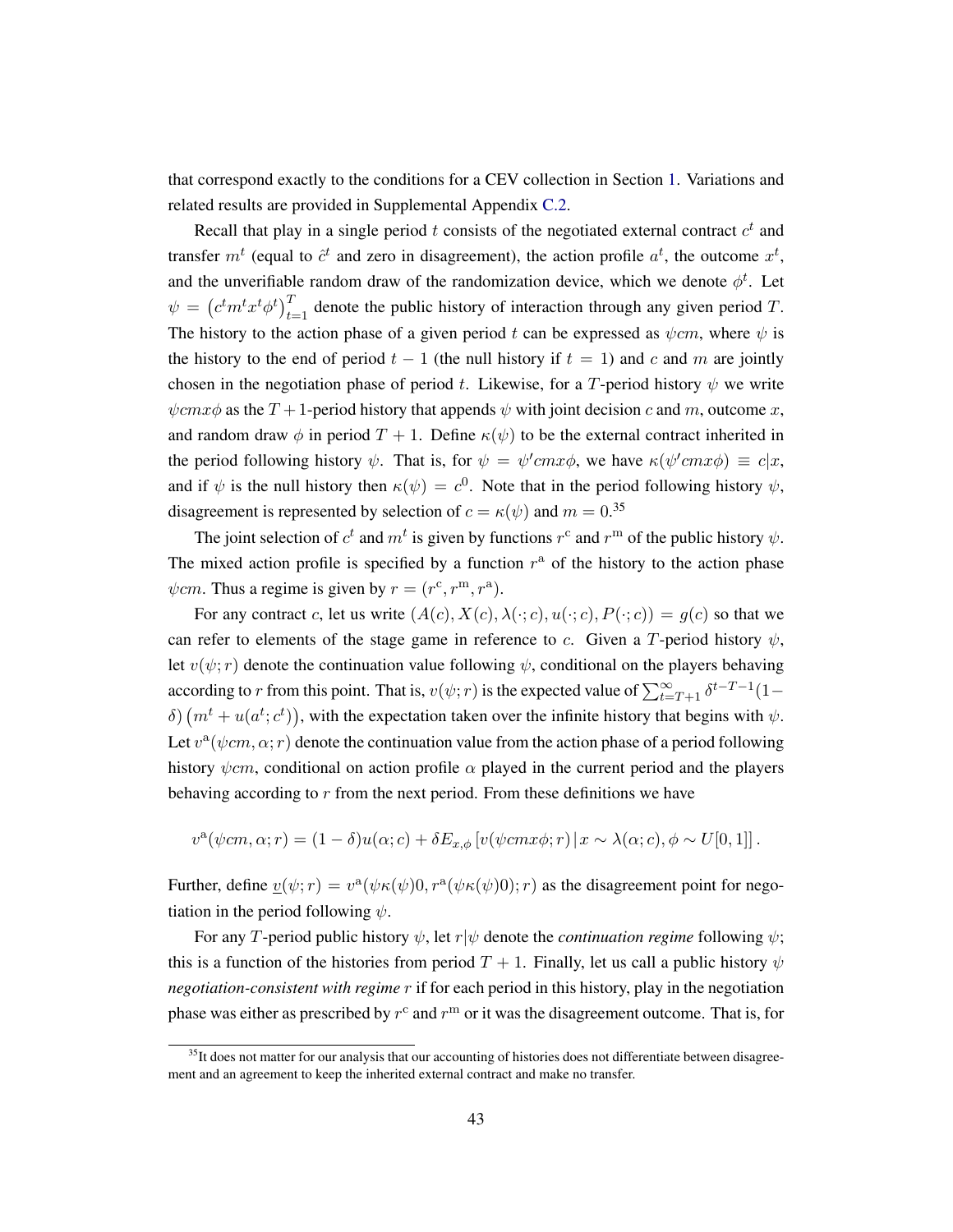any sub-history  $\psi'cm$  (a truncation of  $\psi$ ), it must be that either  $c = r^c(\psi')$  and  $m = r^m(\psi')$ , or  $c = \kappa(\psi')$  and  $m = 0$ . Note that  $\psi$  may entail deviations from  $r^{\alpha}$  in the action phase. Call a history  $\psi$ *cm* to the action phase *negotiation-consistent* if it has the same property.

The conditions described next will be applied to only the subset of histories that are negotiation-consistent with the regime being evaluated. The reason is technical and re-lates to existence of equilibrium, which we discuss in Appendix [B.2.](#page-45-0)<sup>36</sup> Call a regime *r* incentive compatible in the action phase if for every history  $\psi$ cm that is negotiationconsistent with r, neither player would gain by unilaterally deviating from  $r<sup>a</sup>$  in the action phase that follows. That is, for each player i and any action  $a'_i \in A_i(c)$ , it is the case that  $v_i^{\rm a}(\psi cm, r^{\rm a}(\psi cm); r) \ge v_i^{\rm a}(\psi cm, (a'_i, r^{\rm a}_{-i}(\psi cm)); r).$ 

Because the hybrid model accounts for behavior in the negotiation phase cooperatively, the equilibrium conditions for this phase are expressed in terms of a bargaining solution, namely the generalized Nash solution with fixed bargaining weights  $\pi = (\pi_1, \pi_2)$ . We assume that the players negotiate over both the external contract and the self-enforced arrangements. Internal consistency captures the idea that the players may consider altering their regime to select any contractual arrangement for the current period that, from the start of the next period, reverts back to specifications of their current regime (continuing as though the history were some other that is negotiation-consistent with this regime).

To be precise, for a given regime r and after any history  $\psi$ , the players contemplate choosing any contract c, transfer m, and action profile  $\alpha \in \Delta A(c)$ , and then continuing from the next period as though in some other regime  $r'$ . Call  $(c, m, \alpha, r')$  *comparable with r following*  $\psi$  if two conditions hold. First,  $v_i^{\text{a}}(\psi cm, \alpha; r') \ge v_i^{\text{a}}(\psi cm, (a_i', \alpha_{-i}); r')$  for  $a'_i \in A_i(c)$  and  $i = 1, 2$ , so behavior in the current period is incentive-compatible. Second, for every  $x \in X(c)$  and  $\phi \in [0, 1]$ , there is a history  $\psi'$  that is negotiation-consistent with r such that  $\kappa(\psi') = c|x$  and  $r'|\psi cm x \phi = r|\psi'$ . That is, in regime r' after history  $\psi cm x \phi$ , the parties behave as if they were in regime r after history  $\psi'$ .

The bargaining solution requires that  $r$  solves the problem of maximizing the joint value over all such comparable arrangements, the bargaining surplus is defined relative to the disagreement point, and the surplus is divided according to the bargaining weights. That is, letting  $\ell$  denote the maximum of  $v_1^{\text{a}}(\psi cm, \alpha; r) + v_2^{\text{a}}(\psi cm, \alpha; r)$  over all  $(c, m, \alpha, r')$ that are comparable with r following  $\psi$ , we require  $v(\psi; r) = \underline{v}(\psi; r) + \pi(\ell - \underline{v}_1(\psi; r) - \ell)$  $\underline{v}_2(\psi;r)$ ). Call regime *r internally bargain-consistent* if this condition holds for every  $\psi$ 

<sup>&</sup>lt;sup>36</sup>One could use a stronger notion of equilibrium that requires incentive-compatibility and internal bargainconsistency after all histories, not just those that are negotiation-consistent; this would correspond to a stronger version of CEV that requires  $W(c) \neq \emptyset$  for all c. Existence would not be assured for as many contractual settings, and the modified CEV conditions would be less convenient to apply, but otherwise the difference is inconsequential for applications.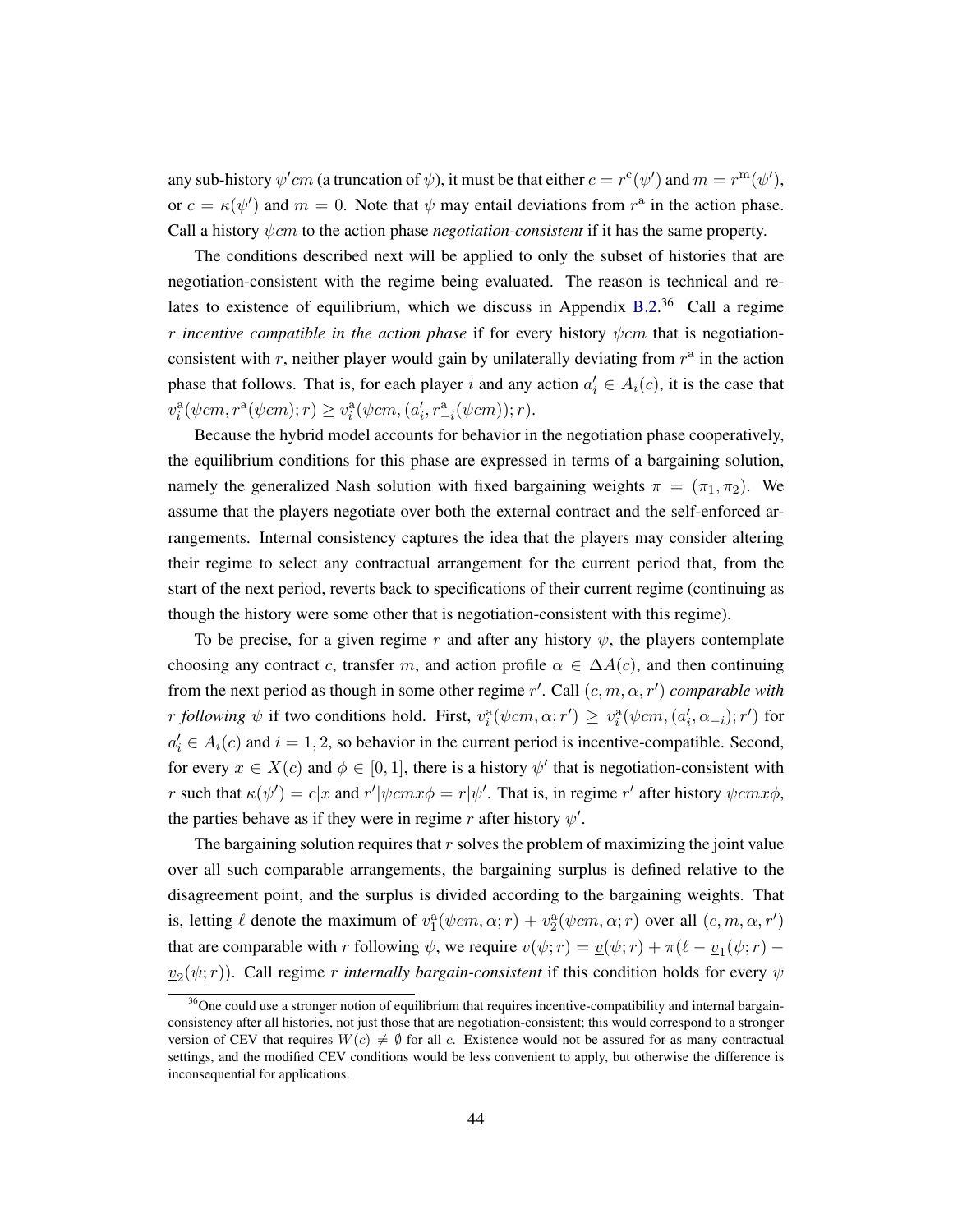that is negotiation-consistent with r. Clearly  $\ell$  is independent of  $\psi$ , so every internally bargain-consistent regime has a single value of  $\ell$  which we call the regime's *level*.

A regime is called a *contractual equilibrium (CE)* if it is incentive compatible in the action phase and internally bargain-consistent, and its level is maximal among the set of regimes with these properties. To relate the CE definition in terms of strategies to the recursive formulation of CEV collections, let us define for any regime r a collection  $V(r)$  =  ${V(c;r)}_{c \in C}$  by  $V(\hat{c};r) \equiv {v(\psi;r) | \psi \text{ is negotiation-consistent with } r \text{ and } \kappa(\psi) = \hat{c}}$ for every  $\hat{c} \in C$ . Supplemental Appendix [C.1](#page-50-0) establishes the following result.

<span id="page-45-1"></span>**Lemma 8.** If r is a contractual equilibrium then  $V(r)$  is a CEV collection. If W is a CEV *collection then there exists a contractual equilibrium regime* r *satisfying*  $V(c; r) \subset W(c)$ *for every*  $c \in C$ *.* 

### <span id="page-45-0"></span>B.2 Technical issues regarding existence

Two technical issues have arisen in our analysis:  $W(c) = \emptyset$  is possible for some c in a CEV collection, and it is difficult to find primitive conditions that guarantee existence. We elaborate with two examples.

Consider first a principal-agent setting in which the agent (player 1) must choose effort  $a_1 \geq 0$  at increasing cost, effort is verifiable, and contingent transfers are externally enforced. Consider a contract that, for some threshold  $\underline{a}_1 > 0$ , specifies a bonus if  $a_1 > \underline{a}_1$ and no bonus otherwise. For a large enough bonus, this contract puts the agent in the position of having no best response in the effort subgame. This issue arises naturally in many standard contracting and mechanism-design models, where the typical remedy is to disregard such contracts/mechanisms. In our study, such a problematic contract c has  $W(c) = \emptyset$ and correspondingly we do not include c in the incentive-compatibility check (also c would not arise as an inherited contract in negotiation-consistent histories of the hybrid model).

We can rule out examples like the one just described by limiting attention to finite stage games, but existence issues remain. The second example features a class of stage games with externally enforced contingent transfers  $\tau$  and  $\tau'$ , given by the following payoff matrix:

| Left Right Out                                                                                                                                                                                                                                                                     |  |
|------------------------------------------------------------------------------------------------------------------------------------------------------------------------------------------------------------------------------------------------------------------------------------|--|
|                                                                                                                                                                                                                                                                                    |  |
|                                                                                                                                                                                                                                                                                    |  |
| Up $\begin{array}{c c c c} \text{Up} & 0+\tau', \, 1-\tau' & 1+\tau, \, 0-\tau & 0+\tau', \, 0-\tau' \\ \text{Down} & 2+\tau', \, 0-\tau' & 0+\tau', \, 1-\tau' & 0+\tau', \, 0-\tau' \\ \text{Out} & 0+\tau', \, 0-\tau' & 0+\tau', \, 0-\tau' & 0+\tau', \, 0-\tau' \end{array}$ |  |

The partition  $P$  is as illustrated by the cell boundaries: the enforcer can verify whether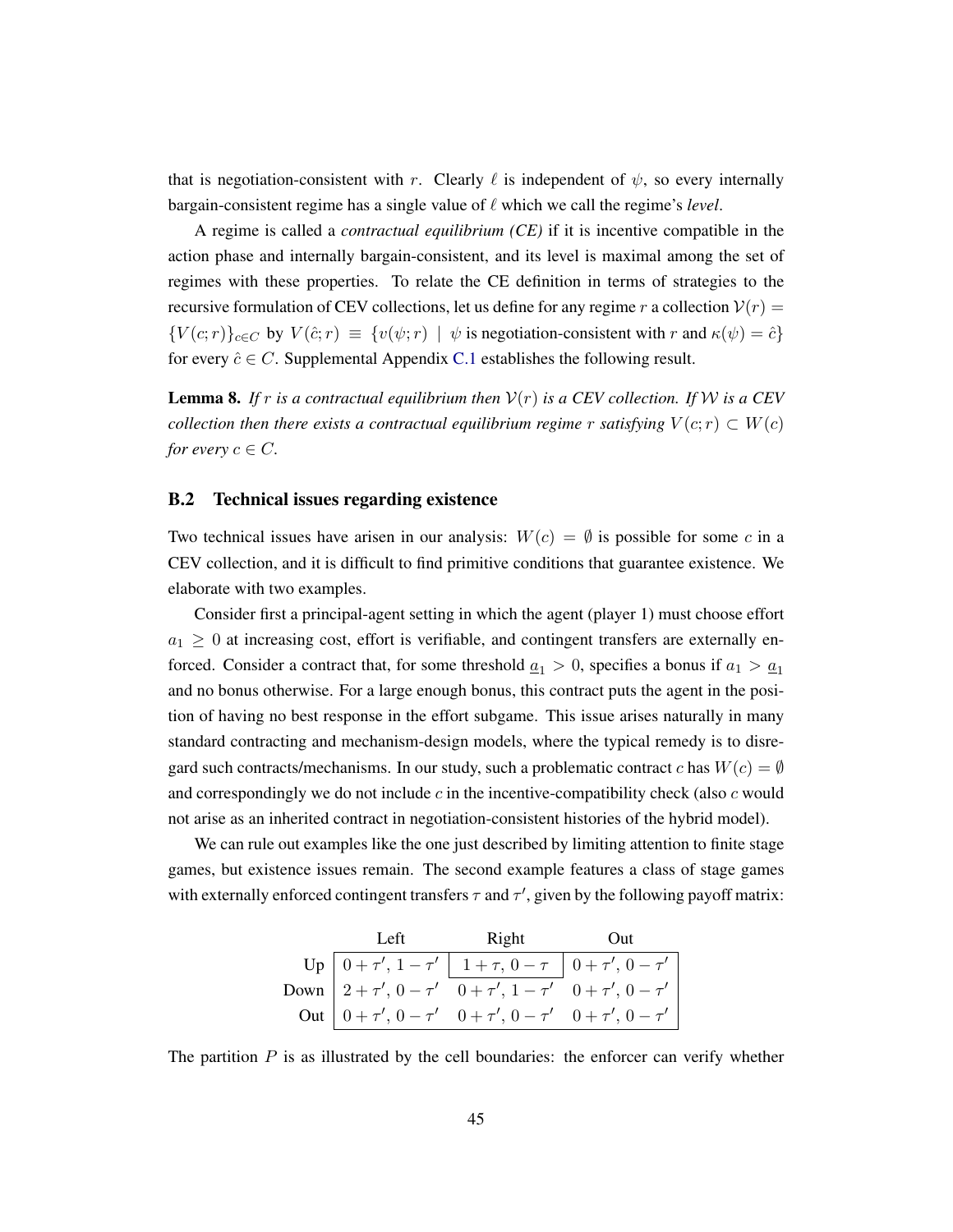(Up, Right) is played but cannot distinguish among any of the other action profiles. Thus a different transfer  $\tau$  can be enforced for (Up, Right), but all other action profiles share the same transfer  $\tau'$ .

Suppose for the moment that  $\delta = 0$ . The profile (Down, Left) gives the highest joint value but is not a Nash equilibrium for any  $\tau$  and  $\tau'$ . For  $\tau - \tau' > -1$  there is a mixedstrategy equilibrium in which player 1 chooses Up with probability  $1/(2 + \tau - \tau')$  and player 2 chooses Left with probability  $(1 + \tau - \tau')/(3 + \tau - \tau')$ . In this equilibrium, (Down, Left) is played with a probability that is increasing in  $\tau - \tau'$ . There is no maximum equilibrium joint value by choice of  $\tau, \tau' \in \mathbb{R}$  and therefore we cannot guarantee existence without restricting the class of stage games, such as bounding transfers. The problem extends to the setting with  $\delta > 0$ .

Overall, bounding transfers may help secure equilibrium existence but, for stage games like the one above, bounds interfere with our main result. This is due to a trade-off between using constant transfers to provide incentives in previous periods and using differential transfers to provide incentives in the current period. For example, suppose  $\tau$  and  $\tau'$  must be in  $[-4, 4]$  and assume  $\delta$  is strictly positive but small enough so that cooperation still requires a mixed action profile. The players, in agreement, want an external contract that specifies  $\tau = 4$  and  $\tau' = -4$  in the current period, for this gives the best incentives for the stage game. They would also like to pick a continuation external contract from the next period with a continuation value that favors player 1 in the event of (Up, Right) and favors player 2 otherwise. But to do this, the players would want  $\tau'$  in the next period to be larger than  $-4$  following (Up, Right) in the current period. This would generally not maximize the span from the next period, however, and the current-period transfer constraints do not allow an adjustment to utilize the maximal-span continuation contract.

### <span id="page-46-0"></span>B.3 Noncooperative foundations

Our hybrid cooperative/non-cooperative model is tightly connected to a fully noncooperative account of the contractual setting in which the negotiation phase is described as a bargaining protocol, such as random-proposer ultimatum-offer. [Watson](#page-49-2) [\(2013\)](#page-49-2) and [Miller](#page-49-0) [and Watson](#page-49-0) [\(2013\)](#page-49-0) develop a refinement of perfect public equilibrium based on axioms that relate statements and voluntary transfers in the bargaining phase to a selection of continuation play from the action phase in the current period.<sup>37</sup> The refinement, called contractual

 $37$ In [Miller and Watson](#page-49-0) [\(2013\)](#page-49-0), an internal agreement axiom requires that if the players agree to a continuation that is incentive-compatible and consistent with their current equilibrium from the next period, then they will play as agreed. A no-fault disagreement condition requires that, in a disagreement outcome of the bargaining process, continuation play does not depend on how disagreement occurred, and failing to make a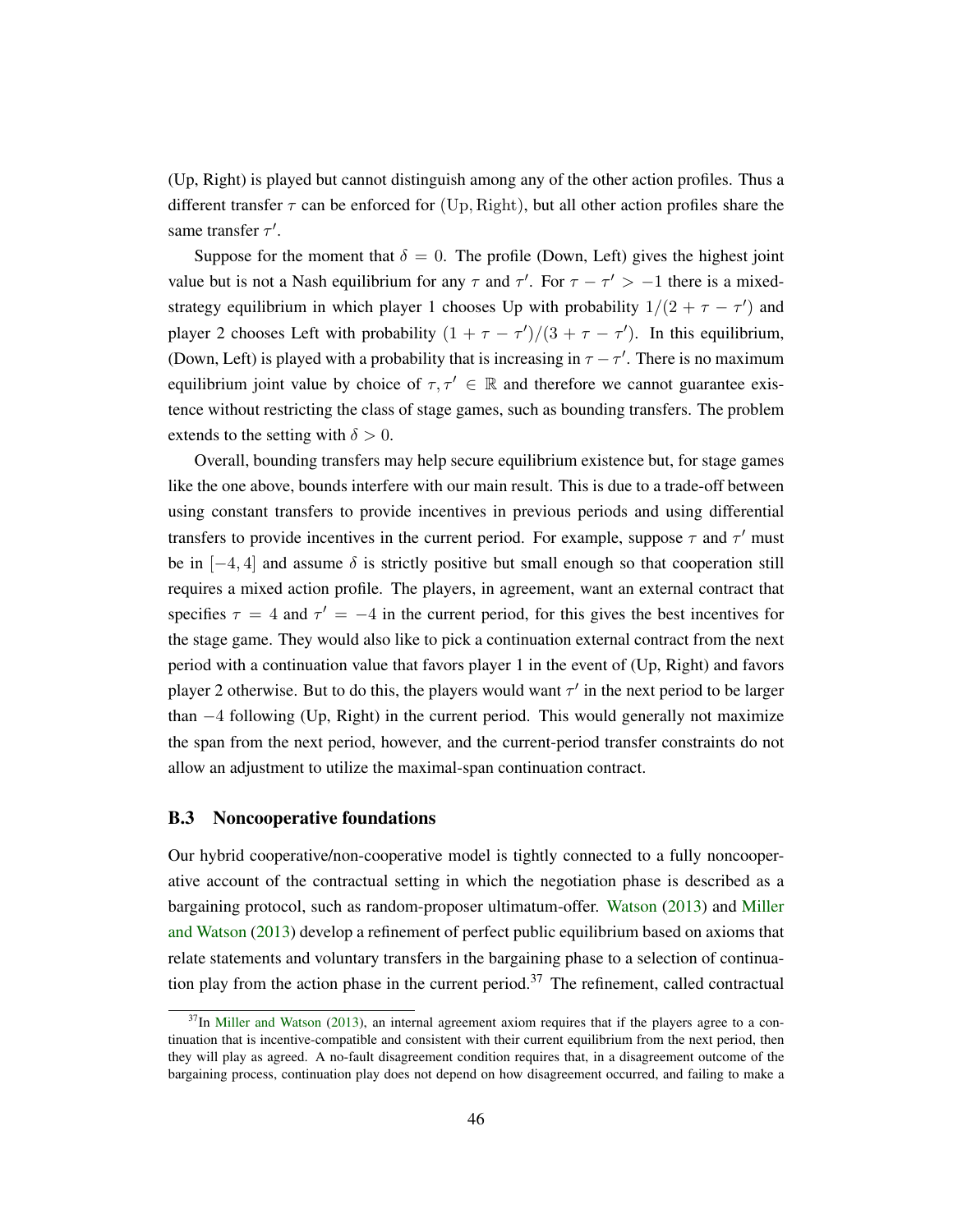equilibrium in the fully noncooperative game, is equivalent to the recursive formulation of contractual-equilibrium continuation values.

[Miller and Watson'](#page-49-0)s analysis extends with minimal modification to our setting with external enforcement. An offer includes (i) a contract  $c$ , (ii) an immediate transfer, and (iii) a specification of future behavior summarized by continuation values. Acceptance of an offer causes  $c$  to be externally enforced and causes the immediate transfer to be automatically enforced as well (not necessarily by the same authority that enforces c). Axioms relate the third part of the offer to the coordinated play in the continuation of the game.<sup>38</sup> External enforcement adds one new technicality, related to the existence issue described in Subsec-tion [B.1:](#page-42-1) It is feasible for the players to enter the action phase of a period with a contract  $c$ (by default or by agreement) for which there is no equilibrium action profile. To deal with this problem in general, one can ignore the equilibrium conditions for such contingencies or limit  $\Gamma$  to finite stage games (where the problem would not arise). A failure of jointvalue maximization, as in the second example described in Subsection [B.2,](#page-45-0) would lead to nonexistence, just as in the hybrid model.

### References

- <span id="page-47-2"></span>Dilip Abreu, David G. Pearce, and Ennio Stacchetti. Toward a theory of discounted repeated games with imperfect monitoring. *Econometrica*, 58(5):1041–1063, September 1990.
- <span id="page-47-8"></span>Philippe Aghion, Mathias Dewatripont, and Patrick Rey. Renegotiation design with unverifiable information. *Econometrica*, 62(2):257–282, March 1994.
- <span id="page-47-0"></span>George Baker, Robert Gibbons, and Kevin J. Murphy. Subjective performance measures in optimal incentive contracts. *Quarterly Journal of Economics*, 109(4):1125–1156, November 1994.
- <span id="page-47-1"></span>George Baker, Robert Gibbons, and Kevin J. Murphy. Relational contracts and the theory of the firm. *Quarterly Journal of Economics*, 117(1):39–84, February 2002.
- <span id="page-47-6"></span>George Baker, Robert Gibbons, and Kevin J. Murphy. Relational adaptation. Working paper, November 2011. URL [http://goo.gl/sci8G.](http://goo.gl/sci8G)
- <span id="page-47-7"></span>Daniel Barron, Robert Gibbons, Ricard Gil, and Kevin J. Murphy. Relational adaptation under reel authority. *Management Science*, Forthcoming.
- <span id="page-47-5"></span>B. Douglas Bernheim and Michael D. Whinston. Incomplete contracts and strategic ambiguity. *American Economic Review*, 88(4):902–932, September 1998.
- <span id="page-47-4"></span>Jean Beuve and Stéphane Saussier. Interfirm cooperation in strategic relationships: The role of formal contract. *Industrial and Corporate Change*, 21(4):811–836, August 2012.
- <span id="page-47-3"></span>Roger D. Blair and Francine Lafontaine. *The Economics of Franchising*. Cambridge University Press, Cambridge, 2005.

promised immediate transfer constitutes disagreement. Finally, an external agreement condition requires that in negotiation, the players jointly optimize over equilibria that satisfy the first two axioms.

 $38$ The agreement axiom applies to agreements about future play that are feasible given the selected c. Note that we assume immediate transfers are automatically enforced, so they are tied to the selection of  $c$ , as in [Watson.](#page-49-2) This is important for the equilibrium characterization. Without external enforcement, transfers can be voluntary and occur after players voice agreement, as in [Miller and Watson](#page-49-0) [\(2013\)](#page-49-0).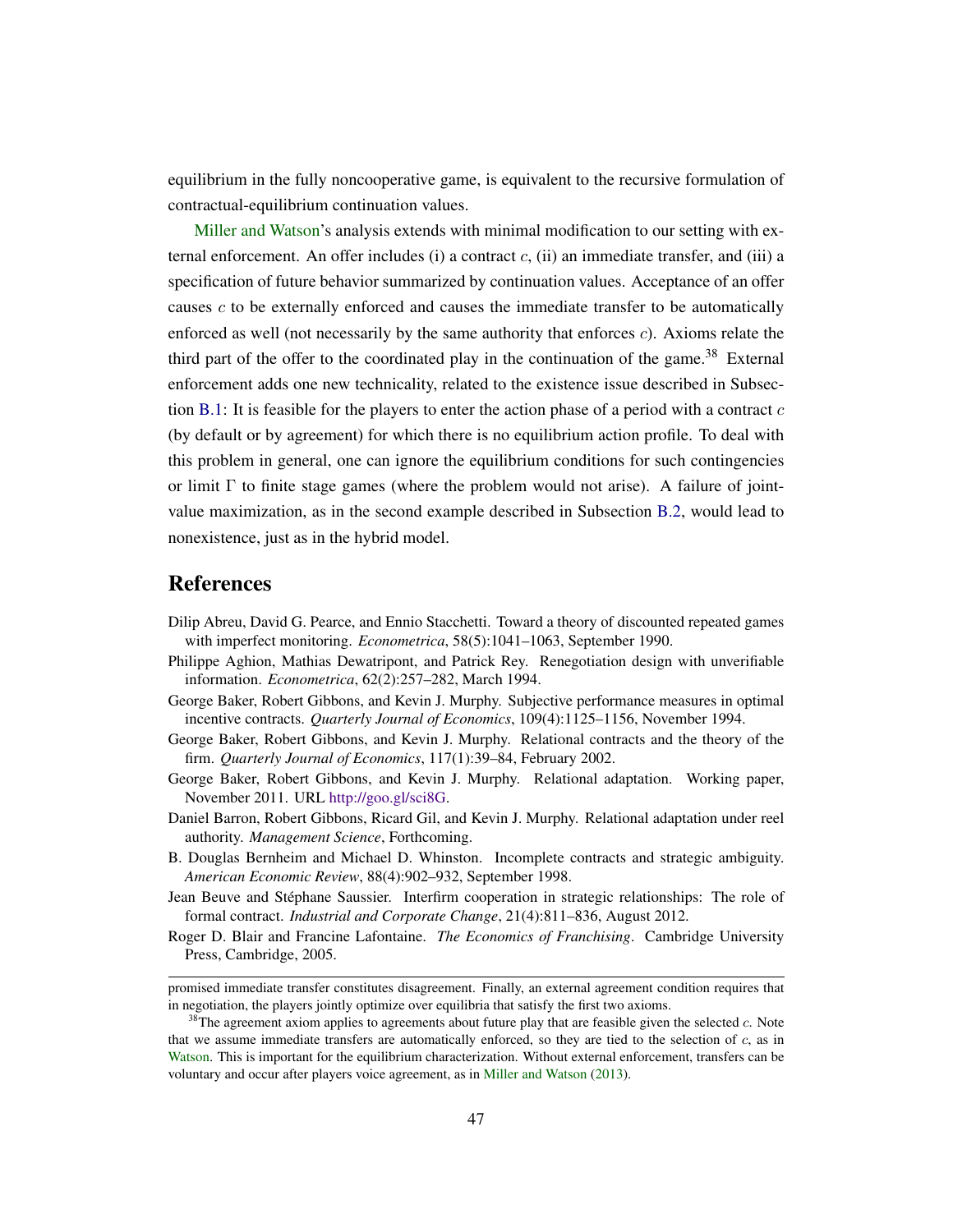<span id="page-48-20"></span>Patrick Bolton and Mathias Dewatripont. *Contract Theory*. MIT, Cambridge, M.A., 2005.

- <span id="page-48-10"></span>Clive Bull. The existence of self-enforcing implicit contracts. *Quarterly Journal of Economics*, 109 (1):147–159, February 1987.
- <span id="page-48-22"></span>Kristy Buzard and Joel Watson. Contract, renegotiation, and hold up: Results on the technology of trade and investment. *Theoretical Economics*, 7:283–322, 2012.
- <span id="page-48-19"></span>Yeon-Koo Che and Donald B. Hausch. Cooperative investments and the value of contracting. *American Economic Review*, 89(1):125–147, March 1999.
- <span id="page-48-3"></span>Yeon-Koo Che and Seung-Weon Yoo. Optimal incentives for teams. *American Economic Review*, 91(3):525–541, June 2001.
- <span id="page-48-6"></span>Dag Morten Dalen, Espen R. Moen, and Christian Riis. Contract renewal and incentives in public procurement. *International Journal of Industrial Organization*, 24(2):269–285, March 2006.
- <span id="page-48-16"></span>Aaron S. Edlin and Stefan Reichelstein. Holdups, standard breach remedies, and optimal investment. *American Economic Review*, 86(3):478–501, June 1996.
- <span id="page-48-21"></span>Robert Evans. Simple efficient contracts in complex environments. *Econometrica*, 76(3):459–491, May 2008.
- <span id="page-48-15"></span>Yuk-fai Fong and Jin Li. Relational contracts, limited liability, and employment dynamics. *Journal of Economic Theory*, 169:270–293, May 2017.
- <span id="page-48-12"></span>Susanne Goldlücke and Sebastian Kranz. Renegotiation-proof relational contracts. *Games and Economic Behavior*, 80:157–178, July 2013.
- <span id="page-48-17"></span>Oliver Hart and John Moore. Incomplete contracts and renegotiation. *Econometrica*, 56(4):755–785, July 1988.
- <span id="page-48-18"></span>Oliver Hart and John Moore. Foundations of incomplete contracts. *Review of Economic Studies*, 66 (1):115–138, January 1999.
- <span id="page-48-1"></span>Elisabetta Iossa and Giancarlo Spagnolo. Contracts as threats: On a rationale for rewarding A while hoping for B. Working paper, 2011. URL [http://goo.gl/Fut6K.](http://goo.gl/Fut6K)
- <span id="page-48-5"></span>Hideshi Itoh and Hodaka Morita. Formal contracts, relational contracts, and the threat-point effect. *American Economic Journal: Microeconomics*, 7(3):318–46, August 2015.
- <span id="page-48-7"></span>Simon Johnson, John McMillan, and Christopher Woodruff. Courts and relational contracts. *The Journal of Law, Economics, and Organization*, 18(1):221–277, April 2002.
- <span id="page-48-9"></span>Benjamin Klein and Keith B. Leffler. The role of market forces in assuring contractual performance. *Journal of Political Economy*, 89(4):615–641, August 1981.
- <span id="page-48-2"></span>Rumen Kostadinov. Renegotiation of long-term contracts as part of an implicit agreement. Working paper, November 2019.
- <span id="page-48-4"></span>Ola Kvaløy and Trond E. Olsen. Endogenous verifiability and relational contracting. *American Economic Review*, 99(5):2193–2208, December 2009.
- <span id="page-48-8"></span>Sergio G. Lazzarini, Gary J. Miller, and Todd R. Zenger. Order with some law: Complementarity versus substitution of formal and informal arrangements. *Journal of Law, Economics, and Organization*, 20(2):261–298, October 2004.
- <span id="page-48-0"></span>Jonathan Levin. Relational incentive contracts. *American Economic Review*, 93(3):835–857, June 2003.
- <span id="page-48-13"></span>Stewart Macaulay. Non-contractual relations in business: A preliminary study. *American Sociological Review*, 28(1):55–67, February 1963.
- <span id="page-48-11"></span>W. Bentley MacLeod and James M. Malcomson. Implicit contracts, incentive compatibility, and involuntary unemployment. *Econometrica*, 57(2):447–80, March 1989.
- <span id="page-48-14"></span>Ian R. Macneil. Contracts: Adjustment of long-term economic relations under classical, neoclassical, and relational contract law. *Northwestern University Law Review*, 72(6):854–904, January-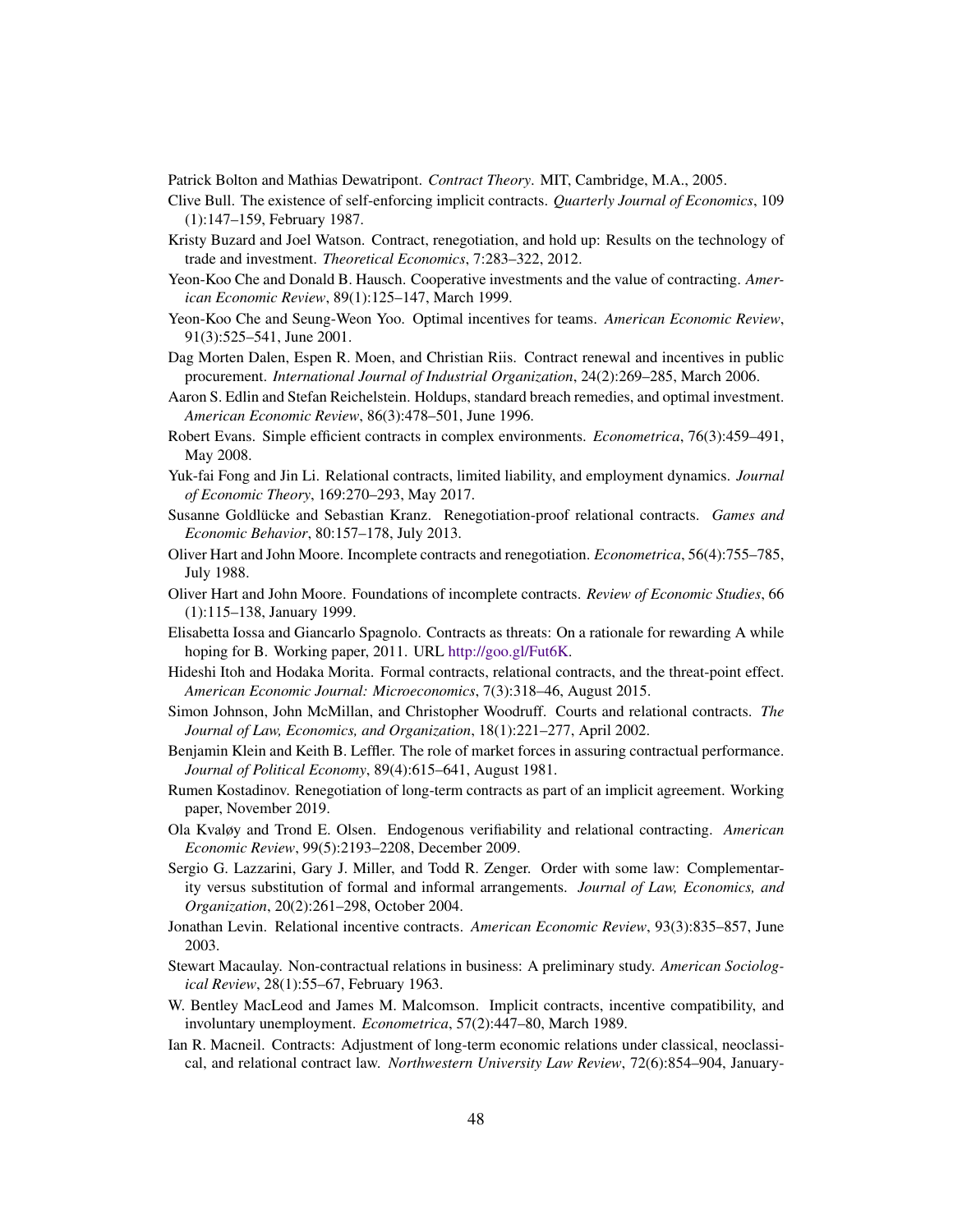February 1978.

- <span id="page-49-1"></span>James M. Malcomson. Relational incentive contracts. In Robert Gibbons and John Roberts, editors, *The Handbook of Organizational Economics*, chapter 25, pages 1014–1065. Princeton University Press, 2012.
- <span id="page-49-12"></span>David Martimort, Aggey Semenov, and Lars Stole. A theory of contracts with limited enforcement. *Review of Economic Studies*, 84(2):816–852, April 2017.
- <span id="page-49-15"></span>Eric Maskin and Jean Tirole. Unforeseen contingencies and incomplete contracts. *Review of Economic Studies*, 66(1):83–113, January 1999.
- <span id="page-49-0"></span>David A. Miller and Joel Watson. A theory of disagreement in repeated games with bargaining. *Econometrica*, 81(6):2303–2350, November 2013.
- <span id="page-49-6"></span>Subha Narasimhan. Relationship or boundary? Handling successive contracts. *California Law Review*, 77(5):1077–1122, October 1989.
- <span id="page-49-5"></span>John Nash. The bargaining problem. *Econometrica*, 18(2):155–162, April 1950.
- <span id="page-49-13"></span>Georg Noldeke and Klaus M. Schmidt. Option contracts and renegotiaton: A solution to the holdup problem. *Rand Journal of Economics*, 26(2):163–179, Summer 1995.
- <span id="page-49-7"></span>Laura Poppo and Todd Zenger. Do formal contracts and relational governance function as substitutes or complements? *Strategic Management Journal*, 23(8):707–725, August 2002.
- <span id="page-49-11"></span>Debraj Ray. The time structure of self-enforcing agreements. *Econometrica*, 70(2):547–582, March 2002.
- <span id="page-49-8"></span>Michael D. Ryall and Rachelle C. Sampson. Formal contracts in the presence of relational enforcement mechanisms: Evidence from technology development projects. *Management Science*, 55 (6):906–925, June 2009.
- <span id="page-49-10"></span>Mikhail Safronov and Bruno Strulovici. Contestable norms. Working paper, December 2018.
- <span id="page-49-4"></span>Klaus M. Schmidt and Monika Schnitzer. The interaction of explicit and implicit contracts. *Economics Letters*, 48(2):193–199, May 1995.
- <span id="page-49-14"></span>Ilya Segal. Complexity and renegotiation: A foundation for incomplete contracts. *Review of Economic Studies*, 66(1):57–82, January 1999.
- <span id="page-49-9"></span>Carl Shapiro and Joseph E. Stiglitz. Equilibrium unemployment as a worker discipline device. *The American Economic Review*, 74(3):433–444, June 1984.
- <span id="page-49-3"></span>Joel Watson. *Strategy: An introduction to game theory*. W. W. Norton & Co., New York, 1st. edition edition, 2001.
- <span id="page-49-16"></span>Joel Watson. Contract, mechanism design, and technological detail. *Econometrica*, 75(1):55–81, January 2007.
- <span id="page-49-2"></span>Joel Watson. Contract and game theory: Basic concepts for settings with finite horizons. *Games*, 4: 457–496, 2013.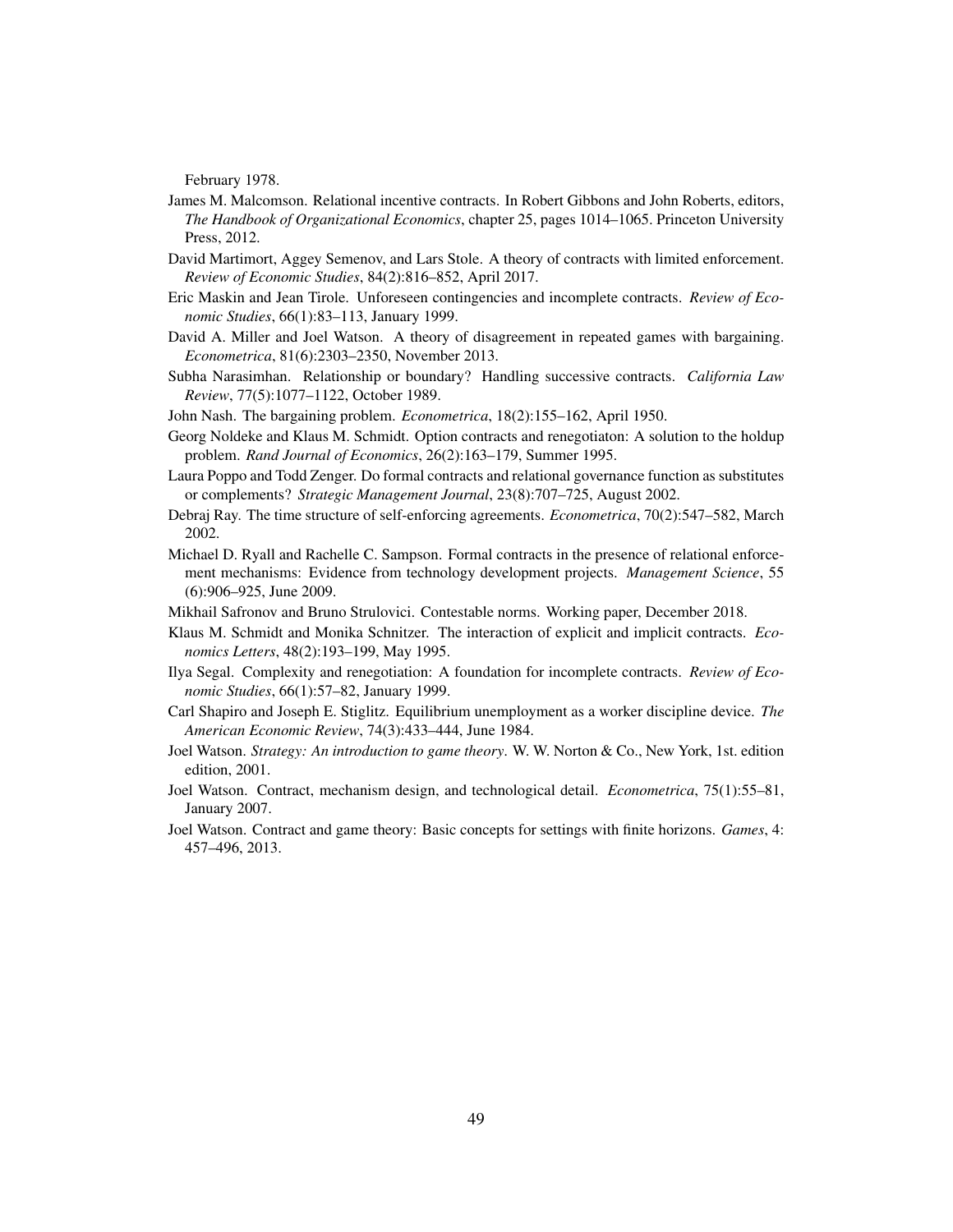# Relational Contracting, Negotiation, and External Enforcement

David Miller, Trond E. Olsen, and Joel Watson February 2020

# C Supplementary Appendix

This supplemental appendix contains additional notes on contractual equilibrium and applications. In the first subsection we give a proof of Lemma [8](#page-45-1) in Appendix [B.1.](#page-42-1) The next subsection discusses useful variants of the equilibrium definition and provides some technical results, including on how external enforcement and self-enforcement are complementary. The third states and proves an existence result for finite settings. The following two subsections provide an additional illustration and some details for the example in Section [2.](#page-10-0) The final subsection provides details for the application in Section [4.](#page-27-0)

### <span id="page-50-0"></span>C.1 Additional analysis for the hybrid model

*Proof of Lemma [8.](#page-45-1)* The proof has two main steps. First we show that for any regime r that is incentive compatible in the action phase and internally bargain-consistent,  $V(r)$  is BSG. We then establish a claim in the opposite direction.

Consider any regime  $r$  that is incentive compatible in the action phase and internally bargain-consistent. It is clear from the definitions that if  $(c, m, \alpha, r')$  is comparable with *r* following  $\psi$  then  $v_i^a(\psi cm, \alpha; r')$  is *c*-supported relative to  $V(r)$ . Note that *m* plays no role in the definition of "comparable" and is arbitrary. Likewise, if w is c-supported relative to  $V(r)$  then there exists a tuple  $(c, m, \alpha, r')$  that is comparable with r following  $\psi$  and satisfies  $v_i^{\text{a}}(\psi cm, \alpha; r') = w$ . This implies that the regime's level is  $L(\mathcal{V}(r))$ . Because r is internally bargain-consistent and  $v(\psi; r)$  is  $\kappa(\psi)$ -supported, a further implication is that  $v(\psi; r) \in B(\kappa(\psi), V(r))$ . Taking the union over negotiation-consistent  $\psi$  satisfying  $\kappa(\psi) = \hat{c}$  for a given  $\hat{c}$ , we have  $V(\hat{c}; r) \subset B(\kappa(\psi), V(r))$ . Recalling that  $V(\hat{c}; r)$  is empty for any  $\hat{c}$  that does not arise as an inherited contract in any negotiation-consistent history, we conclude that  $V(r)$  is BSG.

We next show that for every BSG collection  $W$  there is a regime r that is incentive compatible in the action phase, internally bargain-consistent, and satisfies  $V(c; r) \subset W(c)$ for every  $c \in C$ . This step follows standard arguments, along the lines of the construction detailed in [Miller and Watson](#page-49-0) [\(2013\)](#page-49-0). We construct the regime by specifying the behavior identified in the self-generation conditions, for histories that will be negotiation-consistent.

Start with the null history  $\psi^0$ , note that  $\kappa(\psi^0) = c^0$ , and pick any element  $w \in W(c^0)$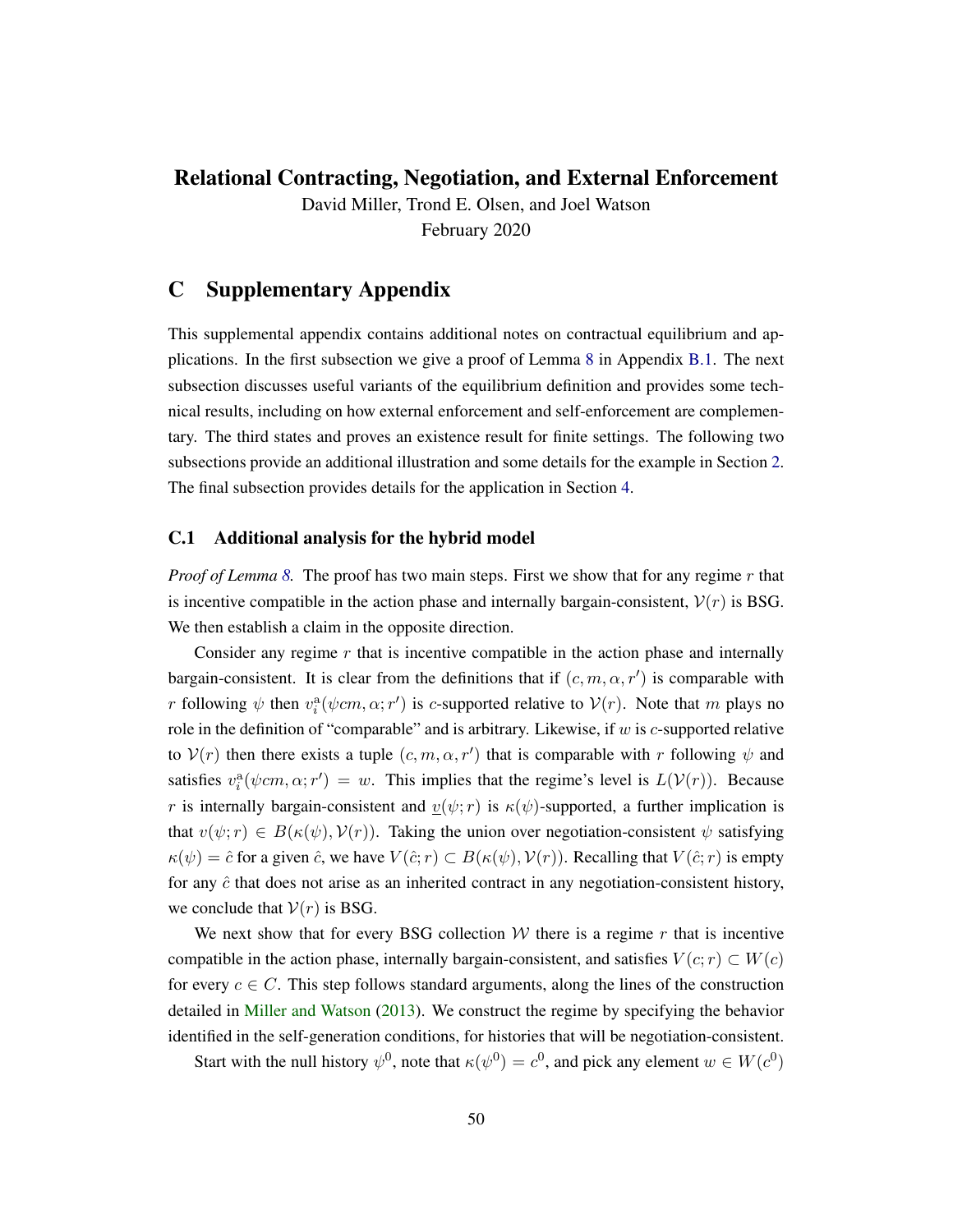to be the equilibrium continuation value from the beginning of the game. From the selfgeneration conditions,  $w \in B(c^0, W)$  and so we can find an external contract  $\bar{c}$ , a  $\bar{c}$ supported (relative to *W*) value  $\overline{w}$ , and a  $c^0$ -supported disagreement value <u>w</u> such that  $L(\mathcal{W}) = \overline{w}_1 + \overline{w}_2$  and  $w = \underline{w} + \pi(L(\mathcal{W}) - \underline{w}_1 - \underline{w}_2)$ .

Prescribe  $r^c(\psi^0) = \overline{c}$  and let  $r^m(\psi^0)$  to be the corresponding transfer that achieves w as the continuation value from the beginning of period 1 when  $\overline{w}$  is the continuation value from the action phase, so that  $w = (1 - \delta)r^{m}(\psi^{0}) + \overline{w}$ . Then prescribe  $r^{a}(\psi^{0}c^{0}0)$  to be the mixed action  $\alpha$  that is identified by self-generation to  $c^0$ -support  $\underline{w}$ . Likewise, prescribe  $r^{a}(\psi^{0}r^{c}(\psi^{0})r^{m}(\psi^{0}))$  to be the mixed action identified to  $\overline{c}$ -support  $\overline{w}$ . For other values of  $(c^1, m^1)$ , the prescribed action profile  $r^{\alpha}(h^0 c^1 m^1)$  can be arbitrary because such a joint deviation would lead to histories that are not negotiation-consistent with  $r$  and thus not subject to the equilibrium conditions.

The construction continues by considering all one-period histories that are negotiationconsistent given the specification of behavior for the first period (the joint actions specified in the previous paragraph, all of the possible action profiles in  $A(c^0)$  and  $A(\bar{c})$ , and every  $\phi$ ). For each such history  $\psi$ , a specific continuation value from  $W(\kappa(\psi))$  is required to provide the incentives and continuation payoffs specified in period 1. We simply repeat the steps in the previous paragraph to specify behavior in period 2 following history  $\psi$ . For one-period histories that are not negotiation-consistent, the specification of behavior is arbitrary. The process continues for period 3, 4, and so on, which inductively yields a fully specified regime.

By construction from the self-generation conditions, the regime's continuation values have the desired properties and the regime is incentive compatible in the action phase and internally bargain-consistent. For every negotiation-consistent history  $\psi$  the continuation value  $v(\psi; r)$  is an element of  $W(\kappa(\psi))$ . Thus,  $V(c; r) \subset W(c)$  for every  $c \in C$ . (We are using the fact that  $V(c; r) = \emptyset$  for every c for which no negotiation-consistent history  $\psi$  has  $\kappa(\psi) = c.$ 

To finish the proof, take any contractual equilibrium regime r and let  $\ell$  be its level. We have shown that  $V(r)$  is BSG. We have shown also that every BSG collection corresponds to a regime that is incentive compatible in the action phase, is internally bargain-consistent, and has the same level as does the BSG collection. Therefore, if there were a BSG collection with a level  $\ell' > \ell$ , there would exist a corresponding incentive compatible, internally bargain-consistent regime with level  $\ell'$ , contradicting that r is a contractual equilibrium. Thus,  $V(r)$  is a CEV collection. The same argument works in reverse to establish the  $\Box$ second claim of the lemma.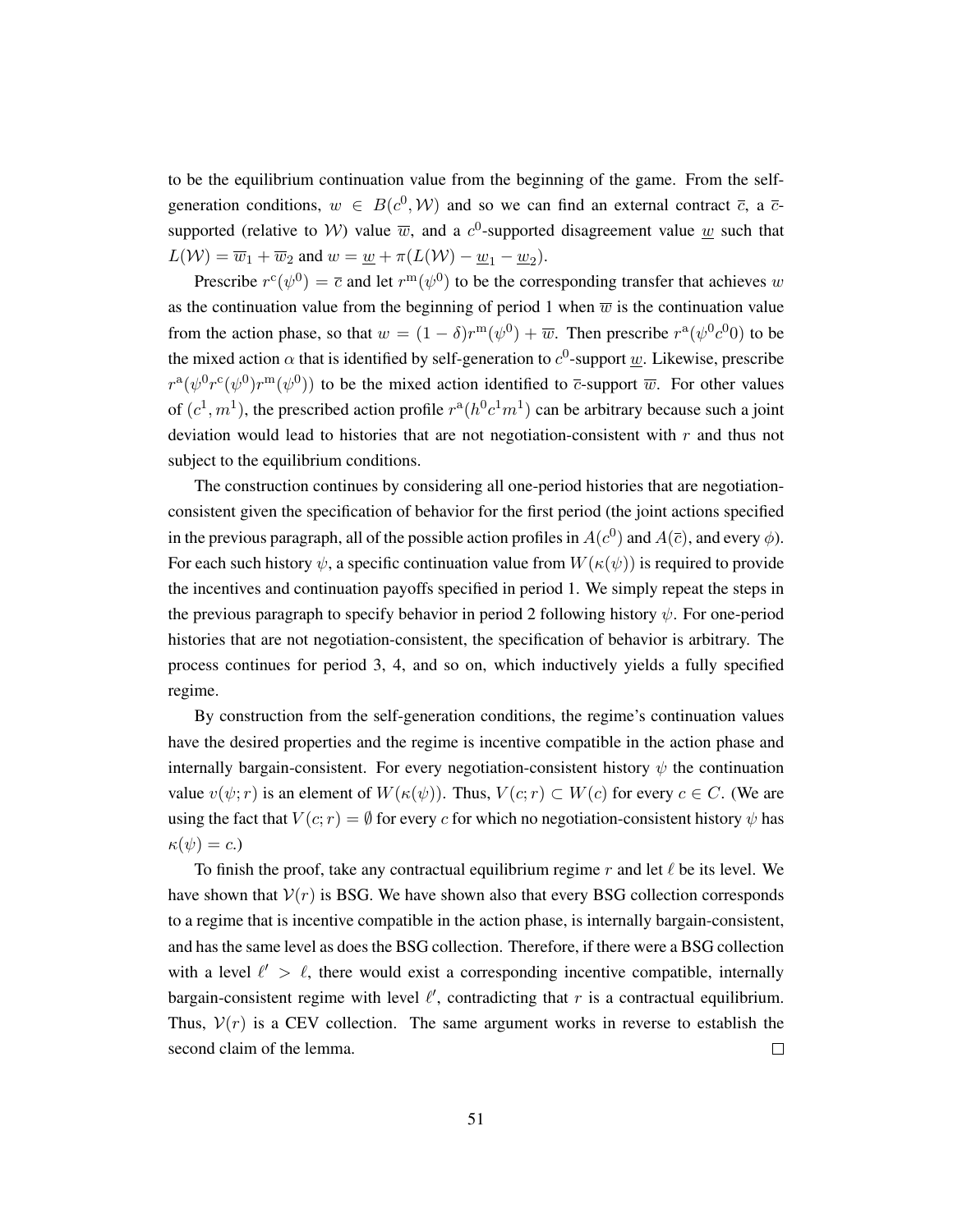### <span id="page-52-0"></span>C.2 A CE variant and general enforcement complementarity

Our definition of contractual equilibrium (CEV collection in Section [1](#page-4-0) and the corresponding CE regime in Appendix [B\)](#page-42-0) generalizes that of [Miller and Watson](#page-49-0) [\(2013\)](#page-49-0) to relationships with external enforcement, so it coincides if  $\Gamma$  is a singleton. We describe here a variant of BSG that, by being more permissive, helps establish additional results regarding general complementarity of external enforcement and self-enforcement, existence, and computation of a CEV collection. It is straightforward to write the corresponding definition for regimes.

The variant BSG' expresses self-generation in reference to two collections: a collection  $W$  of continuation values from the negotiation phase and a "paired collection"  $W = \{W(c)\}_{c \in C}$  of continuation values from the action phase. With inherited contract  $\hat{c}$  in a period, the disagreement point must be in  $W(\hat{c})$  and the players negotiate over the values in  $\bigcup_{c \in C} W(c)$ . The difference between BSG' and BSG is that, with the former,  $\underline{W}(c)$ need not contain all values that are  $c$ -supported relative to  $W$ .

For any  $\underline{\mathcal{W}}$ , define  $M(\underline{\mathcal{W}}) \equiv \max_{c \in C, w \in \underline{W}(c)} (w_1 + w_2)$  if this maximum exists. Let us say that W *is supported relative to* W if, for all  $c \in C$ , every element of  $W(c)$  is csupported relative to W. A collection W is a BSG' collection if there is a collection  $\underline{W}$  that is supported relative to W and has the following property: For every  $\hat{c} \in C$  and  $w \in W(\hat{c})$ , there exists a value  $\underline{w} \in \underline{W}(\hat{c})$  such that  $w = \underline{w} + \pi (M(\underline{W}) - \underline{w}_1 - \underline{w}_2)$ . The level is  $M(\underline{\mathcal{W}})$ , which equals  $M(\mathcal{W})$ . Clearly every BSG collection is a BSG' collection, and the latter may exist when the former does not. Let us call a collection  $W$  a  $CEV'$  collection if it is BSG' and its level is maximal among the set of BSG' collections.

It is easy to show that the union of CEV' collections is also a CEV' collection; the same is true for BSG'. Additionally, we have a general version of Theorem [3](#page-26-0) in Section [3.4,](#page-25-0) regarding the complementarity of self-enforcement and external enforcement:

**Theorem 3'.** If contractual setting  $(\tilde{\Gamma}, c^0, \pi)$  is stronger than  $(\Gamma, c^0, \pi)$ , and if a CEV<sup> $\prime$ </sup> *collection exists under both technologies, then the contractual-equilibrium welfare level is* weakly higher under  $(\tilde{\Gamma}, c^0, \pi)$ .

*Proof of Theorem* 3'. Suppose  $\Gamma \subset \tilde{\Gamma}$ , let C and  $\tilde{C}$  be the sets of contracts for  $\Gamma$  and  $\tilde{\Gamma}$ , and take any collection W that is BSG' in setting  $(\Gamma, c^0)$ . The collection  $\underline{\mathcal{W}}$  that is used to establish that W is BSG<sup>'</sup> can be extended by specifying  $\underline{W}(c) = \emptyset$  for  $c \in \tilde{C} \setminus C$ , and this makes W a BSG' collection in setting  $(\tilde{\Gamma}, \tilde{c}^0)$ . So, if  $(\tilde{\Gamma}, \tilde{c}^0)$  is stronger than  $(\Gamma, c^0)$  and if a CEV' collection exists under both technologies, then the welfare level is weakly higher under  $(\tilde{\Gamma}, \tilde{c}^0)$ .  $\Box$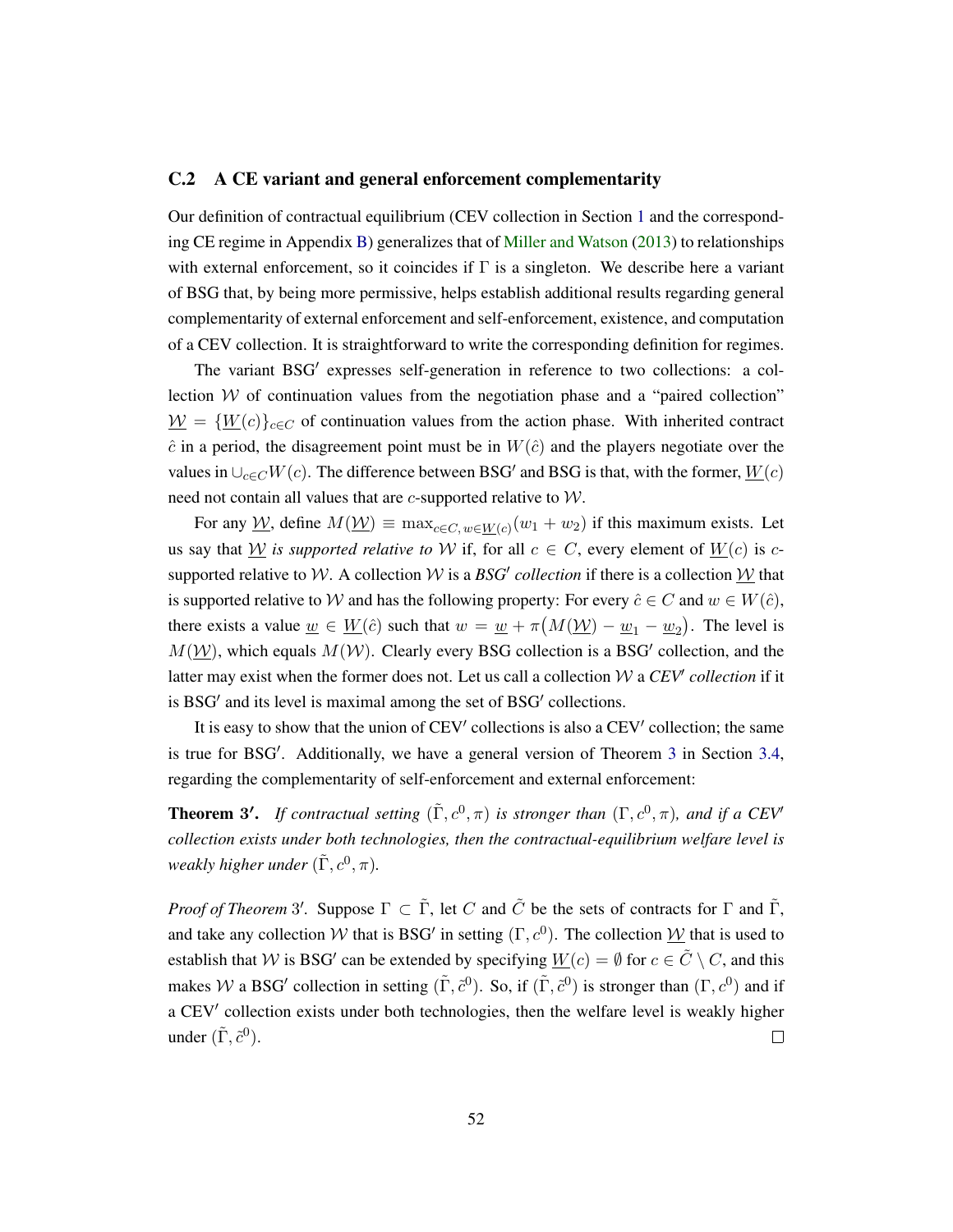We continue by describing another variant of BSG that helps us establish a connection between CEV and CEV'. For a collection  $W$ , any number K, and a contract  $\hat{c}$ , define

$$
B^{K}(\hat{c}, \mathcal{W}) \equiv \{ \underline{w} + \pi \big( K - \underline{w}_1 - \underline{w}_2 \big) \mid \underline{w} \text{ is } \hat{c}\text{-supported relative to } \mathcal{W} \}.
$$

This normalizes to level K and ignores whether  $K \geq \underline{w}_1 + \underline{w}_2$  (the opposite inequality would be nonsensical for a bargaining solution) but it is no matter. Clearly  $B<sup>K</sup>$  is monotone in W and  $B^K(\hat{c}, W) \equiv B^0(\hat{c}, W) + \pi K$ . Therefore, W is a fixed point of  $B^K$ , meaning that  $W(c) \subset B^{K}(c, \mathcal{W})$  for every  $c \in C$  (that is, it is self-generating), if and only if  $\mathcal{W} - \pi K$ is a fixed point of  $B^0$ . Because  $B^0$  is monotone, the component-wise union of fixed points, which we call  $W^0$ , is also a fixed point.

Note that W is BSG' with paired collection W if and only if W is a fixed point of  $B^{M}(\mathcal{W})$  and  $\mathcal{W}$  is supported relative to W, and in this case  $M(\mathcal{W}) = M(\mathcal{W})$ . Further, W is BSG if and only of it is a fixed point of  $B^{L(W)}$  and  $L(W)$  exists.

<span id="page-53-0"></span>**Lemma 9.** *If*  $\max\{w_1 + w_2 \mid c \in C, w \text{ is } c\text{-supported relative to } W^0\} \equiv \theta \text{ exists then}$  $\mathcal{W}^0 + \pi \theta / (1 - \delta)$  is both a CEV' collection and a CEV collection, and it equals  $\mathcal{W}^*$ .

*Proof of Lemma [9.](#page-53-0)* To prove this result, first note that because  $\mathcal{W}^0$  is a fixed point of  $B^0$ , we know that  $W^0 + \pi\theta/(1-\delta)$  is a fixed point of  $B^{\theta/(1-\delta)}$ . By definition of  $\theta$ , the maximum joint value that can be c-supported relative to  $W^0 + \pi \theta/(1 - \delta)$  (maximizing over  $c \in C$ ) is  $\theta + \delta\theta/(1 - \delta) = \theta/(1 - \delta)$ . Therefore we have  $L(\mathcal{W}^0 + \pi\theta/(1 - \delta)) = \theta/(1 - \delta)$  and so  $W^0 + \pi \theta/(1 - \delta)$  is BSG.

Now presume that there is a BSG' collection  $\tilde{W}$  with level  $K > \theta/(1 - \delta)$  and we will find a contradiction. Note that  $\tilde{W}$  is a fixed point of  $B^{K}$ , and there exists  $\tilde{c} \in C$ and a value  $\tilde{w}$  that is  $\tilde{c}$ -supported relative to  $\tilde{W}$  such that  $\tilde{w}_1 + \tilde{w}_2 = K$ . Importantly,  $\tilde{w} = (1 - \delta)\tilde{u} + \delta\tilde{y}$ , where  $\tilde{u}$  is the expected current-period payoff and  $\tilde{y}$  is the expected continuation value from the next period. Because  $\tilde{y}_1 + \tilde{y}_2 = K$ , we know that  $\tilde{u}_1 + \tilde{u}_2 = K$ as well. Shifting the collection by  $\pi K$ , we likewise have that  $\tilde{W} - \pi K$  is a fixed point of  $B^0$ . By definition of  $W^0$ , we know  $\tilde{W}(c) - \pi K \subset W^0(c)$  for every  $c \in C$ . Therefore,  $(1-\delta)\tilde{u}+\delta(\tilde{y}-\pi K)$  is  $\tilde{c}$ -supported relative to  $\tilde{W}-\pi K$ . Noting that  $(1-\delta)\tilde{u}+\delta(\tilde{y}-\pi K)$  =  $\tilde{w} - \delta \pi K$ , the joint value achieved is  $(1 - \delta)K$ , which strictly exceeds  $\theta$ , contradicting the definition of  $\theta$ .

We have thus shown that there is no BSG' collection with level higher than  $\theta/(1-\delta)$ , proving that  $W^0 + \pi\theta/(1-\delta)$  is CEV'. Because  $W^0 + \pi\theta/(1-\delta)$  is also BSG, and every BSG collection is also BSG', we conclude that  $W^0 + \pi \theta/(1 - \delta)$  is CEV. Because  $W^0$  is maximal and every BSG collection corresponds, by subtracting  $\pi\theta/(1-\delta)$ , to a fixed point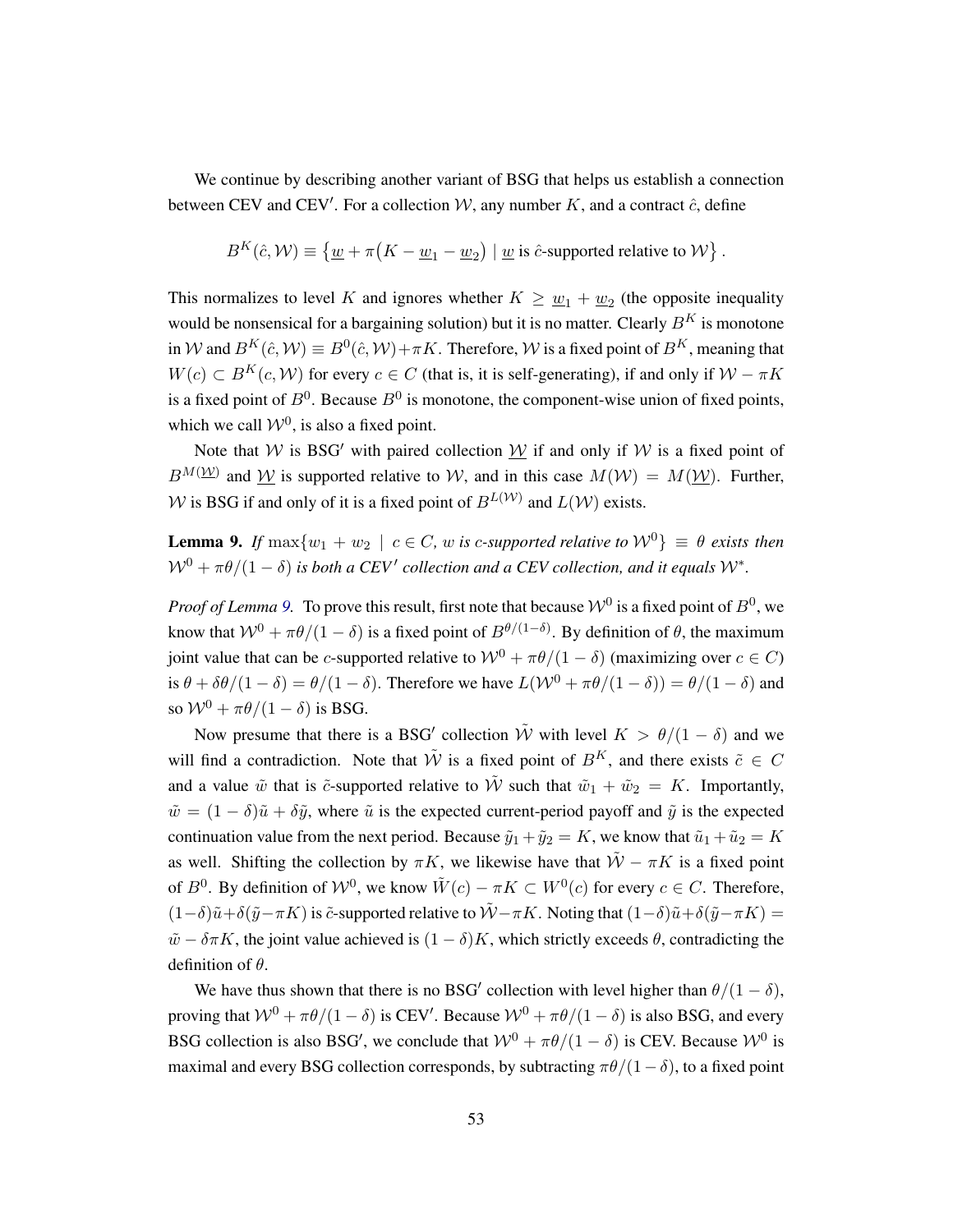of  $B^0$ , we conclude that  $W = W^0 + \pi \theta/(1 - \delta)$ .

Thus, under the maximum existence condition of Lemma [9](#page-53-0) we have existence of a CEV collection, one can calculate the maximal CEV collection by determining  $W^0$ , and the complementarity result holds. The maximum exists under the conditions of Theorem [1](#page-23-0) and Theorem [2,](#page-25-1) and we show in the next subsection that the same is true in another wide class of settings.

 $\Box$ 

### <span id="page-54-0"></span>C.3 Existence in finite settings

In this subsection, we provide an existence result for settings with finite stage games and a finite set C. Here the other aspects of the relational contracting games are fully general. We can drop the assumption that  $c^0$  specifies the same stage game for every history and we make no assumptions regarding verifiability or external enforcement.

<span id="page-54-1"></span>Theorem 4. *For any relational-contract setting in which* C *is finite and every game in* Γ *is finite, the maximization problem described in Lemma [9](#page-53-0) has a solution and therefore a contractual equilibrium exists.*

*Proof of Theorem [4.](#page-54-1)* We start by proving that  $B^0$  has a (nonempty) fixed point (a selfgenerating collection), so the feasible set in Lemma [9'](#page-53-0)s optimization problem is nonempty. For any point  $\nu = (w^c)_{c \in C} \in \mathbb{R}^{|C|}$ , let  $\mathcal{W}(\nu)$  be defined as the collection given by  $W(c) = \{w^c\}$  for all  $c \in C$ . Note that  $w_1^c + w_2^c = 0$  for all  $c \in C$ . Also, let  $f(v) \equiv$  $\prod_{c \in c}$  co  $B^0(c, \mathcal{W}(\nu))$ . Because (i) the stage games are finite, (ii) the bargaining solution maps supported values to the zero-value line along the ray  $\pi$ , and (iii) continuation values are discounted, we can find a bound  $\xi$  such that  $w^c \in [-\xi, \xi]^2$  for all  $c \in C$  implies that  $B^0(c, \mathcal{W}(\nu)) \subset [-\xi, \xi]^2$ . Further, because each stage game is finite and the Nash correspondence is nonempty and upper hemi-continuous in payoff vectors,  $B^0(c, \mathcal{W}(\nu))$ is nonempty valued and upper hemi-continuous as a function of  $\nu$ . Thus, f is a correspondence from a compact set to itself, it is nonempty and convex-valued, and it is upperhemicontinuous. By Kakutani's theorem, f has a fixed point  $\nu^* = (w^{c*})_{c \in C}$ .

The fixed point property for f means that  $w^{c*} \subset \text{co } B^0(c, \mathcal{W}(\nu^*))$  for all  $c \in C$ , but it is not necessarily the case that  $w^{c*} \subset B^0(c, \mathcal{W}(\nu^*))$  for all  $c \in C$ , as is required to have a fixed point of  $B^0$ . However, if this latter condition fails, then we can find two points  $w^{c*}$ ,  $w^{c*} \in B^0(c, \mathcal{W}(\nu^*))$  such that  $w^{c*}$  is on the line between  $w^{c*}$  and  $w^{c*}$ . We then redefine  $W(\nu^*)$  so that  $W(c) = \{w^{c*}, w^{c*} \}$ , which weakly enlarges  $B^0(c, \mathcal{W}(\nu^*))$ because, in the definition of c-support, continuation values are allowed to be in the convex hull of the value collection. We thus have that  $W(\nu^*)$  is a fixed point of  $B^0$ .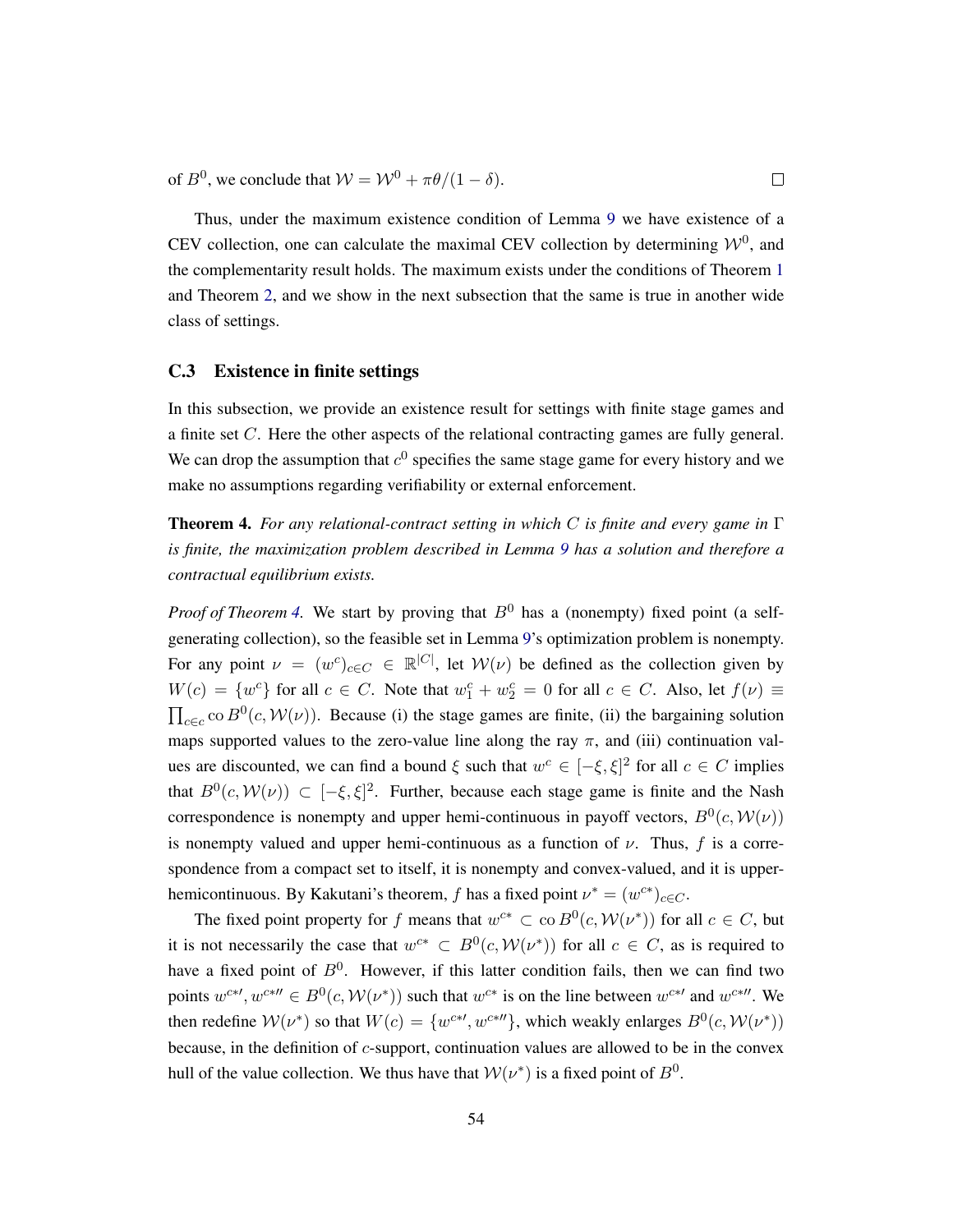We complete the proof by establishing that the maximization problem described in Lemma [9](#page-53-0) has a solution. Because  $B^0$  is upper hemi-continuous and  $\mathcal{W}^0$  is a fixed point, we know that the closure of  $W^0$  is also a fixed point and so  $W^0$  must be a collection of closed sets. Thus, for each  $c \in C$ , the problem of maximizing  $u_1(\alpha; c) + u_2(\alpha; c)$  over all c-enforced action profiles  $\alpha \in \Delta A(c)$ , relative to W, has a solution. Because there are a finite number of external contracts, the overall maximum exists.  $\Box$ 

### <span id="page-55-0"></span>C.4 Graphical depiction of the example with verifiable signal



FIGURE 5. CONTRACTUAL EQUILIBRIUM WITH VERIFIABLE SIGNAL, BUT NO CONTINGENT TRANSFERS. This figure illustrates a non-semi-stationary contract of the kind described in Sec-tion [2.3,](#page-16-1) drawn to scale using the same parameters as the figures in Section [2.](#page-10-0) Contract  $\epsilon$  (with monitoring level  $\mu = 1$ ) supports a higher maximum utility  $z_1^2(\underline{c}) > z_1^2(\tilde{c})$  for the worker, while contract  $\tilde{c}$  (with monitoring level  $\tilde{\mu} \approx 0.82$ ) supports a higher maximum utility  $z_2^1(\tilde{c}) > z_2^1(\tilde{c})$  for the manager. On the equilibrium path, the parties agree on a contract c (with monitoring level  $\hat{\mu}$ ) that specifies continuing with contract  $\underline{c}$  and continuation utility  $z^2(\underline{c})$  if  $x = 1$ , but contract  $\tilde{c}$  and continuation utility  $z^1(\tilde{c})$  if  $x = 0$ . While this arrangement is better than using semi-stationary contract  $c^*$  (described in Section [2.3\)](#page-16-1), we do not claim that it is optimal, which is why we do not place the figure in the main text.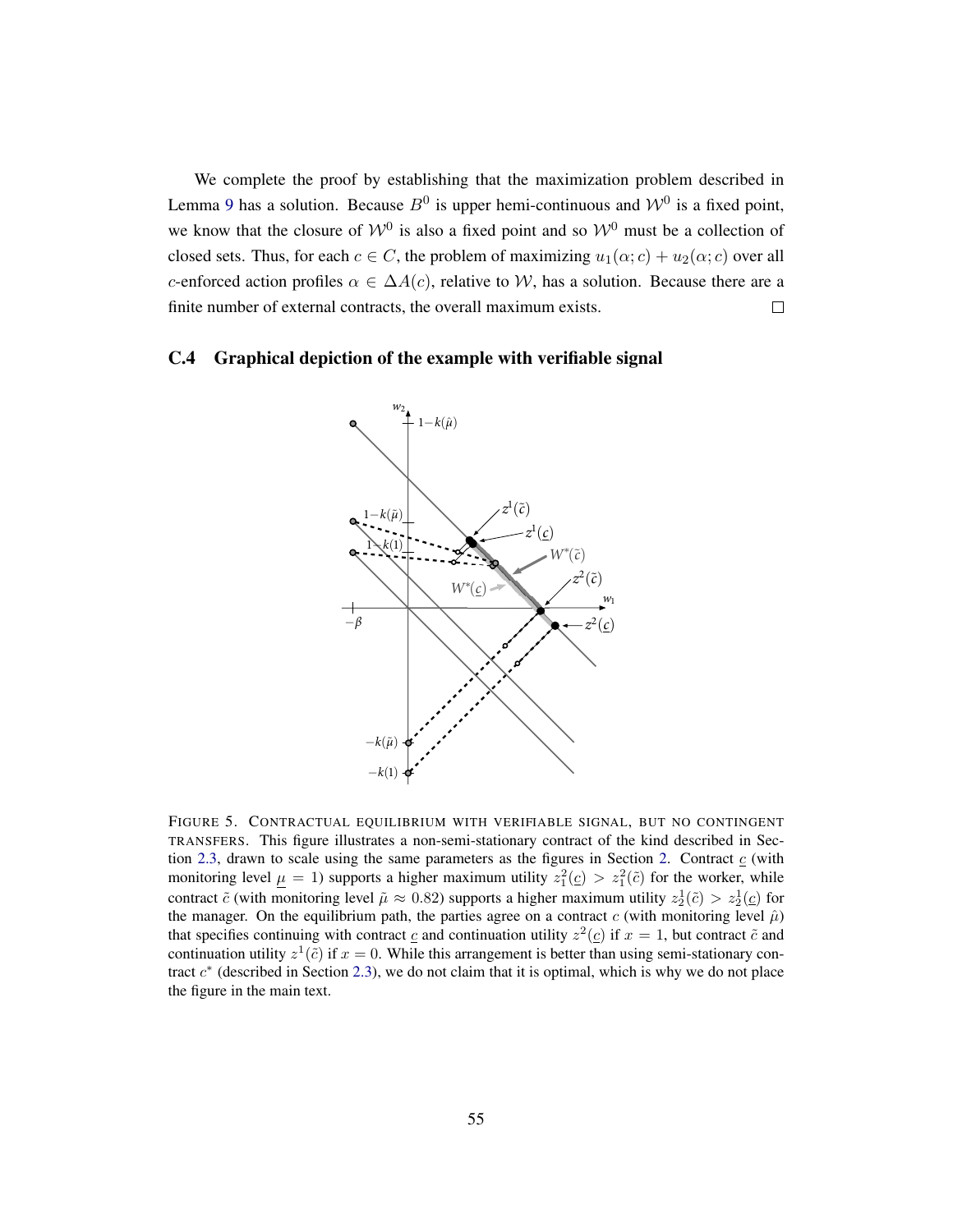### <span id="page-56-0"></span>C.5 Notes on the example with contingent transfers

Here are a few analytical details for the example in Section [2.4.](#page-18-0)

First, averaging over x for a given action profile  $a$ , we compute the expected payoff function:

$$
u(a) = (-\beta a_1, a_1 - k(\mu)) +
$$
  
(1, -1) [(1 - a\_2) \varepsilon b\_1(0) + (1 - (1 - a\_2) \varepsilon)(b\_1(1) - \mu(1 - a\_1)(b\_1(1) - b\_1(0)))]

Next, the logic of using current-period contingent transfers to substitute for differences in continuation contracts implies that we can focus on stationary contracts to determine c. To enforce  $a = (1, 1)$  in the disagreement point associated with  $z^1(\underline{c})$ , the worker's incentive constraint is

$$
(1 - \delta)\beta \le \mu(1 - \delta)r + \mu\delta\rho \tag{27}
$$

and the manager's incentive constraint is

<span id="page-56-1"></span>
$$
(1 - \delta)\varepsilon r \le \delta(d^* - \rho),\tag{28}
$$

where  $r = b_1(1) - b_1(0)$ ,  $\rho$  is the bonus in continuation value to the worker for  $x_1 = 1$ , and  $d^*$  is the maximal span. The span appears here because after play of  $a_2 = 0$  the manager is punished by having the players coordinate on the continuation value that most favors the worker. As in the initial example, the worker's incentive condition should bind. Using this condition to substitute for  $\rho$ , the manager's incentive condition becomes  $\beta/\mu \leq$  $\delta d^*/(1-\delta) + r(1-\varepsilon)$ . In the expression for  $z^1$  that we derive, the terms with r cancel and we find that  $z^1$  and  $z^2$  are characterized as in the initial example. The requirement  $\rho \ge 0$ simplifies to  $\beta \geq r\mu$ , so we optimally set  $r = \beta/\mu$  and  $\rho = 0$ . Finally, raising  $\mu$  both relaxes the incentive condition and increases the span, so  $\mu = 1$  is best in contract  $\sigma$ .

Regarding the manager's incentive to not jam the signal when the worker is supposed to choose high effort, recall that the players coordinate on the manager's favorite continuation value  $z^1(\underline{c})$  if  $x_2 = 1$  (no jamming), and they coordinate on  $z^2(\underline{c})$  if  $x_2 = 0$ . Both incentive conditions [28](#page-56-1) and [28](#page-56-1) must bind to minimize the monitoring cost while achieving high effort. Combining them yields  $(1 - \delta)\beta \varepsilon = \mu \delta d^*$  and the conclusions described in the text follow. The sufficient condition for cooperation is weaker than in the initial example, implying that  $L^*$  is higher since  $\mu$  can be set lower.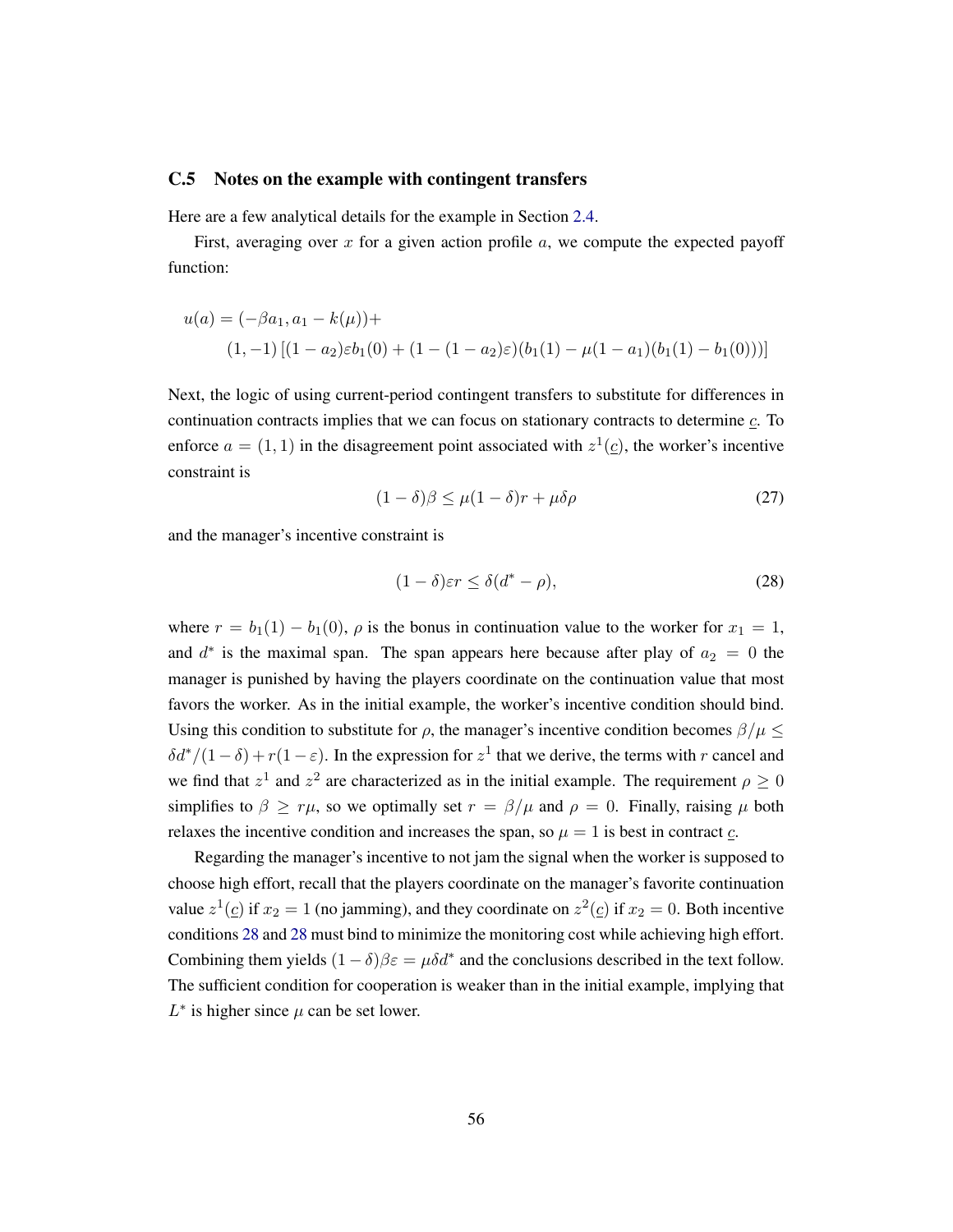### <span id="page-57-0"></span>C.6 Options and allocation of decision rights

*Proof of Proposition [1.](#page-28-2)* In optimization problem  $\Lambda(d)$ , the objective is to be maximized is  $\omega_1(\gamma,a^2,y^2) - \omega_1(\gamma,a^1,y^1)$ , where

$$
\omega_1(\gamma, a^j, y^j) = (1 - \delta) \Big( u_1(a^j) - \pi_1 \big( u_1(a^j) + u_2(a^j) \big) \Big) + \delta \bar{y}_1^j(a^j)
$$

by choice of the game  $\gamma$ , action profiles  $a^1$  and  $a^2$ , and normalized continuation value mappings  $y^1$  and  $y^2$ , subject to incentive compatibility constraints. Recall that that  $\bar{y}^j(a)$ is the expectation of the normalized continuation value when the parties choose action profile  $a$ , and all normalized continuation values must lie within the normalized span:  $y^1, y^2 : X \to \mathbb{R}_0^2(d) = \{ m \in \mathbb{R}^2 \mid m_1 + m_2 = 0 \text{ and } m_1 \in [0, d] \}.$  The largest fixed point of  $\Lambda$ , written as  $d^*$ , will be the span of the optimal contract.

The worker's effort is enforced by the following IC constraints: for  $j = 1, 2$ :

$$
(1 - \delta)(p^{j} - \beta a_1^{j}) + \delta \bar{y}_1^{j}(a^j) \ge (1 - \delta)(p^{j} - \beta a_1^{j}) + \delta \bar{y}_1^{j}(a_1', a_2^{j}),
$$

for any  $a'_1 \in \{0, 1\}$ .<sup>39</sup>

The manager must have incentives to select the appropriate option. If he complies and selects the intended option  $a_2^j = (\mu^j, p^j)$ , the worker will choose  $a_1^j$  $\int_1^{\mathcal{J}}$ . If the manager deviates, he can be maximally punished by having the worker shirk and then continuing with his worst continuation payoff (here  $-d$ ) for any outcome.<sup>40</sup> Thus the manager's option selection is enforced by the following IC constraints: for  $j, j' \in \{1, 2\}$  and  $j \neq j'$ ,

$$
(1 - \delta)\left(a_1^j - p^j - k(\mu^j)\right) + \delta \bar{y}_2^j(a^j) \ge (1 - \delta)(-p^{j'} - k(\mu^{j'})) - \delta d. \tag{29}
$$

We will prove the proposition by showing the following:

• For  $\delta d < (1 - \delta)\beta$  only low effort can be enforced, and we have

<span id="page-57-2"></span>
$$
\Lambda(d) = (1 - \delta)\pi_2(k(1) - k(0)) + \delta d.
$$
 (30)

• For  $\delta d > (1 - \delta)\beta$  we have

<span id="page-57-1"></span>
$$
\Lambda(d) = (1 - \delta) \left( 1 - \beta + \pi_2 \left( k(1) - k \left( \frac{(1 - \delta)\beta}{\delta d} \right) \right) \right) + \delta d. \tag{31}
$$

<sup>&</sup>lt;sup>39</sup>We abuse notation here by using  $a_1^j$  to indicate the worker's equilibrium effort if the manager does not deviate, with the understanding that the worker should simply exert low effort if the manager does deviate, as explained below.

<sup>&</sup>lt;sup>40</sup>Shirking is optimal for the worker when the continuation payoff is independent of the signal outcome.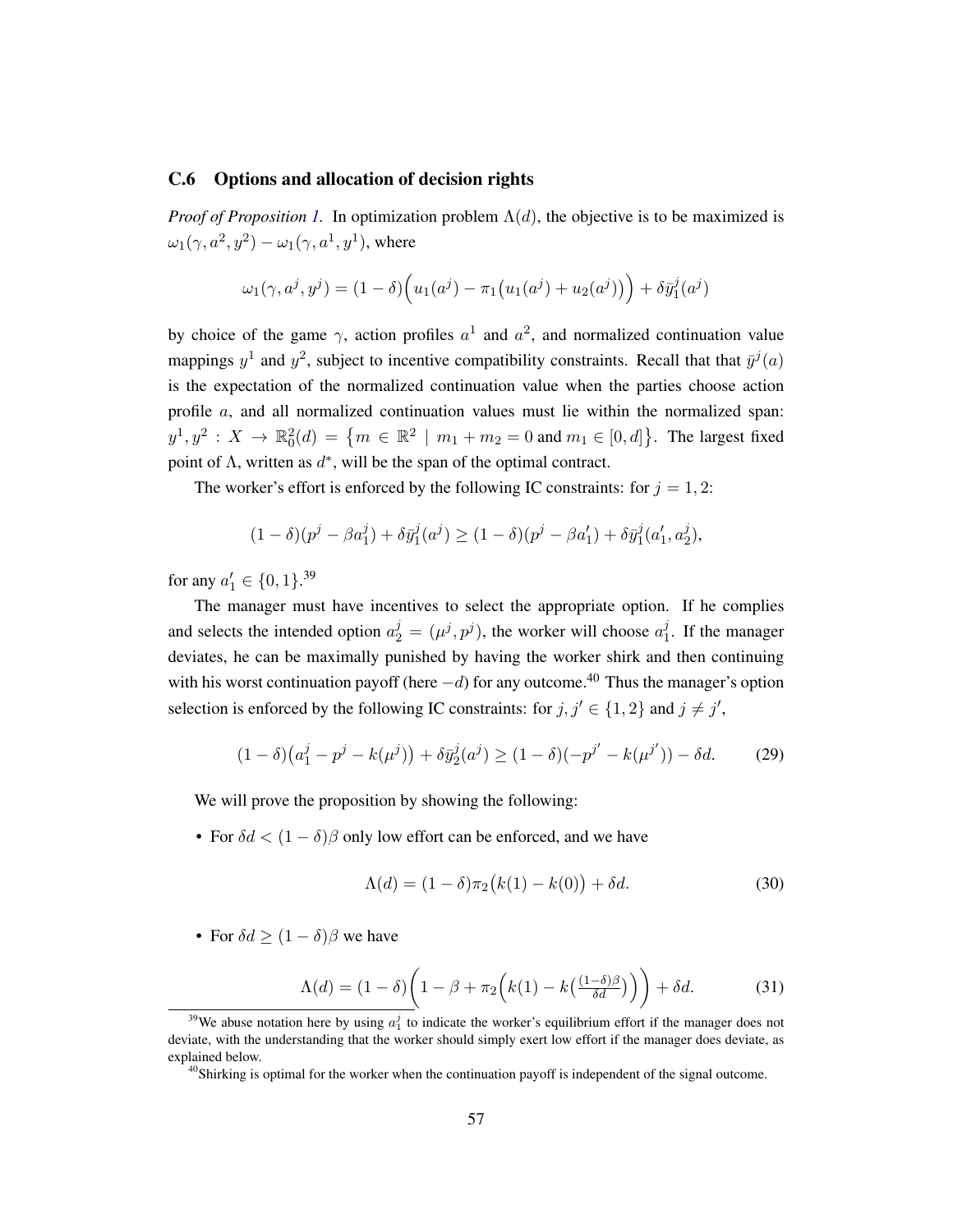The value in Eq. [\(31\)](#page-57-1) is attained using a stage game with menu items featuring monitoring levels  $\mu^1 = 1$  and  $\mu^2 = \frac{(1-\delta)\beta}{\delta d} \le 1$  and payments  $p^1$  and  $p^2$  that satisfy Eq. [\(14\)](#page-28-0), and by directing the worker to exert high effort  $(a_1^1 = a_1^2 = 1)$  if the manager does not deviate.

It follows from this that if  $\delta \geq \beta$ , then  $\Lambda$  has a largest fixed point  $d^*$  satisfying  $\delta d^* \geq$  $(1 - \delta)\beta$ , and given by the largest solution to Eq. [\(13\)](#page-28-1).<sup>41</sup> The proof is thus complete if we verify Eq. [\(30\)](#page-57-2) and Eq. [\(31\)](#page-57-1). We do so in two steps.

**Step 1** The objective  $\omega_1(\gamma, a^2, y^2) - \omega_1(\gamma, a^1, y^1)$  to be maximized is no larger than

$$
(1 - \delta)(a_1^2 + \pi_1(a_1^1 - a_1^2)(1 - \beta) + (k(\mu^1) - k(\mu^2))\pi_2) + \delta d - \delta \bar{y}_1^1(a_1^2, a_2^1)
$$

This upper bound is attained when two enforcement constraints bind: (i) the worker's IC for preferring  $a_1^1$  to  $a_1^2$  when the manager has complied and chosen  $(\mu^1, p^1)$ , and (ii) the manager's IC for preferring  $(\mu^2, p^2)$  to  $(\mu^1, p^1)$ .

The displayed formula in Step 1 follows by substituting directly from the two IC constraints in the objective. To see this, let  $l(a_1^j)$  $(\hat{p}_1^j, \mu^j) = (1 - \beta)a_1^j - k(\mu^j)$ . The objective  $\omega_1(\gamma, a^2, y^2) - \omega_1(\gamma, a^1, y^1)$  can then be written as

<span id="page-58-0"></span>
$$
(1 - \delta)(p^2 - \beta a_1^2 - \pi_1 l(a_1^2, \mu^2) - p^1 + \beta a_1^1 + \pi_1 l(a_1^1, \mu^1)) + \delta \bar{y}_1^2(a^2) - \delta \bar{y}_1^1(a^1)
$$
 (32)

From the worker's IC for preferring  $a_1^1$  to  $a_1^2$  when the manager has complied and chosen  $(\mu^1, p^1)$  we see that the above expression is no larger than

$$
(1 - \delta)(-p1 + p2 + \pi1(l(a11, \mu1) – l(a12, \mu2))) + \delta \bar{y}12(a2) – \delta \bar{y}11(a12, a21)
$$

Using the manager's IC constraint for selecting Option 2, ie.

$$
(1 - \delta)(a_1^2 - p^2 - k(\mu^2) + \delta \bar{y}_2^2(a^2) \ge (1 - \delta)(-p^1 - k(\mu^1)) - \delta d,
$$

plus the fact that  $\bar{y}_1^2(a^2) + \bar{y}_2^2(a^2) = 0$ , then verifies Step 1.

Observe that it follows from the formula in Step 1 that if  $\delta d < (1-\delta)\beta$  and thus no effort can be implemented, then the objective is maximal for  $\mu^1 = 1$ ,  $\mu^2 = 0$  and  $\bar{y}_1^1(0, a_2^1) = 0$ ; proving Eq. [\(30\)](#page-57-2).

In the following assume  $\delta d \ge (1 - \delta)\beta$ . Consider  $\bar{y}_1^1(a_1, a_2^1) = E(y_1^1(x) | a_1, a_2^1)$ , where  $y_1^1(x) \in [0, d]$  is the continuation value depending on monitor signal  $x \in \{0, 1\}$ .

<sup>&</sup>lt;sup>41</sup>If instead  $\delta < \beta$ , then the unique fixed point of  $\Lambda$  is  $d = \pi_2(k(1) - k(0))$ , which is obtained by using contractual payments to induce the manager to choose different monitoring levels in different states, even though the worker always exerts low effort.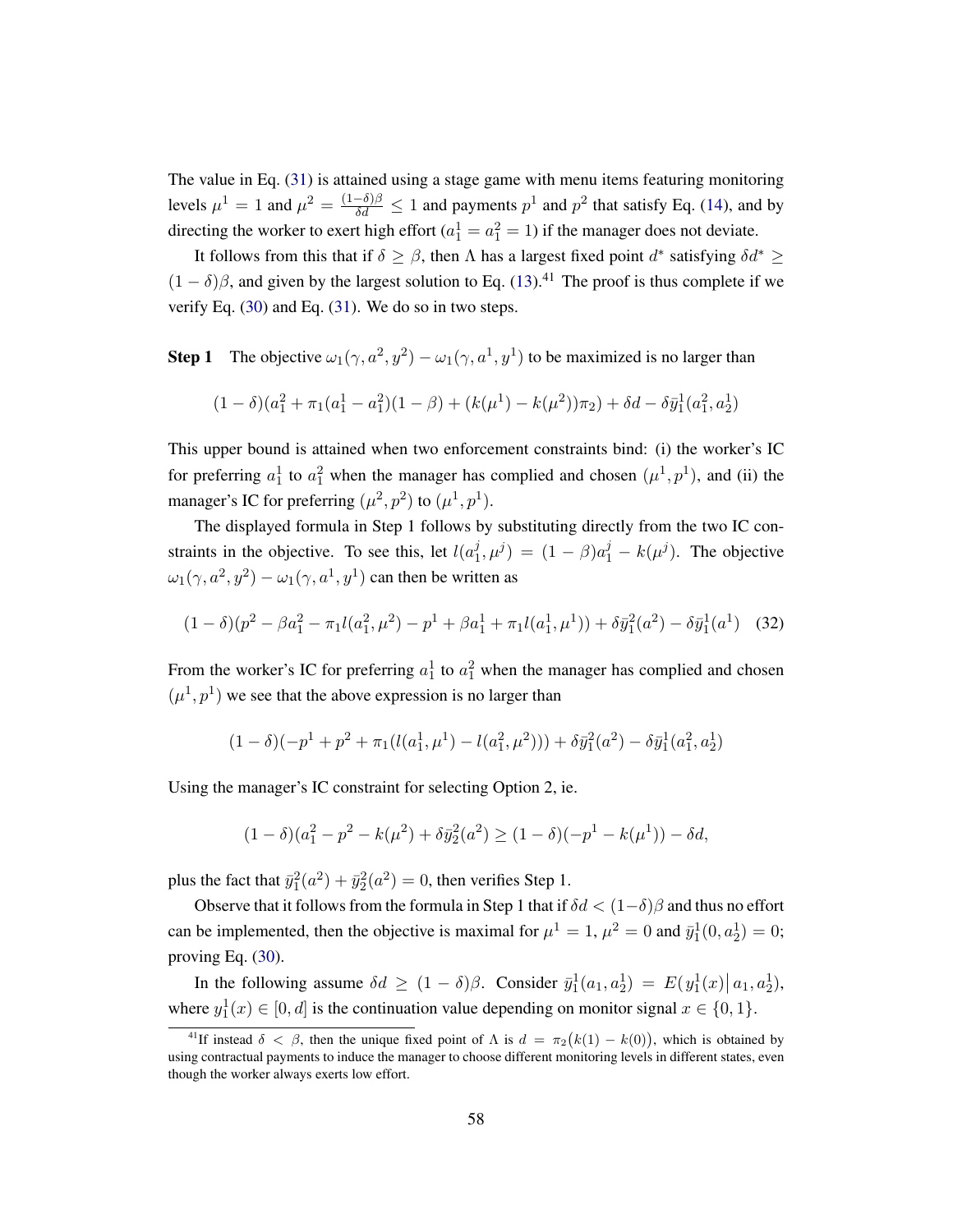**Step 2** The objective  $\omega_1(\gamma, a^2, y^2) - \omega_1(\gamma, a^1, y^1)$  to be maximized is no larger than

$$
(1 - \delta)(a_1^2 + (a_1^1 - a_1^2) [\pi_1(1 - \beta) + \beta] + (k(1) - k(\mu^2))\pi_2) + \delta d - \delta \rho a_1^1,
$$

where  $\rho = y_1^1(1) \in [0, d]$ . This upper bound is attained when  $y_1^1(0) = 0$ ,  $\mu^1 = 1$ , and the enforcement constraints (i) and (ii) stated in Step 1 bind.

To verify Step 2, observe first that we have

$$
\bar{y}_1^1(a_1^2, a_2^1) = y_1^1(1) - \mu^1 \left[ y_1^1(1) - y_1^1(0) \right] (1 - a_1^2)
$$

It follows that the expression in Step 1 is decreasing in  $y_1^1(0)$  and increasing in  $\mu^1$ , hence it is no larger than

$$
(1 - \delta)(a_1^2 + \pi_1(a_1^1 - a_1^2)(1 - \beta) + (k(1) - k(\mu^2))\pi_2) + \delta d - \delta \rho a_1^2,
$$

where  $\rho = y_1^1(1) \in [0, d]$  and we have set  $y_1^1(0) = 0$  and  $\mu^1 = 1$ .

Now consider the binding worker's IC for preferring  $a_1^1$  to  $a_1^2$  when the manager has complied and chosen  $(\mu^1, p^1)$ , with  $\mu^1 = 1$  (perfect monitoring):

$$
(1 - \delta)(p1 - \beta a11) + \delta \rho a11 = (1 - \delta)(p1 - \beta a12) + \delta \rho a12
$$

Substituting this into the previous displayed expression we obtain the formula displayed in Step 2.

Finally we show that the expression in Step 2 is maximal for  $a_1^1 = a_1^2 = 1$ . First, it is larger for  $a_1^1 = 1$  than for  $a_1^1 = 0$ . For  $a_1^1 = 1$  the minimal required bonus  $\rho$  is (when  $\mu^1 = 1$ ) given by  $\delta \rho = (1 - \delta)\beta$ . The terms involving  $a_1^1$  then yield  $(1 - \delta)\pi_1(1 - \beta)a_1^1$ , hence  $a_1^1 = 1$  strictly dominates  $a_1^1 = 0$ .

Secondly, the expression in Step 2 is larger for  $a_1^2 = 1$  than for  $a_1^2 = 0$ . The terms involving  $a_1^2$  can be written as

$$
(1 - \delta)(a_1^2 \pi_2 (1 - \beta) - k(\mu^2) a_1^2 \pi_2),
$$

where the required monitor level  $\mu^2$  to implement  $a_1^2 = 1$  is given by  $\delta d\mu^2 = (1 - \delta)\beta$ . This expression is maximal for  $a_1^2 = 1$ , since by assumption  $1 - \beta - k(1) > -k(0)$ .

Substituting these values for  $a_1^1, a_1^2, \rho$  and  $\mu^2$  in the displayed expression in Step 2 yields the expression for  $\Lambda(d)$  given in Eq. [\(31\)](#page-57-1). It can be checked that no enforcement constraints are violated by this solution, hence it is indeed optimal.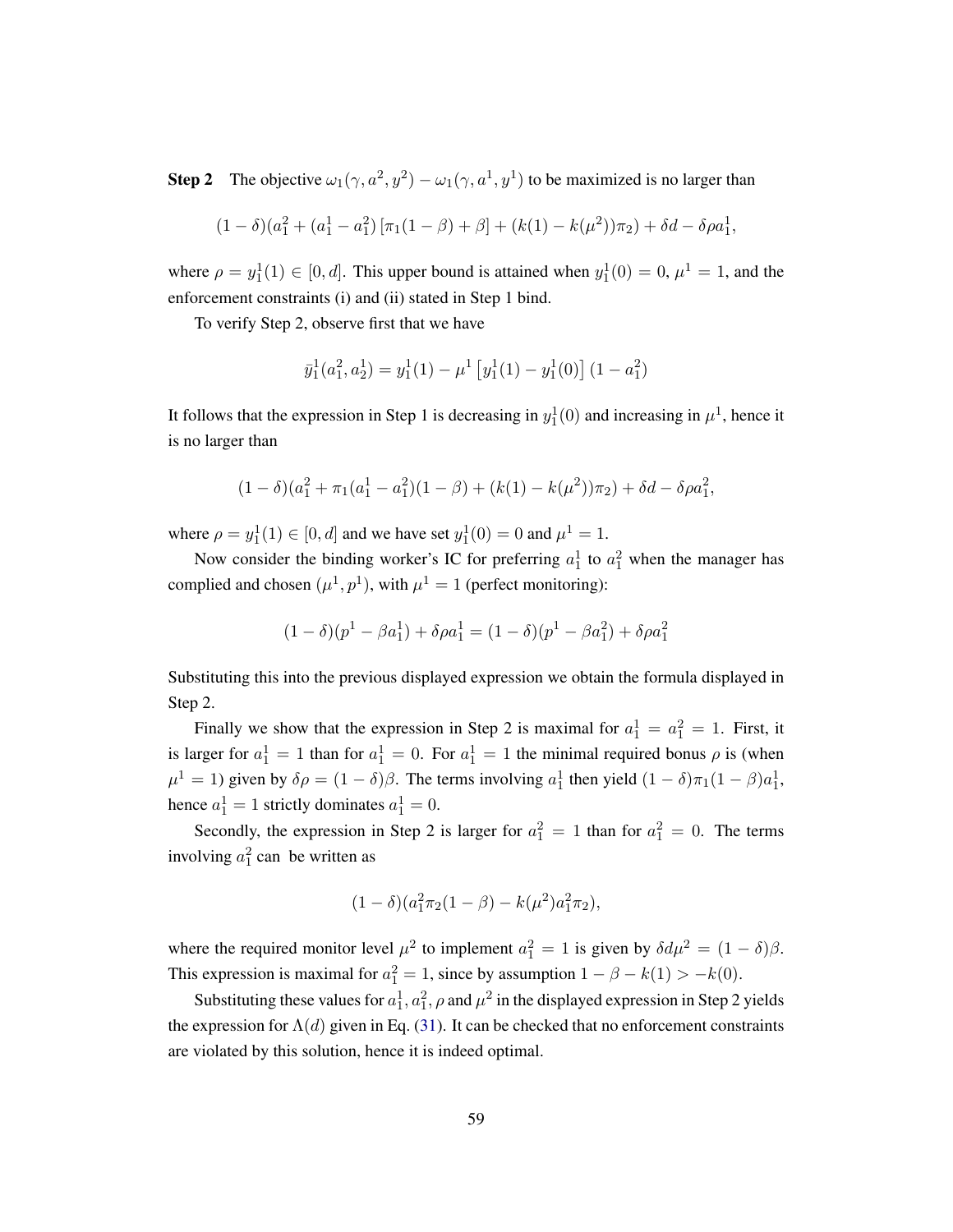$\Box$ This completes the verification of Eq. [\(31\)](#page-57-1), and hence the proof of Proposition 1.

*Proof of Proposition [2.](#page-31-2)* As noted at the beginning of Section [4.2,](#page-31-3) the problem with worker decision rights is similar to the case with manager decision rights. Specifically, the objective function and the worker's effort incentive constraints are the same, but in place of the manager's incentive constraint, the worker now has an additional incentive constraint for choosing the appropriate option from the menu. If she selects the appropriate option, her effort incentive constraint ensures that she will exert the intended effort. If she deviates and selects the other option, however, she can be maximally punished by receiving her worst continuation value regardless of the monitoring signal, and then she will be willing to exert only low effort. Accordingly, her option incentive constraints are, for  $j, j' \in \{1, 2\}$  and  $j \neq j'$ :

$$
(1 - \delta)(-\beta a_1^j + p^j) + \delta \bar{y}_1^j(a^j) \ge (1 - \delta)p^{j'}.
$$

We will now show the following: For  $\delta d < (1 - \delta)\beta$ , where only low effort can be enforced, we have

<span id="page-60-0"></span>
$$
\Lambda^{\mathcal{W}}(d) = (1 - \delta)\pi_1 \left( k(1) - k(0) \right) + \delta d,\tag{33}
$$

where the "W" superscript signifies that decision rights are allocated to the worker. For  $\delta d$  >  $(1 - \delta)\beta$  we have

<span id="page-60-1"></span>
$$
\Lambda^{\mathcal{W}}(d) = (1 - \delta)\pi_1 \left(1 - \beta + k(1) - k\left(\frac{(1 - \delta)\beta}{\delta d}\right)\right) + \delta d,\tag{34}
$$

Moreover, the latter value is attained using a stage game with menu items featuring monitoring levels  $\mu^1 = \frac{(1-\delta)\beta}{\delta d} \le 1$  and  $\mu^2 = 1$ ; payments  $p^1$  and  $p^2$  that satisfy Eq. [\(16\)](#page-31-0); and by directing the worker to exert high effort  $(a_1^1 = 1)$  if Option 1 is correctly selected, but low effort if Option 2 is correctly selected or if the wrong option is selected.

These facts imply that if  $\delta \ge \frac{\beta}{\pi_1(1-\beta)}$  $\frac{\beta}{\pi_1(1-\beta)+\beta}$ , then  $\Lambda$  has a largest fixed point  $d^W$  satisfying  $\delta d^{\rm W} \ge (1 - \delta)\beta$ , given by the largest solution to Eq. [\(15\)](#page-31-1) in the text; as asserted there.

It thus remains to verify Eq. [\(33\)](#page-60-0) and Eq. [\(34\)](#page-60-1) stated here, plus Eq. [\(16\)](#page-31-0) given in the text. To this we now turn. The objective  $\omega_1(\gamma, a^2, y^2) - \omega_1(\gamma, a^1, y^1)$  to be maximized is again given by Eq. [\(32\)](#page-58-0). Using the worker's IC constraint for preferring Option 1 to Option 2,

$$
(1 - \delta)(-\beta a_1^1 + p^1) + \delta \bar{y}_1^1(a^1) \ge (1 - \delta)p^2,
$$